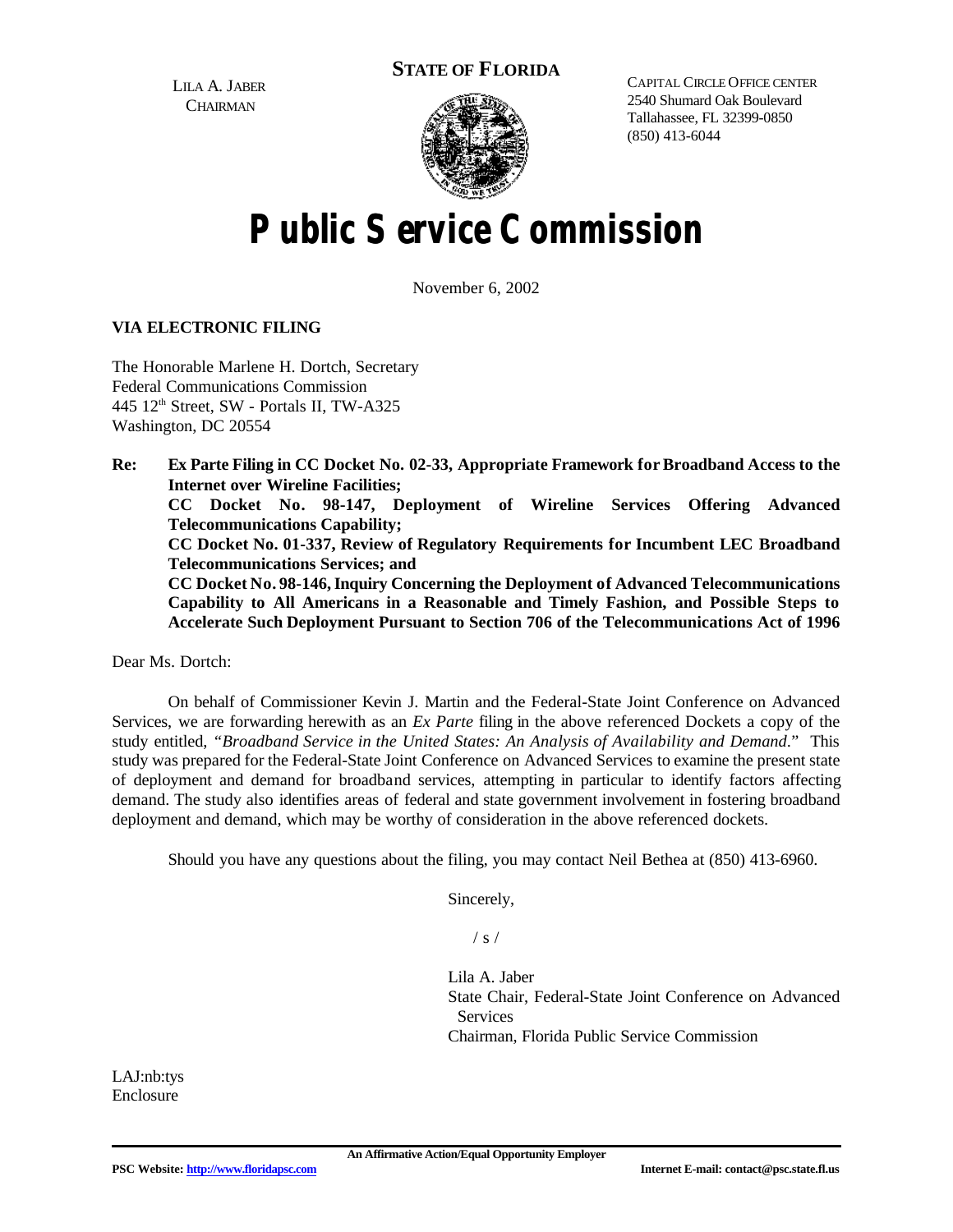# BROADBAND SERVICES IN THE UNITED STATES: AN ANALYSIS OF AVAILABILITY AND DEMAND

PREPARED BY: THE FLORIDA PUBLIC SERVICE COMMISSION OFFICE OF MARKET MONITORING AND STRATEGIC ANALYSIS ON BEHALF OF THE FEDERAL-STATE JOINT CONFERENCE ON ADVANCED SERVICES

OCTOBER 2002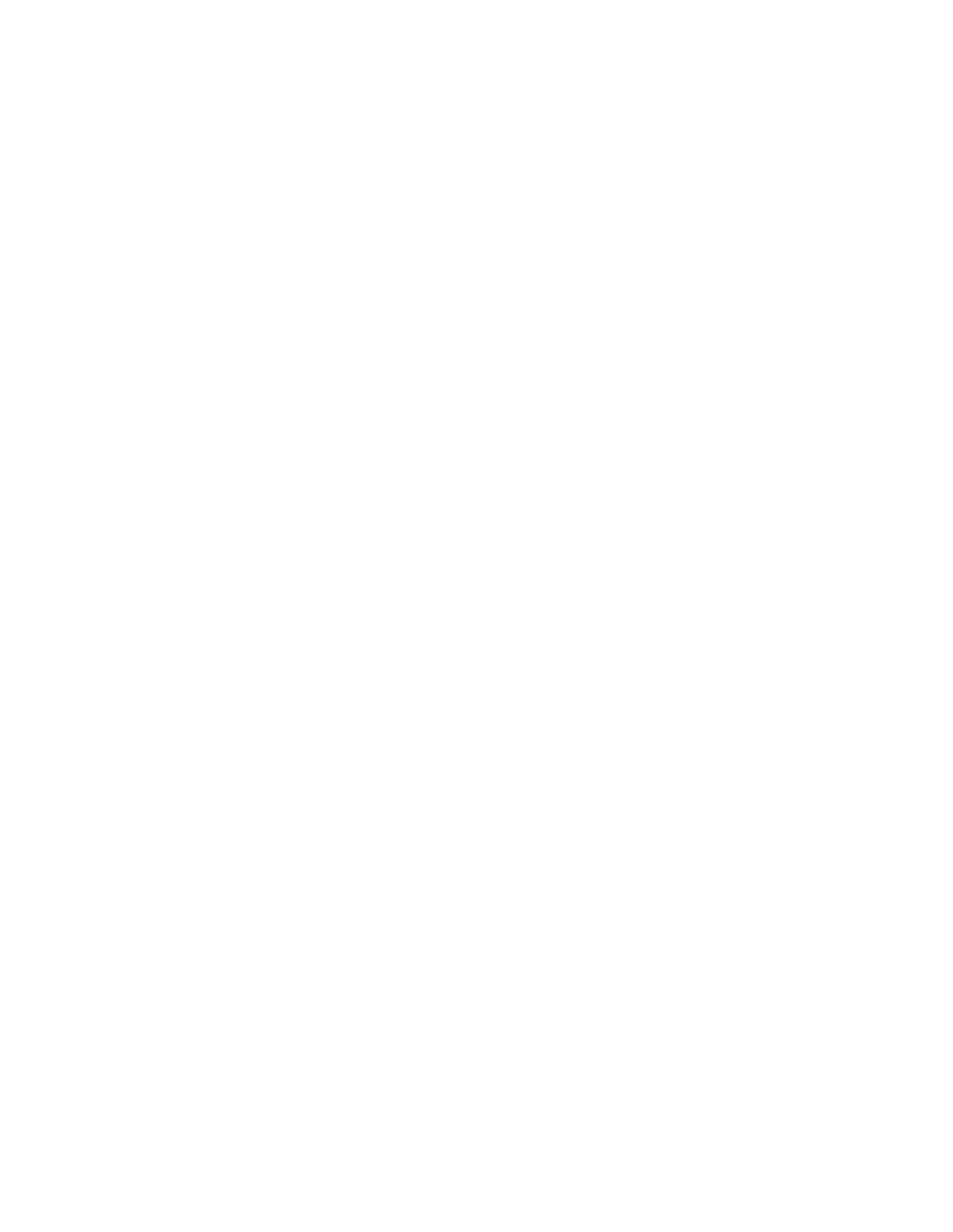# BROADBAND SERVICES IN THE UNITED STATES: AN ANALYSIS OF AVAILABILITY AND DEMAND

| III. BROADBAND TAKE RATE: ANALYSIS OF DEMAND FOR HIGH SPEED SERVICES                                                                             |
|--------------------------------------------------------------------------------------------------------------------------------------------------|
|                                                                                                                                                  |
|                                                                                                                                                  |
|                                                                                                                                                  |
|                                                                                                                                                  |
| 3. Low Household Penetration of Personal Computers and Internet Connections Limits<br>4. Low Consumer Awareness of Broadband Limits Demand  -43- |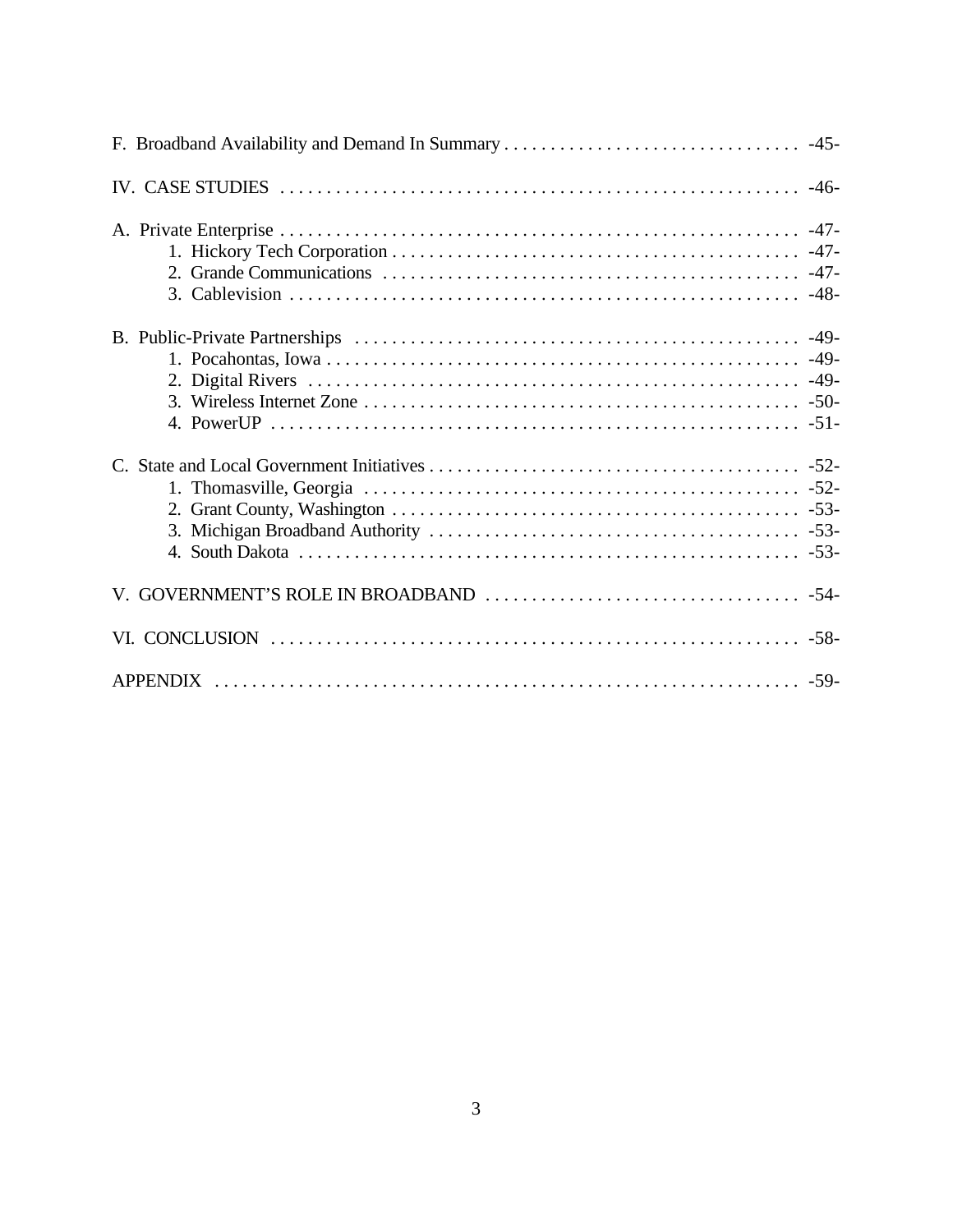# **TABLES AND FIGURES**

## TABLES

| Table 1  |                                                                      |  |
|----------|----------------------------------------------------------------------|--|
| Table 2  |                                                                      |  |
| Table 3  | Worldwide Wi-Fi Equipment, Growth in Units Shipped and Revenues -17- |  |
| Table 4  |                                                                      |  |
| Table 5  |                                                                      |  |
| Table 6  |                                                                      |  |
| Table A1 |                                                                      |  |
| Table A2 |                                                                      |  |

# FIGURES

| $-10-$ |
|--------|
| $-14-$ |
| $-15-$ |
| $-15-$ |
| $-23-$ |
| $-26-$ |
| $-26-$ |
| $-27-$ |
| $-28-$ |
| $-29-$ |
| $-30-$ |
| $-30-$ |
| $-31-$ |
| $-33-$ |
|        |
|        |
|        |
|        |
|        |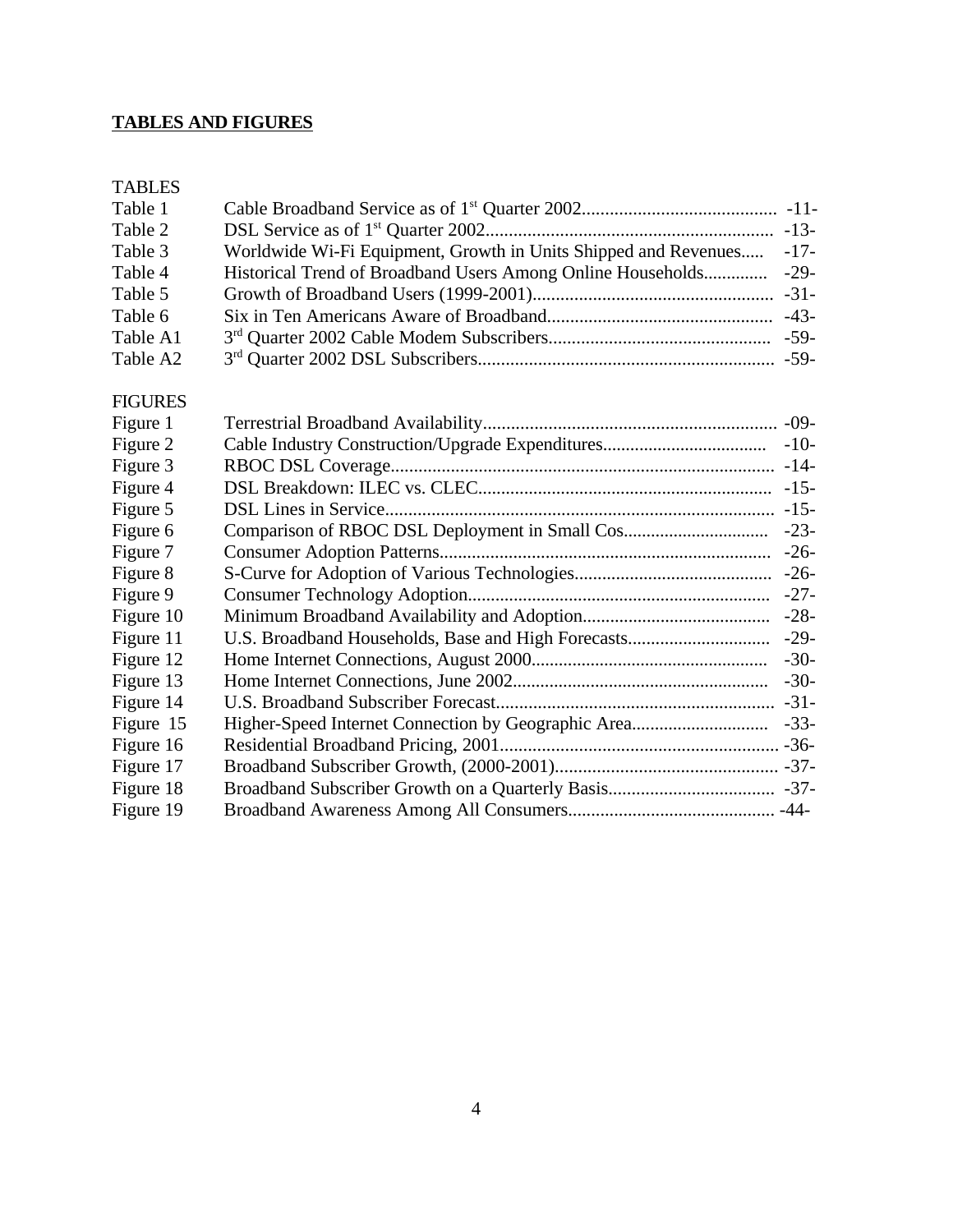#### **EXECUTIVE SUMMARY**

Not so long ago, the main debate over broadband centered on what many perceived to be slow deployment. If only broadband were available, it was thought, subscribers would sign up in droves and America's economy would not only be rescued, but propelled to new levels of prosperity. The latest data show that rollout of broadband services has not been slow, but has progressed at an incredible pace. It has taken just five years for 80% of American households to have cable or DSL broadband available. Demand for broadband services, however, has not kept pace, causing the debate to shift from deployment to what many now perceive to be low demand. Recent estimates of broadband penetration range from 10 to 15 percent of U.S. households, leaving quite a gap between broadband supply and demand.

The current household penetration level for broadband naturally seems low when compared to its high availability. Disappointment over the gap in demand may stem from unreasonable expectations mirroring those that fueled the telecommunications boom following the 1996 Telecommunications Act. New services and technologies are not accepted overnight, especially those requiring some sophistication of knowledge and skill to install and use. It is therefore helpful to analyze broadband penetration from a historical perspective, comparing it to consumer adoption of previous technology rollouts. When examined in this perspective, demand for broadband is found to be extremely strong, exceeding demand for previous technology rollouts. Penetration appears low at this point, because deployment has simply outpaced demand.

This is not to say that the present level of availability and demand is sufficient. Rural deployment significantly trails urban deployment, and a number of factors are hindering consumer acceptance of broadband. This study has found a number of barriers that will need to be overcome in order to improve the current level of deployment and demand:

Barriers to Deployment in Rural and Low Density Areas

- < High deployment cost
- $\blacktriangleright$  Low demand
- < Lower revenue opportunities

#### Barriers to Consumer Acceptance of Broadband

- < High prices
- $\blacktriangleright$  Lack of compelling applications
- $\triangleright$  Over 1/3 of U.S. households lack personal computers and Internet connections
- < Low consumer awareness of broadband
- Other supply-side factors

This study finds that innovative solutions to the unique problems of rural deployment are being implemented by both private and public interests. In fact, there are a multitude of examples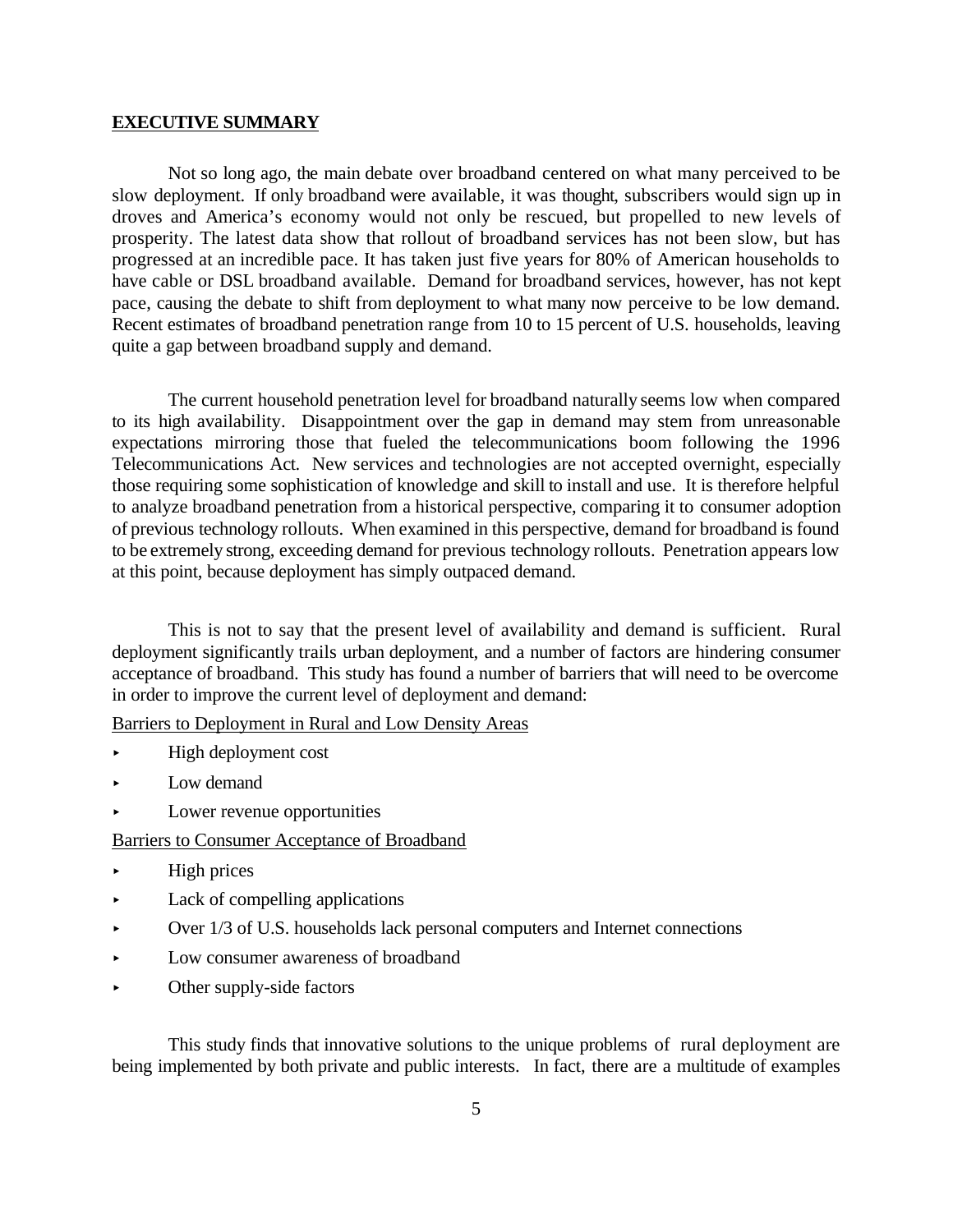of rural deployment barriers being overcome by entrepreneurs, cooperatives, municipalities and public-private partnerships. Many creative solutions have resulted from local "grass roots" community efforts when local telephone or cable companies could not be convinced to serve.

As to demand, many of the barriers hindering consumer acceptance of broadband will be overcome by the competitive marketplace. After a steady string of price increases the past couple of years, providers are beginning to respond to slowing demand by offering better prices or value of service. The number of broadband subscribers will soon reach mass market proportions, thus spurring the development and marketing of new applications. There are still large numbers of households, however, that have not yet joined the Internet and broadband revolution. In order to reach this segment, barriers of age, income and education must be overcome. This will require the concerted efforts of and creative solutions by policy makers and broadband providers alike.

The most important role federal and state governments can play in fostering deployment and demand for advanced services is in the following areas:

- < Avoid regulations that would determine market outcomes
- Provide regulatory certainty through a consistent regulatory scheme
- < Avoid "one size fits all" approaches
- < Expand e-government
- < Take proactive steps to foster and facilitate local "grass roots" solutions that eliminate roadblocks, align interests and implement best practices
- < Facilitate efforts to equip those who are not online with the knowledge and resources to participate in the digital revolution

Regulators must be careful not to hasten to judgement and impose "remedies" for increasing deployment and demand that would interfere with the dynamic and growing broadband market. Providing regulatory certainty through a consistent regulatory scheme should be a priority, as it will hasten competitive responses to supply and demand obstacles. The most effective solutions have been market driven, and many have resulted from efforts at the local level involving municipalities, cooperatives, public-private partnerships and the like. This study provides only a few of the numerous examples of entrepreneurial as well as local "grass roots" efforts that have overcome barriers to deployment.

Case studies of these "best practices" are being compiled separately on behalf of the Federal/State Joint Conference on Advanced Services. These case studies will include state government initiatives to reach out and help local communities assess their needs and build a business case for deploying broadband locally. These proactive outreach efforts are one of the most effective ways state governments can help expand broadband coverage to underserved areas. Public-private partnerships have also been effective in equipping consumers with the knowledge and resources to participate in the digital age. Best practices at both the state and local level can be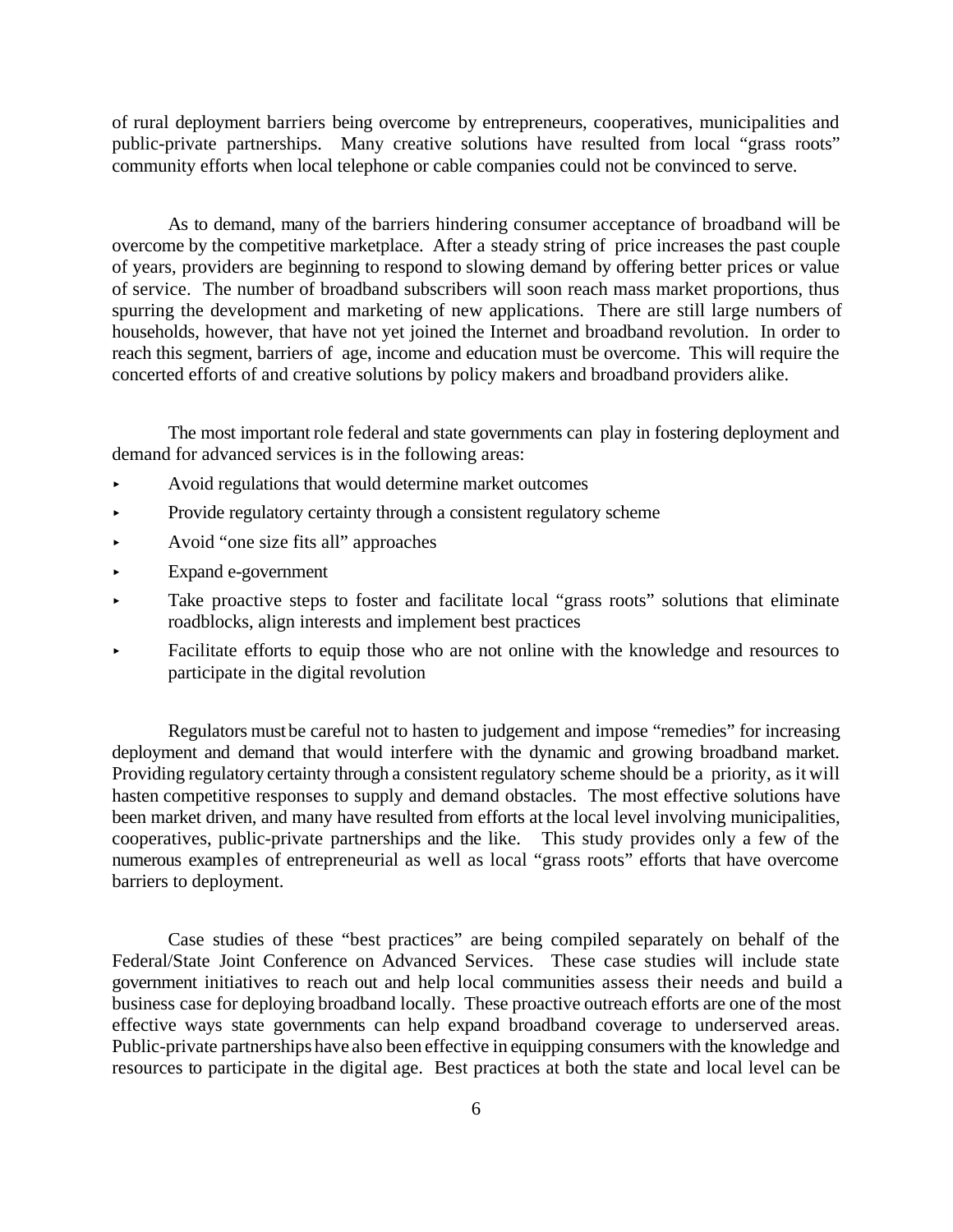replicated with success around the country if there is a dedicated effort to do so.

#### **I. INTRODUCTION**

Broadband access to the Internet has captured the attention of Americans since consumer availability arose half a decade ago. Broadband service provides some fundamental improvements in how we interact with information and with each other. In this paper, service is considered broadband when the end-user connection is greater than 200 Kbps in at least one direction. This is not often a binding constraint since market offerings typically have a floor of 256 Kbps.

The increase in bandwidth provided by broadband service (in contrast to dial-up service) allows a leap forward intwo-wayinteractivity. Rather than just downloading web pages, broadband users tend to create and share online content more so than dial-up users. Broadband, in its wireless form, also allows for greater flexibility in regards to where and how we work and communicate. The critical productivity and knowledge enhancement potential of broadband makes it clear that access to this technology can enhance the lives of all Americans.

This leads to key questions. How available are broadband services to American consumers at this stage in the technology's expansion? How strong is the demand for broadband services in the U.S.? How can assistance be provided without hindering natural expansion through the workings of the marketplace? We will examine the issues and highlight innovative solutions implemented by a dynamic mix of innovators, small entrepreneurs, large corporations, cooperatives, municipalities, universities and state and local governments all looking to determine what type of broadband services are demanded by consumers and how they can be made available.

An examination of availability is the first step in this analysis of the market for broadband services. Various technologies and their respective abilities to provide broadband Internet service to the consumer are examined. While cable modem and DSL service are the most widely utilized broadband technologies, other technologies are emerging as competitors or substitutes. The level of deployment for each technology is presented in order to gauge availability to consumers and the degree of competition in the marketplace. Broadband deployment in rural and other underserved areas is another consideration. Differing technologies are analyzed in terms of attributes which are useful in addressing local deployment needs.

Once the state of availability is established, attention naturally turns to an analysis of the demand for broadband services. Broadband subscriber growth is examined from a historical perspective, followed by estimates for future growth. More specifically, demand for broadband services is scrutinized both in terms of current limitations and factors enhancing demand levels.

A section on case studies discusses broadband success stories across the nation. These are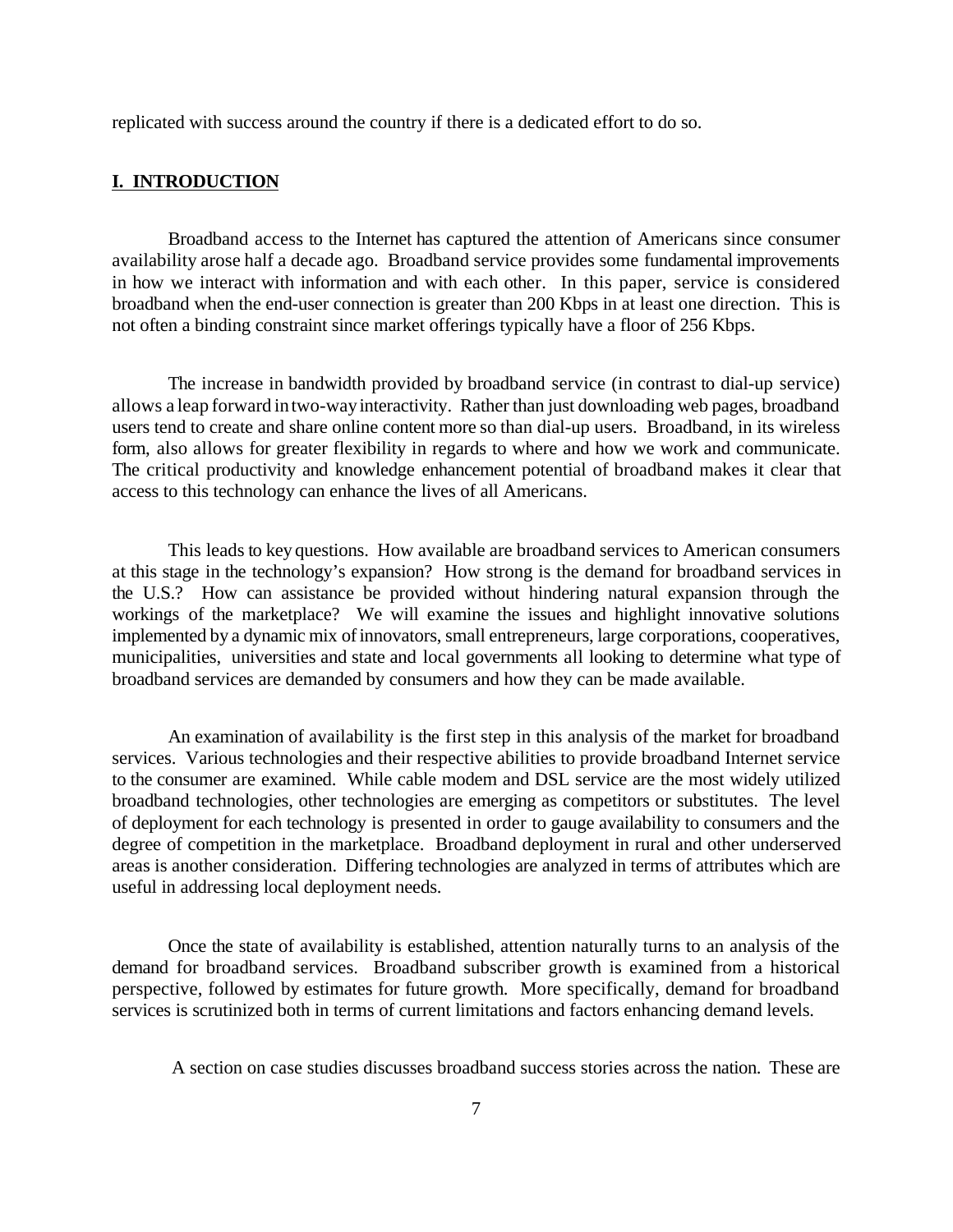presented in the hope that positive elements may be replicated. Finally, guidelines are developed, based on the experiences described in this paper, which may further refine government's role in supporting competitive broadband service and adding assistance where possible.

#### **II. BROADBAND AVAILABILITY**

Estimating broadband availability in the U.S. is a difficult task in this dynamic market. Numerous sources provide varying estimates on the availability of broadband service. In identifying the most accurate estimate possible, we examine several available sources and analyze the limitations of these data.

Broadband deployment and subscriber growth have recently experienced slower expansion rates. In light of the recent economic downturn, however, many consumer products with strong historical growth patterns have seen unprecedented declines. In comparison, broadband growth still appears rather vibrant.

- < Shipments of PCS declined 5.1 percentworldwide in 2001 compared with the previous year, according to figures released by market researcher IDC. At the same time, shipments in the United States dropped by 12.2 percent. This was only the second annual drop for the sector in its history and the first since the 1985-86 time period.
- < Worldwide mobile phone sales declined in 2001 for the first time in the industry's history. Sales dropped 3% in 2001 in contrast to a compound annual growth rate of almost 60% from 1996 to 2000.<sup>1</sup>

By contrast, as Figure 1 demonstrates broadband is already widely available and expected to continue its expansion for the next few years. While there has been a decline in the growth rate in broadband service availability, deployment has remained strong despite the economic slowdown.

<sup>&</sup>lt;sup>1</sup> Gartner Dataquest estimates as quoted on CommWeb.com, "Industry First: Mobile Phone Sales Declined in 2001," 3/17/2002.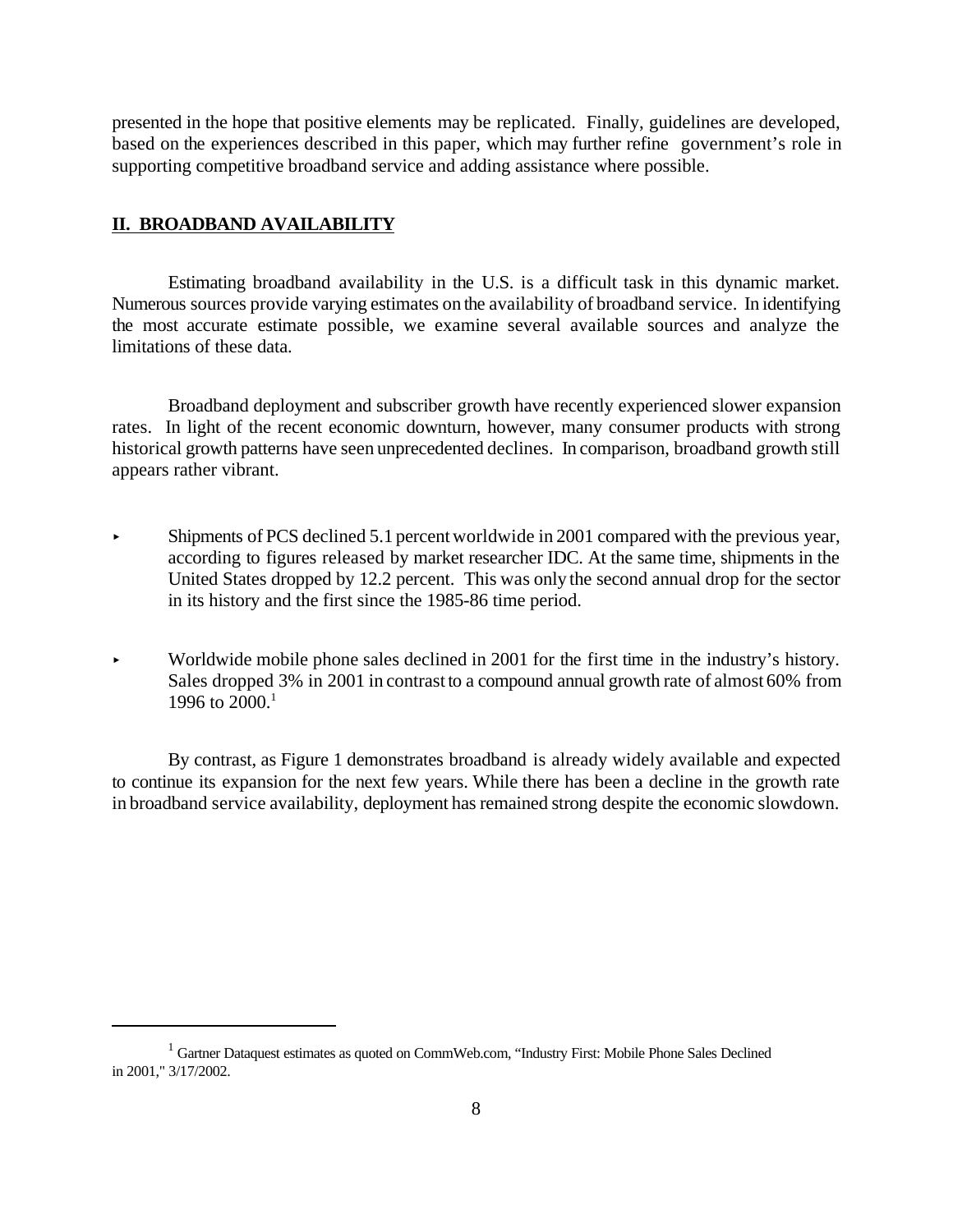

- The Yankee Group reports that terrestrial broadband availability stood at 75% of U.S. households in 2001 and is estimated to rise to 85% coverage by year end 2002. Cable modem coverage is estimated to rise from 66% to 77% by 2002, and DSL is shown to rise from 45% to 54%.<sup>2</sup> In a more recent report, Morgan Stanley Dean Witter estimates cable broadband availability alone will be 86% of U.S. households by the end of 2002.<sup>3</sup>
- **EXECUTE:** The Federal Communications Commission (FCC) has reported that high-speed service was available in 79% of the nation's zip codes at the end of 2001. This compares with 78% availability six months earlier and 73% at the end of 2000.<sup>4</sup> High-speed service subscribers were reported in 98% of the most densely populated zip codes at the end of 2001, the same percentage as a year earlier, and in 43% of the least densely populated, compared with 28% a year earlier.

<sup>&</sup>lt;sup>2</sup> The Yankee Group, "Broadband Access Technology: Whose Number is Up?" Sept. 2001.

<sup>3</sup> Morgan Stanley Dean Witter, "Broadband Update: Raising Long-Term Modem Forecast," April 8, 2002.

<sup>&</sup>lt;sup>4</sup> Federal Communications Commission, "High Speed Services for Internet Access," released 7/23/02. Data current as of 12/31/01. These figures do not indicate full coverage within each zip code but the presence of at least one high-speed customer and therefore at least one supplier.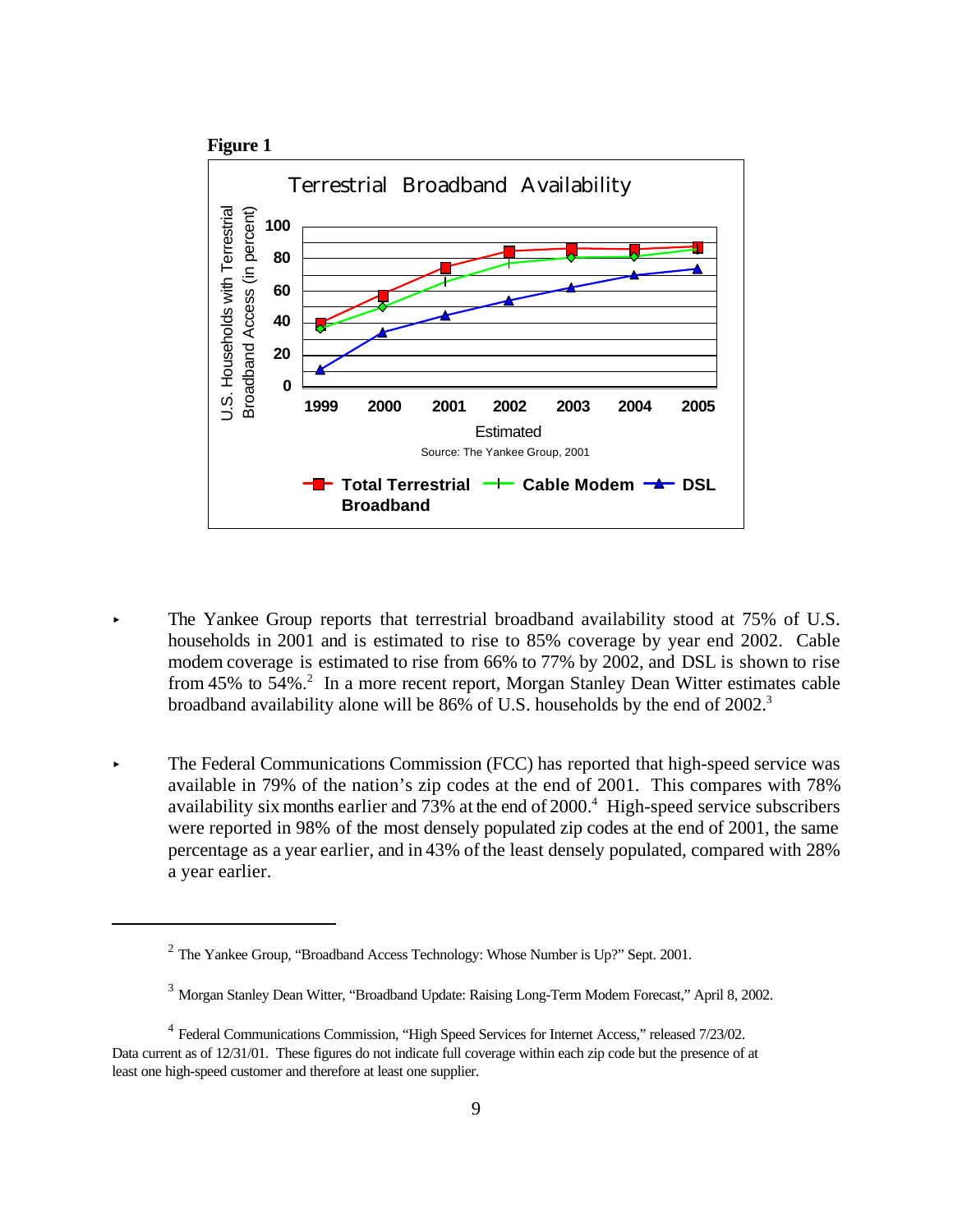#### **A. An Overview of Broadband Deployment by Technology**

In reviewing the various technologies used to deploy broadband services, cable modemand DSL are by far the most widely deployed terrestrial technologies. Many rural areas, however, require use of technologies other than cable or DSL. In areas where incumbent telephone and cable companies cannot justify the investment, emerging wireless technologies are increasingly being used by rural ISPs, local entrepreneurs and municipalities to deploy in such areas. Also, the declining cost of many technologies has changed the mix of which technologies are most applicable. (For examples, see Section IV, Case Studies.)

#### **1. Cable Modem Availability**

The cable industry has nearly completed its massive infrastructure upgrade to digital systems using hybrid fiber/coaxial cable. Construction and upgrade expenditures for the industry were approximately \$14.3 billion in 2001 and an additional \$12.9 billion is expected for 2002.<sup>5</sup> According to some reports, during the past six years the cable industry has invested \$65 billion in network upgrades.<sup>6</sup> These upgrades, which included broadband infrastructure, are nearly 80% complete.<sup>7</sup>



 $5$  Cable & Telecommunications Industry Overview 2002.

<sup>6</sup> Wall Street Journal, "More Consumers Answer Cable's Call on Phone Service", Peter Grant, pg. B1 September 5, 2002.

 $7$  Robert Sachs, "The Broadband Decade" Remarks to the Cable Telecommunications Public Affairs Association Forum, March 12, 2002.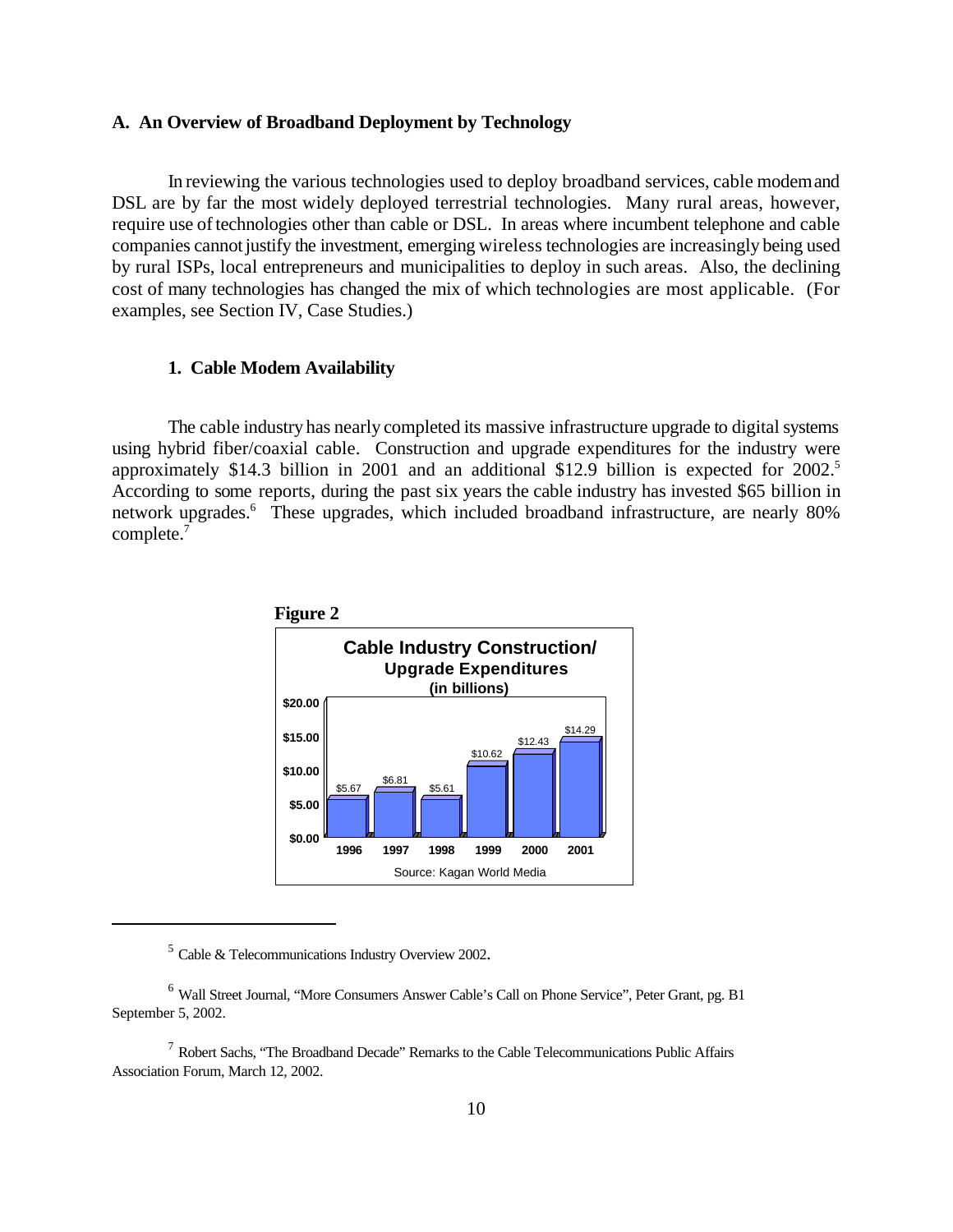The potential revenue opportunity for a combined digital TV and cable modem service offering has provided the cable industry with a significant incentive to upgrade their systems. In fact, the digital upgrade also creates the potential for cable telephony service offerings, leading to what many analysts are calling the Triple Threat for cable companies: the ability to market to consumers one bundle consisting of telephone, Internet and digital TV services.<sup>8</sup> Multiple service offerings provide an opportunity for spreading out the high fixed costs of deployment. Once the system is upgraded, the variable cost of providing cable modem service is relatively low. Cox Communications, for instance, reports 44% incremental margins on their high-speed internet service.<sup>9</sup>

We have constructed an estimate of broadband availability via cable modem service by looking at the six largest U.S. cable companies (see Table 1). These Big Six companies represent 87% of all households with cable television service available.<sup>10</sup>

|             | <b>Homes Passed</b><br>Cable TV | Homes Passed<br><b>BB</b> Access | <b>Broadband</b><br>Coverage <sup>11</sup> | <b>Broadband</b><br>Subscribers | Customer<br><b>Take Rate</b> |
|-------------|---------------------------------|----------------------------------|--------------------------------------------|---------------------------------|------------------------------|
| AT&T        | 24.9m                           | 15.3m                            | 61%                                        | 1.6m                            | 11%                          |
| Time Warner | 21.0 <sub>m</sub>               | 20.0 <sub>m</sub>                | 95%                                        | 1.8 <sub>m</sub>                | 11%                          |
| Comcast     | 13.9m                           | 11.3m                            | 81%                                        | 1.0 <sub>m</sub>                | 9%                           |
| Charter     | 11.8m                           | 8.2m                             | 70%                                        | 747 <sub>k</sub>                | 9%                           |
| Cox         | 10.0 <sub>m</sub>               | 9.3 <sub>m</sub>                 | 93%                                        | 1.0 <sub>m</sub>                | 10%                          |
| Cablevision | 4.3m                            | 3.1 <sub>m</sub>                 | 72%                                        | 560k                            | 18%                          |
| Total       | 86.0m                           | 67.2m                            | 78%                                        | 6.8 <sub>m</sub>                | 11%                          |

**Table 1: Cable Broadband Service as of 1st Quarter 2002**

Source: 1<sup>st</sup> Quarter, 2002 earnings reports of the individual firms.

<sup>8</sup> Xchange Magazine, "The Cableco Triple Threat, This Time It's Real" by Fred Dawson, May 2002.

<sup>9</sup> Jimmy Hayes, Executive Vice President of Finance and Chief Financial Officer, Cox Communications, speaking at the Morgan Stanley Communications Conference, 9/9/2002.

Incremental margin is derived from subtracting the following costs from avg. revenue/user: provisioning, customer support, marketing, bad debt, billing and cost of goods sold.

<sup>&</sup>lt;sup>10</sup> Cable Industry Facts at a Glance: 98.6 million homes passed by cable as of 12/2001.

<sup>11</sup> 'Broadband coverage' refers to 'Homes Passed (with) BB Access' as a percentage of 'Homes Passed (with) Cable TV'. Therefore, Total 'Broadband Coverage' refers to the percentage of cable TV homes with cable modem availability, not the percentage of all U.S. households with such availability.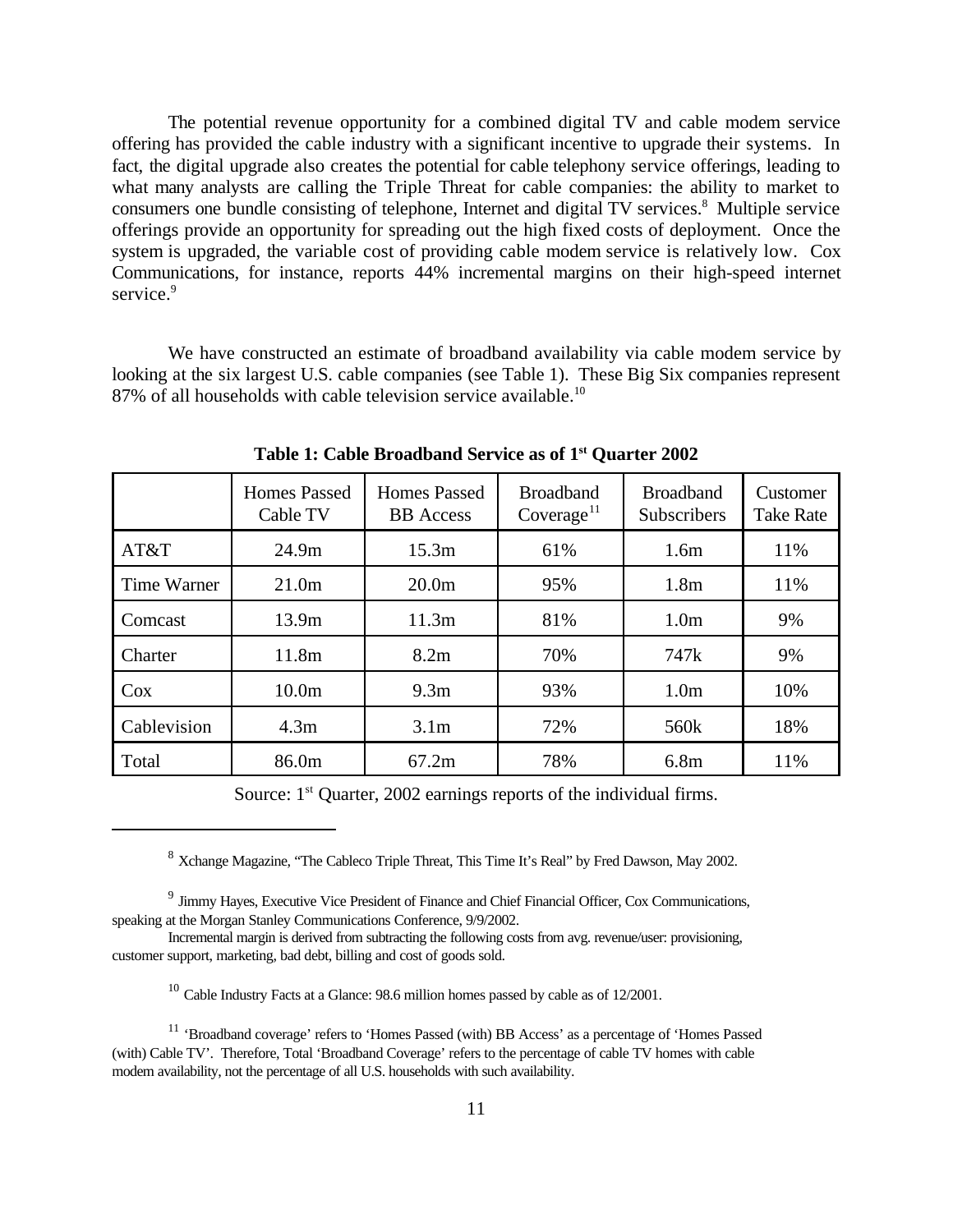Combined, these companies provide 86 million homes with cable TV availability, 82% of all U.S. households. Including smaller cable companies and municipal operators (who are also upgrading systems), cable lines cover approximately 94% of all households.<sup>12</sup> These data demonstrate the potential for broadband service availability to most Americans through cable modem technology.

For the Big Six, 78% of their cable TV homes passed have broadband availability. In other words, cable modem service is available to 64% of all American households from these carriers alone. Including all cable systems, broadband cable modem service is now available to over 71% of U.S. households.<sup>13</sup> This snapshot shows the tremendous strides the cable industry has made with respect to broadband penetration.

Time Warner and Cox Communications are the farthest along in their respective upgrades. They provide cable modem access to 95% and 93% of their respective homes passed. AT&T Broadband trails the pack with only 61% cable modem coverage. As the largest cable operator, AT&T's lower penetration rate lowers the national availability average significantly.

Updated statistics for cable modemsubscribers presented in Table 1 and the DSLsubscribers presented in Table 2 were released as this paper neared final revisions. The Appendix provides a summary of this information.

#### **2. DSL Availability**

The nature of the copper line telephone infrastructure makes measurement of DSL availability a difficult task. Estimates differ widely in regards to which lines are truly DSL capable. According to the Pinkham Group, reports issued by various research firms indicating DSL availability at over 70% of U.S. homes are categorically wrong, and do not take into consideration DSL's technical limitations. Pinkham claims that less than half of American households, possibly as low as 40% to 45%, are able to obtain service due to technical limitations in current network technology. The Yankee Group estimate of 45% availability in 2001 (previously displayed on Figure 1) is closer to Pinkham's. This graph further shows DSL availability increasing to 74% of households by 2005.

Estimates regarding availability vary significantly when technical limitations are not considered. Homes passed are more liberally counted as having DSL service available based on DSLAM deployment in Regional Bell Operating Companies (RBOC) central offices. In this case,

<sup>13</sup> Robert Sachs speech, May 6, 2002. Broadband cable is now available to nearly 75 million homes in the

U.S.

<sup>&</sup>lt;sup>12</sup> Optinel Systems and Cable Industry Facts at a Glance.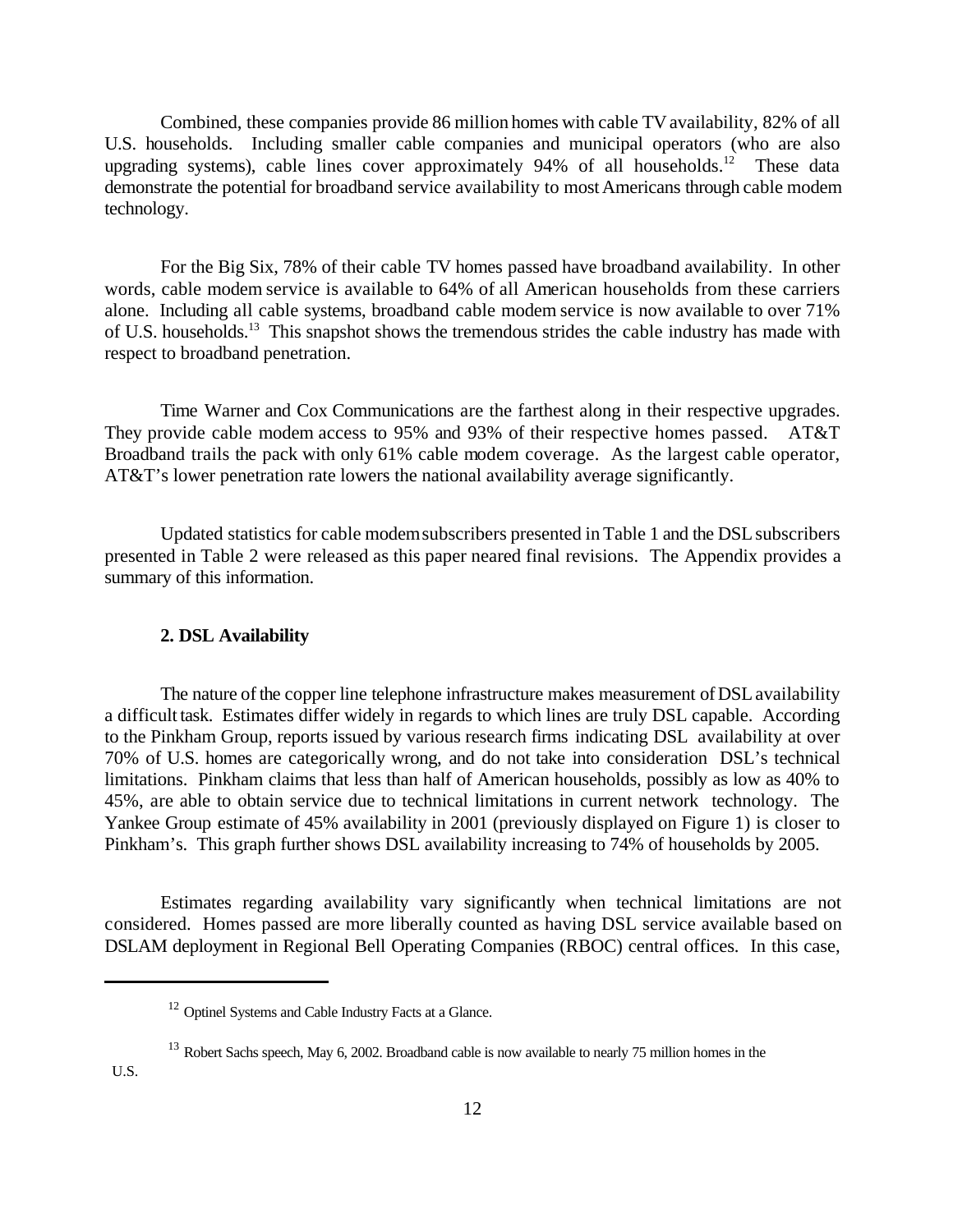homes passed by BellSouth, SBC, Qwest and Verizon at the end of 2001 were estimated at 82.1 million, up 33% from 61.6 million at the end of  $2000$ .<sup>14</sup> According to these estimates, 78% of households could obtain DSL service in 2001 from the RBOCs alone, compared to 59% of households in 2000 (see Table 2).

|                  | <b>DSL Homes</b><br>Passed | <b>Broadband</b><br><b>Subscribers</b> | Customer<br><b>Take Rate</b> |
|------------------|----------------------------|----------------------------------------|------------------------------|
| Verizon          | 32.0m                      | 1.4 <sub>m</sub>                       | 4.4%                         |
| <b>SBC</b>       | 25.6m                      | 1.5m                                   | 5.9%                         |
| <b>BellSouth</b> | 15.5m                      | 729k                                   | 4.7%                         |
| Qwest            | 9.0 <sub>m</sub>           | 464k                                   | 5.2%                         |
| Total            | 82.1m                      | 4.0m                                   | 4.9%                         |

**Table 2: DSL Service as of 1st Quarter 2002**

Source:  $1<sup>st</sup>$  Quarter, 2002 earnings reports of the individual firms.<sup>15</sup>

BellSouth reports strong DSL deployment estimates. The company claims that 71% of the households in its 9 state region had DSL availability as of March, 2002. This is up from 45% coverage at the start of 2001. The company reports 1,100 central offices and 9,000 remote terminals with DSL availability. BellSouth estimates that 64% of lines had DSL service available at the end of 2001, up from 42% access one year earlier.<sup>16</sup>

With the exception of BellSouth, RBOC DSL expansion has slowed dramatically since 2000 (see Figure 3). As mentioned, BellSouth's DSL footprint grew from 45% in the first quarter 2001 to 71% in the first quarter 2002. By contrast, DSL footprints expanded from 54% to 63% for SBC, from 48% to 56% for Verizon, and from 28% to 33% for Qwest during the same period.<sup>17</sup> This slowing deployment can be attributed to a number of factors including the economic downturn, poor capital markets, lagging demand, increasing deployment costs and regulatory uncertainty.

<sup>&</sup>lt;sup>14</sup> DSL Worldwide Retail Directory Ed. 5, April 2002 Point Topic Limited.

<sup>&</sup>lt;sup>15</sup> DSL Homes Passed data is as of the  $4<sup>th</sup>$  quarter, 2001. DSL Homes Passed data is from the DSL Worldwide Retail Directory.

<sup>&</sup>lt;sup>16</sup>BellSouth "Investor News," BellSouth website.

 $17$ Individual company web sites and quarterly earnings reports.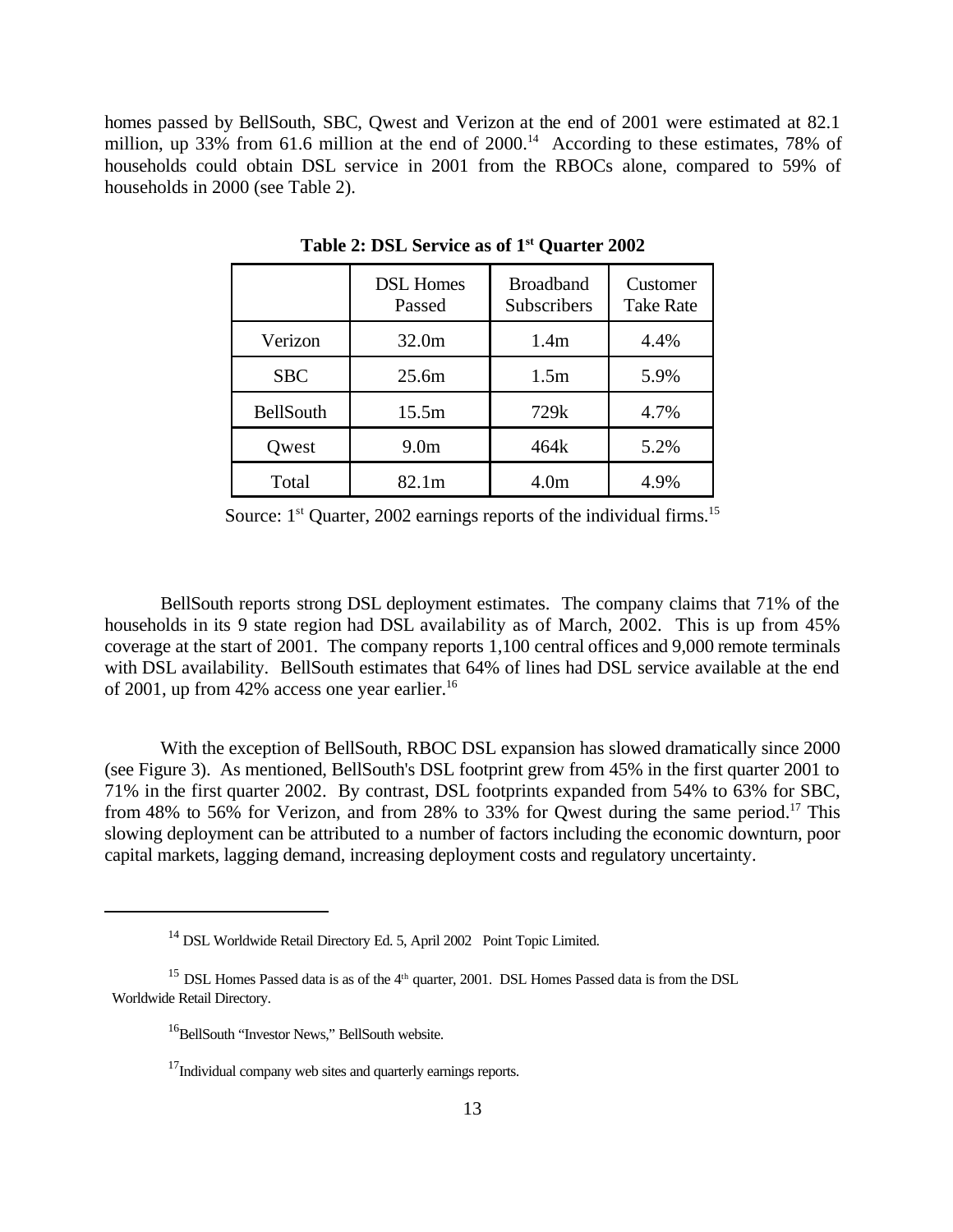

The Incumbent Local Exchange Carriers (ILECs) are the major providers of DSL service nationwide (see Figure 4). When looking at the number of DSL lines in service across the U.S., ILECs account for 89% ofthese lines while Competitive Local Exchange Carriers (CLECs) account for  $11\%$ <sup>18</sup>. The amount of residential DSL is even more heavily weighted towards the ILECs since 82% of their DSL lines are residential, while only 39% of the CLEC DSL lines are residential. Covad is the largest CLEC DSL service provider with 66% of all CLEC DSL lines.<sup>19</sup> Figure 5 shows that CLECs' DSL line growth during the past two years has slowed while RBOC DSL line growth (particularly residential lines) continued to grow at a rapid pace.

<sup>&</sup>lt;sup>18</sup>Telechoice, DSL Deployment tracking survey, 1Q 2002. CLECs account for the large majority of this 11% figure, however Interexchange Carriers (IXCs) have a small presence. For the last quarter in which Telechoice separates the two components, 4Q 2001, CLEC DSL lines were 484,060 while IXC DSL lines were 51,781.

<sup>&</sup>lt;sup>19</sup> Telechoice, "North American DSL Market Reaches 6.2 Million" May 15, 2002.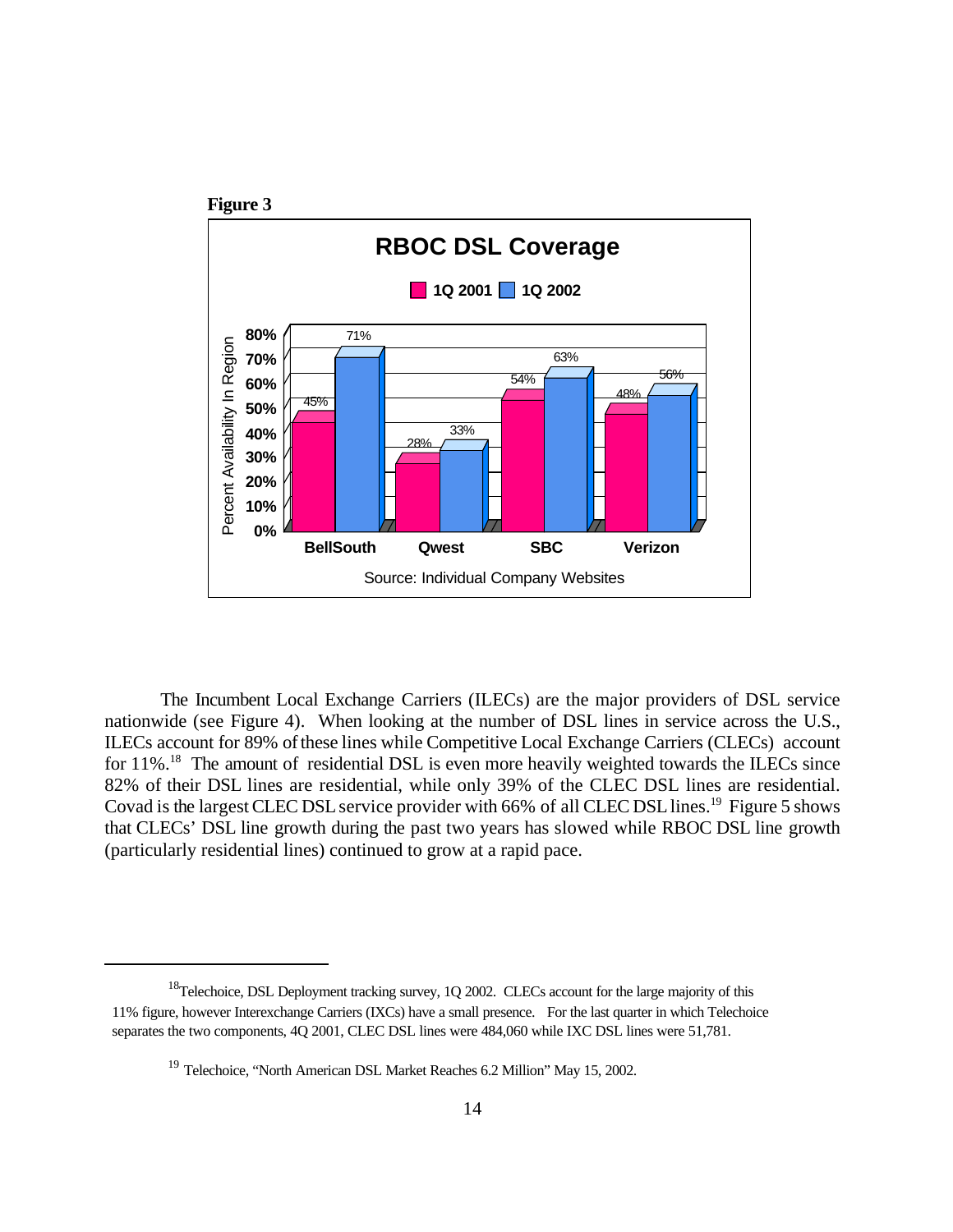

#### **3. Wireless Availability**

Wireless Internet connections comprise a small percentage of all broadband connections, but the technology is proving itself to be increasingly flexible. Case studies (discussed in Section IV) show that in areas where no established landline broadband connection exists, wireless is the quickest, and in many cases, most economical method of deployment. Wireless is emerging as the platform of choice in these difficult to serve communities because the start-up costs are so much lower than landline options. Problems with right-of-way management are reduced and infrastructure costs are relatively small compared with cable, DSL, or fiber networks. Wireless is also growing most quickly in the unlicensed frequency bands where there is one less hurdle for new deployment. Wireless networks, as they continue to expand, will provide further redundancy and choice, thereby bringing more competition to bear on the dominant broadband platforms.

a. Fixed Wireless

Reflecting the fast paced world of broadband deployment, an altogether new classification of provider has emerged in the past few years. WISP is the new term for wireless Internet service providers who use wireless techniques to provide broadband services to customers. Fixed wireless is the usual method of deployment but Wi-Fi (discussed in the next section) is increasingly used in complement. WISPs are often most effective in providing service in rural areas and smaller cities which are not offered landline broadband service.<sup>20</sup> According to Broadband Wireless Exchange Magazine, there are more than 1,200 WISPs operating in the United States. It seems important to note that while the larger, national fixed wireless players have had substantial financial difficulties

 $20$  Tech Update, "Fixed Wireless or 802.11b access?" by Lamont Wood, June 27, 2002.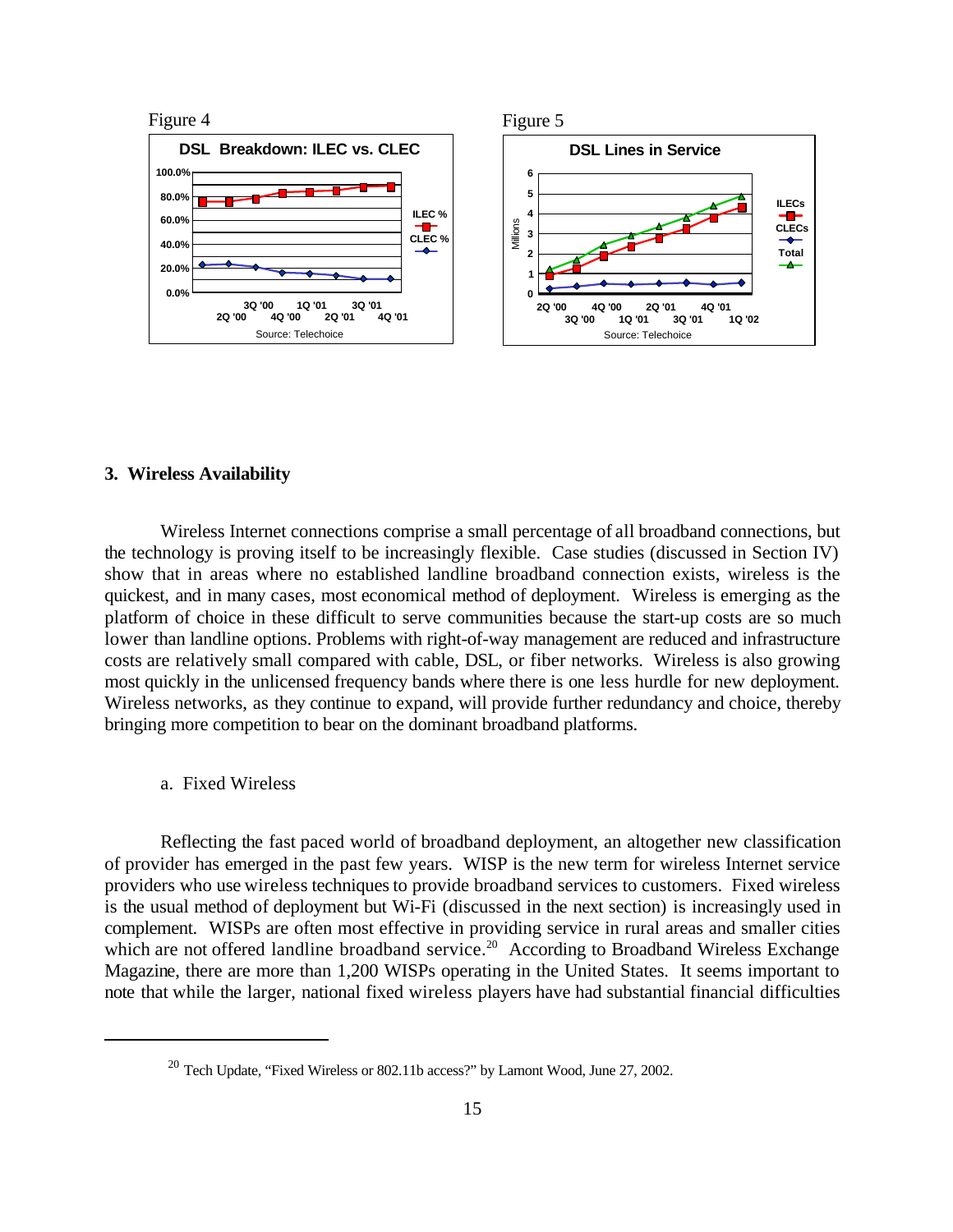in the past year and have scaled back or discontinued deployment, small regional service providers have had continued success.

This may be due to a key new technology development. Fixed wireless has been around for over a decade. Just recently, however, non-line-of-sight technology has been significantly refined. This has reduced cost and increased flexibility of new systems. The older line-of-sight technology requires precise calibration of the sending and receiving systems with no buildings or trees between the two. This has typically made the service too expensive to be commercially feasible. Typical range for line-of-sight fixed wireless is 15 miles and this can presently be extended to about 25 miles. Data rates range from 128 Kbps up to 2 Mbps while prices adjust accordingly from \$40 up to \$800 per month for top bandwidth users.<sup>21</sup> Such deployments from AT&T, Sprint, Teligent and Winstar have stalled or ended in bankruptcy.

Non-line-of-sight technology on the other hand allows for relatively quick installation without expensive technical alignment. The standard used for this technology, called Orthogonal Frequency Division Multiplexing, allows for signals to transmit more effectively through interference and congestion.<sup>22</sup> The tradeoff is less bandwidth than the older technology. However, the price/bandwidth intersection may just be ideal for meeting current rural broadband deployment needs and consumer bandwidth levels. (See discussion on Pocahontas, Iowa, Section IV D.)

#### b. Wi-Fi

Perhaps the most exciting broadband technology right now is Wi-Fi. It continues to generate new interest and reminds many of the early days of mainstream Internet acceptance. A Wi-Fi network consists of the following components: (1) a Wi-Fi compatible laptop, cell phone or other communications device; (2) an access point or base station which transmits and receives data; (3) a router for switching and signaling if this is not incorporated in the access point; and (4) a backhaul link to the public Internet.<sup>23</sup>

Enhancing the Internet experience, Wi-Fi provides two key features which make it irresistible to many new users. First, it provides data rates not easily matched by other consumer broadband technologies - approximately 11 Mbps for the most popular version of Wi-Fi. In addition, there is the added benefit of portability. Wi-Fi allows laptops or other wireless devices to be used anywhere within a distance of approximately three hundred feet from a base station. This makes home networking much more feasible for a family with multiple computers. It provides office workers with

<sup>&</sup>lt;sup>21</sup> Tech Update, "Wireless Options for Remote Offices" by Jonathan Blackwood, June 27, 2002.

 $22$  Forbes, "The Sky is Calling" by Scott Woolley,  $5/13/2002$ .

<sup>23</sup> Legg Mason Equity Research, "Wi-Fi: Hype and Hope," July 2002.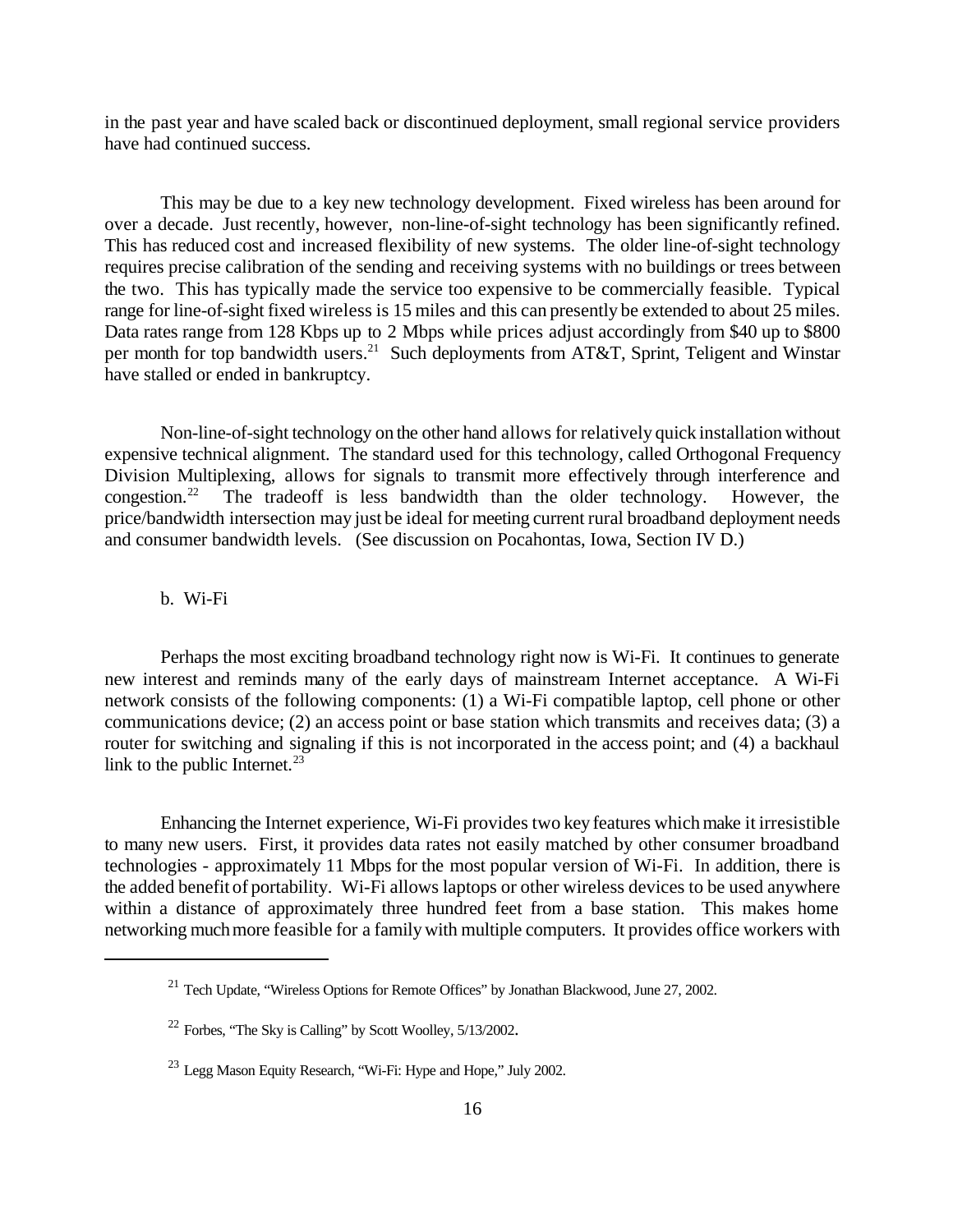the ability to leave their desks and still take information with them. It also gives public gathering places such as airports, cafes, hotels and parks the potential to be wireless broadband access zones, or "hot spots" as they are known. As of July, 2002, there were just under 2000 hot spots in the United States, according to Legg MasonEquity Research. But analysis from the media research firm Kagan predicts a hundred fold explosion in the number of public access points in the next ten years.

Wi-Fi technology works in conjunction with other broadband technologies, using them as a link to the Internet backbone. Wi-Fi then provides an effective method of expanding broadband service over a local area cheaply and quickly. A public hot spot can be set up for \$500 to \$8,000, depending on the number of users supported and the levels of service, security and authentication provided. A \$4,000 investment in an access point will provide service to 60 users within a 300 foot radius. The additional monthly fee for high-speed HDSL Internet access to the hot spot provider would be around \$200. This is significantly below the estimated \$50,000 to \$80,000 for a thirdgeneration (3G) mobile wireless base station.

It is also significant that Wi-Fi equipment continues to drop in price. Access points have dropped from \$245 in early 2001 to \$163 in June, 2002. Wireless cards are down from \$122 to \$74.<sup>24</sup> Wireless cards interface with the communications device to enable Wi-Fi compatibility and wireless data access.

|                        | 2000          | 2001          | 2002         |
|------------------------|---------------|---------------|--------------|
| Home Use (units)       | .4 million    | 2.6 million   | 5.2 million  |
| Business Use (units)   | 2.55 million  | 7.0 million   | 10.8 million |
| <b>Global Revenues</b> | \$811 million | \$1.8 billion | \$2 billion  |

**Table 3: Worldwide Wi-Fi Equipment, Growth in Units Shipped and Revenues**

Source: Cahners In-Stat

Extending the trend seen in Table 3, global revenues are expected to jump to \$5.2 billion by 2005 from just \$2 billion in 2002. The number of public broadband access sites is estimated to grow from 2,000 worldwide in 2001 to 42,000 in 2006, with the United States and North America dominating the market during this time period.25

<sup>&</sup>lt;sup>24</sup> In-Stat/MDR as stated in the Wall Street Journal, "Cordless Computers Get Affordable...But Should You Jump In?" by Walter S. Mossberg, 6/22/2002, p. D1.

<sup>&</sup>lt;sup>25</sup> In-Stat/MDR report, "Revealing the Labyrinth: Hotspot Providers, Models, & Venues" May 2002.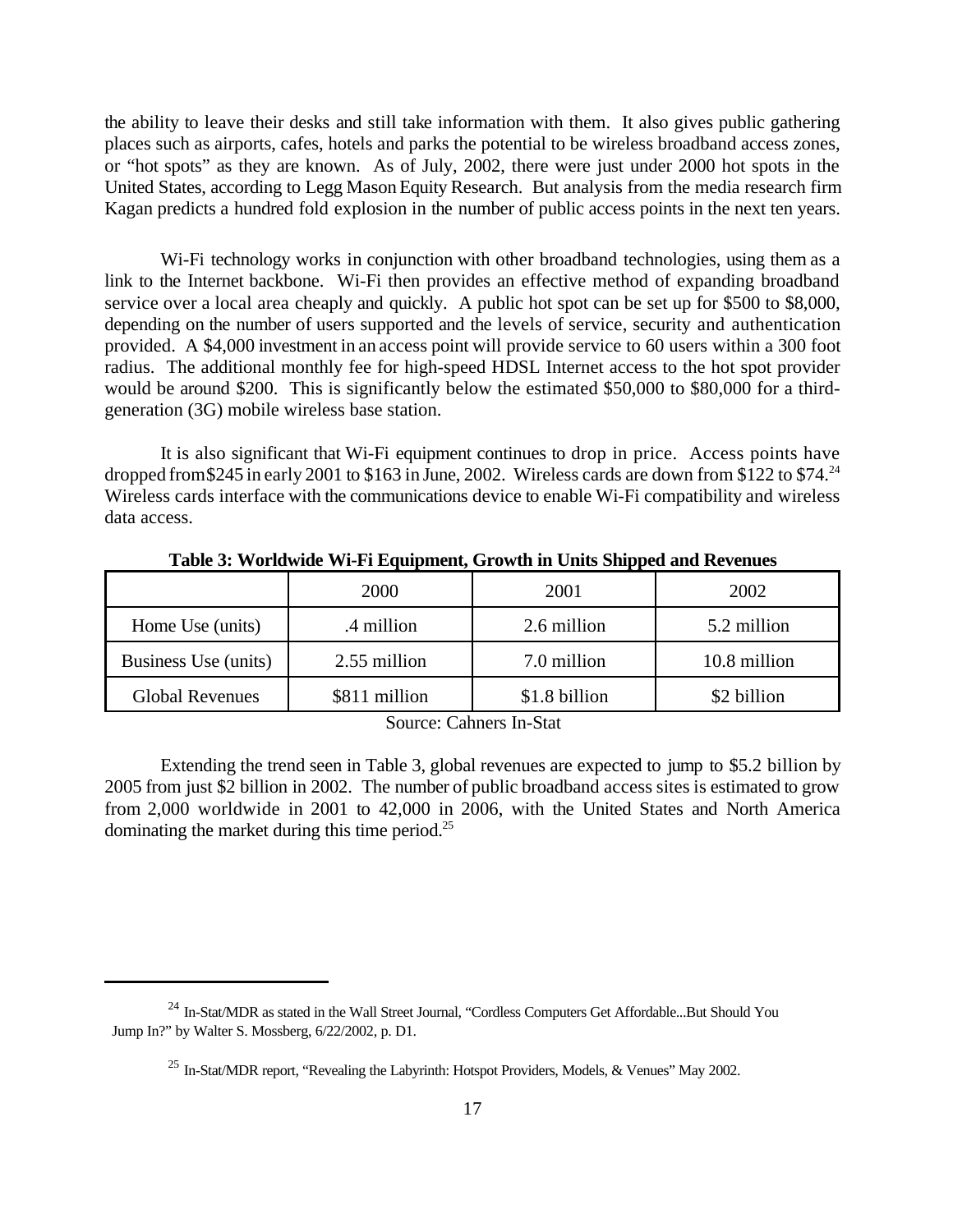#### c. Satellite

Broadband via satellite is generally available throughout the United States.<sup>26</sup> Satellite availability does require a clear view of the southern sky; however, this technology provides a welcome alternative for many areas where landline or other broadband connections are not currently available or feasible. While the service initially was limited by the need for a phone line for upstream communications, this is no longer the case, making satellite Internet access feasible for many in extremely remote areas without even phone line availability.

Downstream speeds of 150 Kbps to 500 Kbps are comparable with other broadband technologies but upstream speeds of 60 Kbps can be limiting for some consumers. Price is higher than landline broadband, with competitors charging \$60 to \$80 per month and setup fees of around \$600.<sup>27</sup> Satellite provides some unique broadband characteristics which make it a useful solution in some situations. Three of the documented benefits are $28$ :

- Satellite offers the most complete coverage of any broadband technology.
- There is no landlocked infrastructure conflict.
- Satellite serves rural, suburban and urban communities equally.

There are also some key challenges for the technology:

- < The bandwidth capacity of satellites needs to be increased and outages minimized.
- $\blacktriangleright$  The digital satellite television market will to some degree be the available population base for broadband satellite.
- Price levels and initial setup fees need to be lowered in order to compete effectively where broadband competitors exist.

Alaska merits special attentionwith respect to satellite service given its heavyreliance onthis technology. Alaska's largest communities currently have fiber access to the lower 48 contiguous states, however, in many communities in rural Alaska, satellite communications is still the only option for the delivery of broadband services. These communities are sparsely populated, experience harsh geographic conditions and lack a highway system, making transportation difficult and making

 $26$  Many Alaskan communities cannot receive adequate signals from DBS satellites that are generally located over or near the contiguous 48 United States due to insufficient signal strength or antenna elevation angles which are less than 5 degrees.

<sup>&</sup>lt;sup>27</sup> Broadband Speed and Description Chart, BroadbandBuyer.com.

<sup>&</sup>lt;sup>28</sup>Futron Corporation, "Satellites – The Answer to Universal Broadband Services?" Presented by Janice Starzyk, May 15, 2002.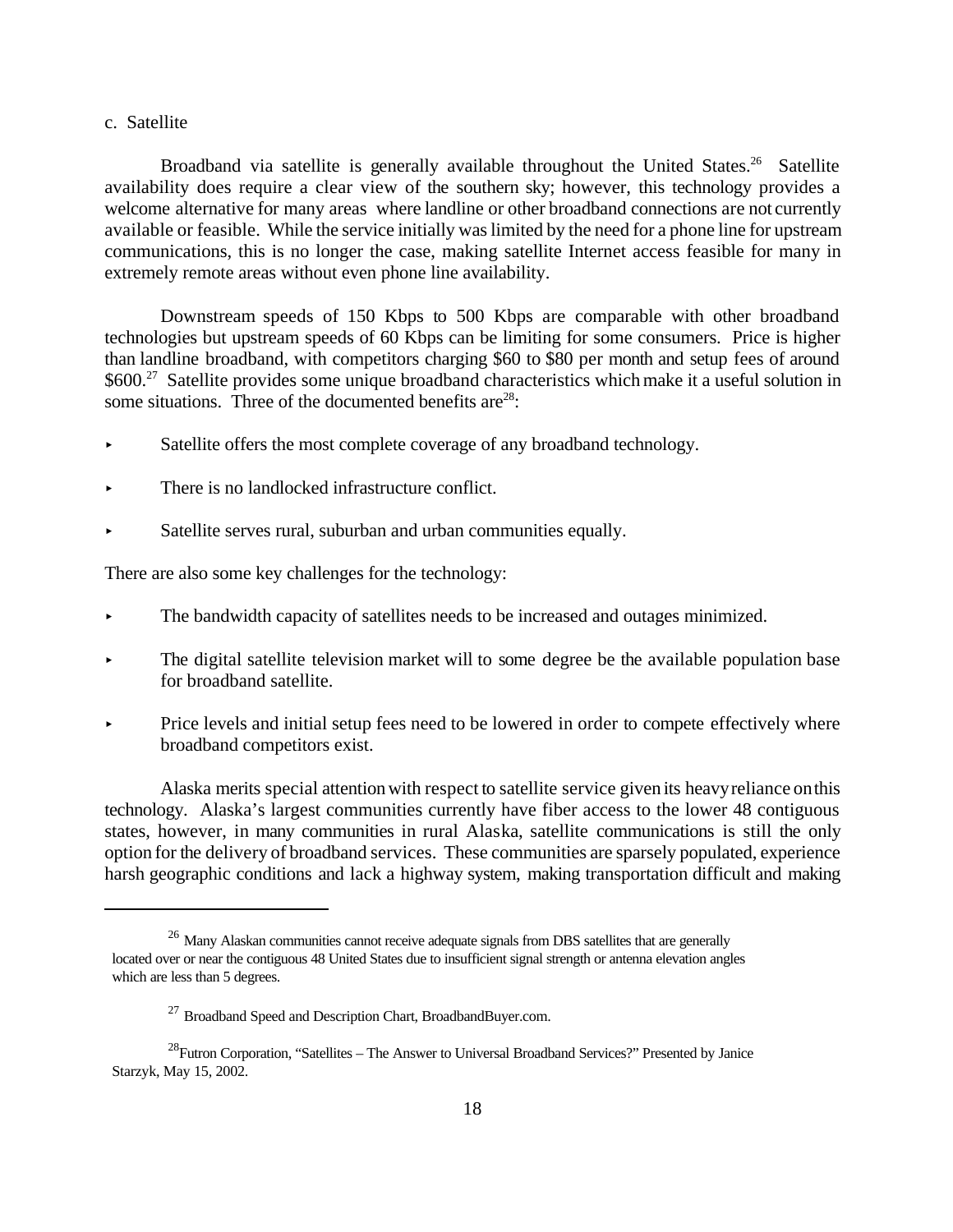communications even more important for basic education and public health. Alternative forms of broadband service (cable modem and DSL) are not currently available in many of these rural communities.

Direct Broadcast Satellite (DBS) is one potential option for delivery of broadband services to small businesses and consumers in some of these areas. The Starband system provides broadband access at downstream speeds of 500 Kbps and upstream speeds of 150 Kbps under ideal conditions. This system uses one satellite dish antenna at the customer premises to both receive and transmit data, with no phone line required. Starband offers service to most of the state, however, service may be limited in the western and northern sections of the state. Where it is available, set up costs can make this service economically infeasible. Initial setup for Starband service is approximately \$1,600 in urban areas of Alaska.<sup>29</sup> Installation in rural areas is costlier. In comments regarding the potential Echostar/Hughes merger, the Regulatory Commission of Alaska made a strong statement for the need for competition in the satellite market or at least the requirement that a merged satellite competitor provide ubiquitous coverage of the state.

Other broadband solutions in rural Alaska combine common carrier satellite services (such as frame relay service) with innovative uses of wireless technology or in conjunction with upgraded Local Exchange Carrier plant (generally DSL). Toksook Bay<sup>30</sup> and McGrath<sup>31</sup> provide innovative uses of wireless technology to individual communities in Alaska. In both cases, satellite serves as the high-speed link and is then spread throughout the community with the use of unlicensed wireless technologies. On a broader scale, Internet service has also been extended regionally to portions of northwest Alaska using a combination of traditional satellite service and DSL or wireless technologies for the last mile.<sup>32</sup> Such examples are rare, however, and involve special circumstances and synergies not typically found in most small remote Alaskan communities.

#### **4. Fiber-to-the-Home Availability**

Fiber optic technology provides the highest capacity bandwidth available today. Because of this, it has long been the medium underlying the Internet backbone, enabling the exponential growth in worldwide data and telecommunications traffic. Manufacturing techniques have continually reduced the cost of fiber, driving deployment steadily towards the edge of the network. New network extensions today see the utilization of fiber optics as only an incremental cost increase in return for the most scalable network available. Fiber-to-the-home is becoming more prevalent in new housing developments, something unimaginable several years ago. According to a recent study conducted

<sup>&</sup>lt;sup>29</sup> Generally, DBS antennas used in Alaska are much larger than the smaller offset antennas used in the contiguous United States. The larger antenna is needed to efficiently receive the DBS signal from satellites because the Alaska locations are on the periphery of the DBS footprint.

<sup>30</sup> http://members.aol.com/wirelessak/

<sup>&</sup>lt;sup>31</sup> http://www.mcgrathalaska.net/, http://www.alaskajournal.com/stories/082001/loc\_isp\_denali\_park.shtml

<sup>32</sup> http://www.inutek.net/info.html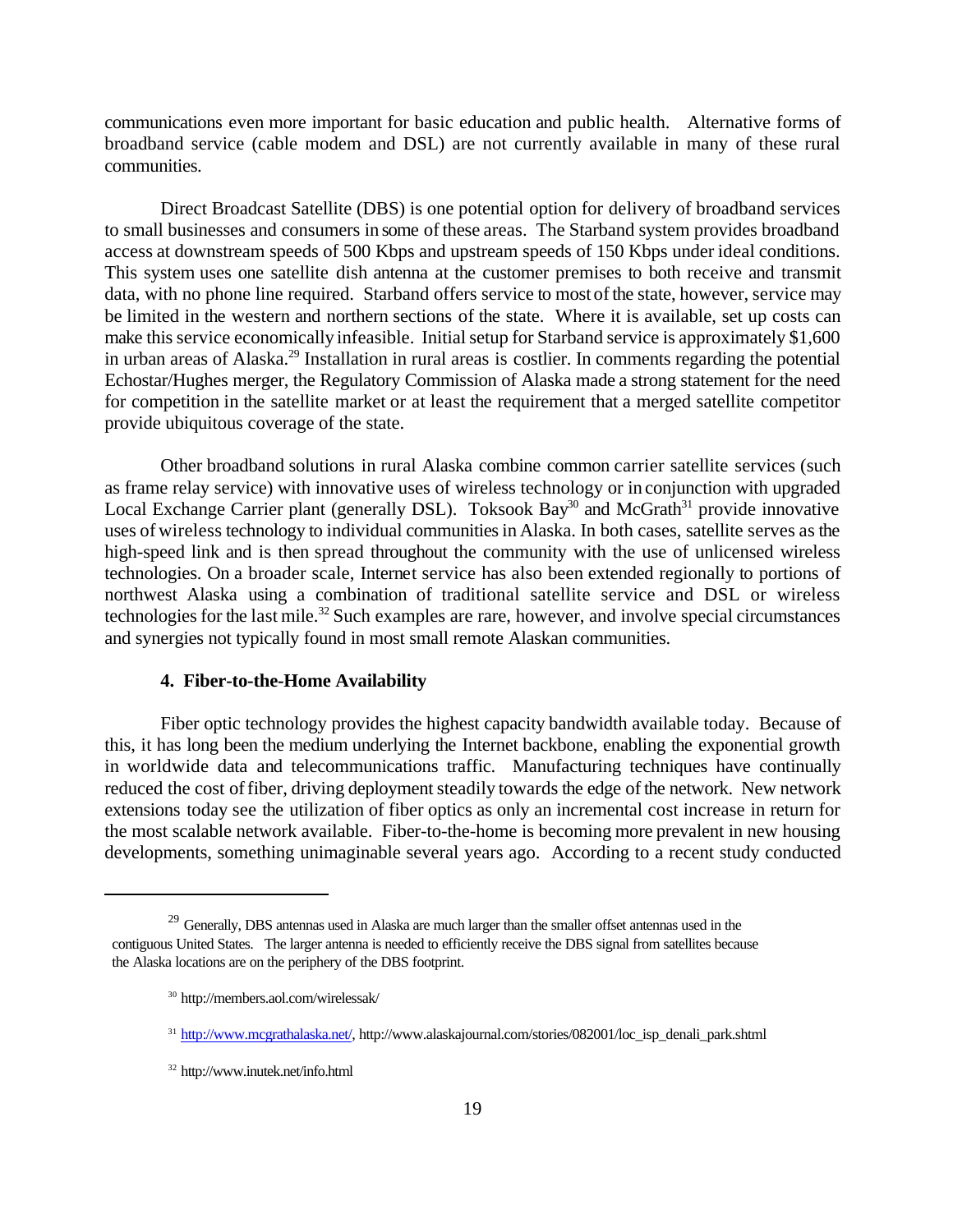by research firm Render, Vanderslice & Associates, fiber-to-the-home installations increased more than 200% over the last year.<sup>33</sup> They are expected to gain an additional 330% in 2003, jumping from 72,100 homes passed to 315,000 homes passed. In 2004, this figure is expected to rise to between 800,000 and 1.4 million homes.<sup>34</sup> Regarding the services offered to homes with fiber availability, the study noted that almost all these homes were offered high-speed Internet, three-fourths video, two-thirds voice, and 60% were offered all three services. In regards to demand, the study found the average take rate for high-speed Internet services in these fiber-to-the-home projects was 21%.

A declining cost structure is putting fiber on par with traditional communications networks such as copper or coaxial cable. According to figures from Optical Solutions Inc. CEO Daryl Ponder, "Lasers are down from \$400 to \$100; splitters are down from \$150 to \$35. Now, fiber can cost \$300 less per home than coax."<sup>35</sup> However, this is only when comparing green-field network buildouts. "Green-field" refers to new construction of office space or housing developments, along with the new telecommunications infrastructure to accompany such projects. This makes cutting-edge technologies more feasible, in part, because they do not have to compete with upgrades to existing telecom infrastructure or a competitor with an entrenched customer base. While becoming more popular in new developments, few consumers in existing homes today have a choice of broadband via fiber.

An overview of the various forms of fiber-to-the-home network architectures, such as Passive Optical Networking (PON), is provided by the Digital Rivers Report.<sup>36</sup> An examination of the deployment cost per home based on rural vs. urban demographics is also provided.

#### **B. Broadband Deployment in Rural Areas**

While overall U.S. availability stands at approximately 80%, rural availability is somewhat less than this. Precise availability figures are difficult to obtain on a nationwide scale. Separating rural areas from urban and determining true rural availability is an even more difficult task. However, there are various studies which together paint a relatively clear rural scenario.

FCC data as of year-end 2001 showed the presence of at least one high-speed subscriber in

<sup>&</sup>lt;sup>33</sup> "Fiber to the Home and Optical Broadband 2002," Render, Vanderslice & Associates. Presented at the Fiber-to-the-Home Conference, October 15, 2002, and sponsored by the FTTH Council. The study was based on more than 600 interviews at the various levels of the FTTH market.

<sup>&</sup>lt;sup>34</sup> Another source estimates 2.65 million homes will have FTTH service by 2006. In addition, 1.9 million will have fiber-to-the-curb systems. "Residential Broadband Access in the U.S.: Fiber-to-the-curb and Fiber-to-the-Home," KMI Research, a fiber research group.

<sup>35</sup> Daryl Ponder, Chairman and CEO, Optical Solutions Inc. as stated in, "Fiber to the Where?" Communications Engineering and Design (CEDMagazine.com), March 2002.

 $36$  Digital Rivers Final Report, section 6, www.digitalrivers.info Produced by Carnegie Mellon and 3 Rivers Connect, April 11, 2002.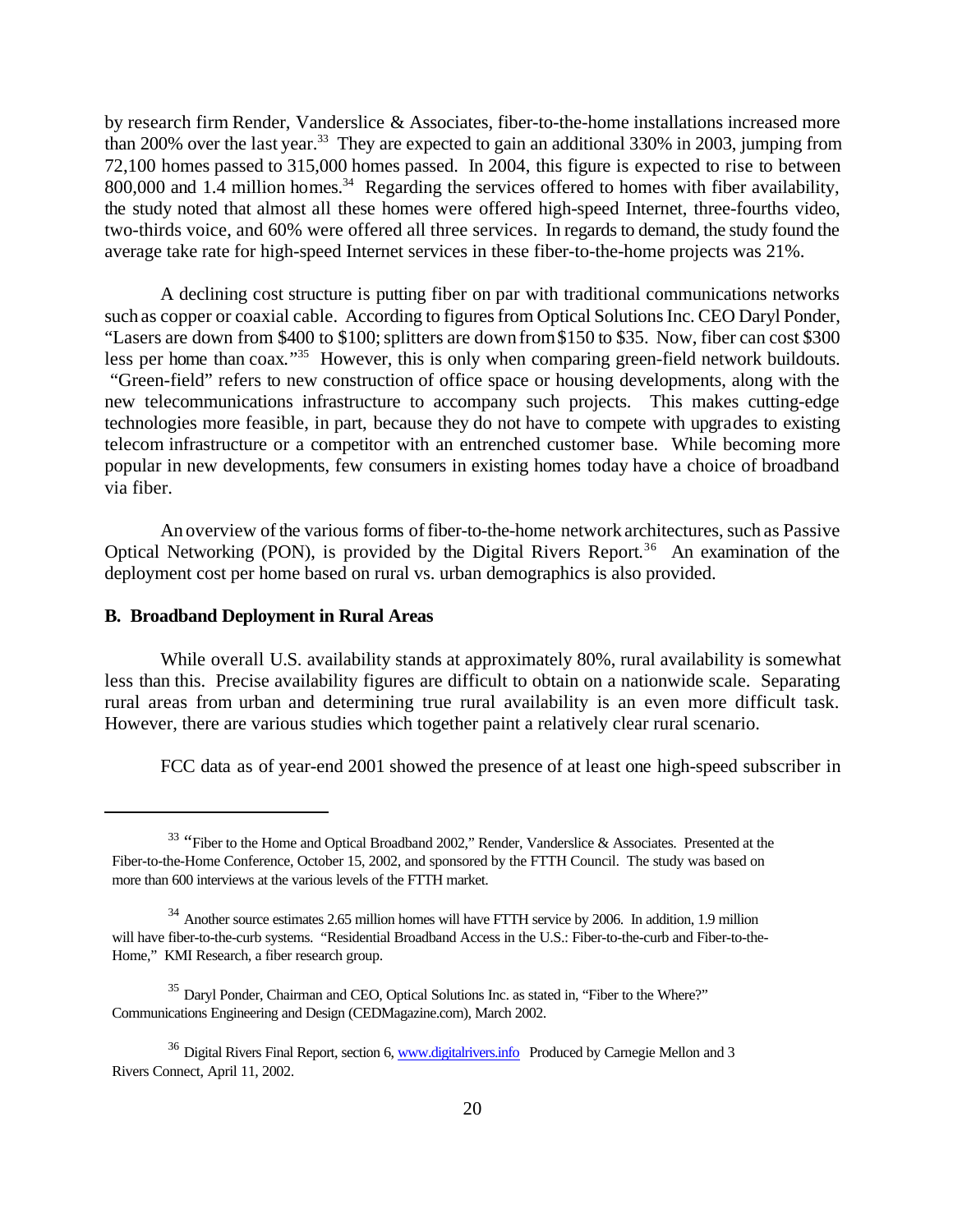43.3% of zip codes in the *least* densely populated decile.<sup>37</sup> This compares with a high-speed presence of 79% forthe nation overall. However, high-speed presence in the least populated decile grew more quickly than any other, rising from a 27.5% presence one year earlier.

Looking at another proxy for the rural situation, among National Exchange Carrier Association (NECA) companies, it is estimated that 65% of rural lines would be broadband capable in 2002.<sup>38</sup> In 2001, more than half of rural local telephone companies had deployed broadband to some extent within their service territory, up from only 14% in 1999.<sup>39</sup>

A National Telecommunications Cooperative Association (NTCA) survey estimated 60% of its members' rural customers were able to order broadband service as of Summer 2001.<sup>40</sup> That number was expected to increase to 69% by the end of 2002. Of the survey respondents, one third listed a major goal of reaching all of their customers with broadband service by the end of 2001. Sixty-two percent wanted to offer broadband to all customers within 18,000 feet of a central office by year end 2001. Of the survey participants who did provide broadband, 89% offered DSLand 8% offered wireless.

Both the NECA and NTCA studies provide an idea of the unique problems faced by rural areas. The study results were based on DSL carriers, but some of the barriers are applicable to all landline-based networks.

Major barriers to expanding broadband service were listed as:

- **Loop length:** 28% of company loops are between 12,000 and 18,000 feet.<sup>41</sup> 14% are between 18,000 and 30,000 feet. 9% exceed 30,000 feet.
- < Deployment cost: NECA survey results put the cost of upgrade as follows, \$4,121 per line for lines beyond 18,000 feet. \$9,328 per line for lines in very isolated conditions.

<sup>&</sup>lt;sup>37</sup> Federal Communications Commission, "High Speed Services for Internet Access," released 7/23/02. Data current as of 12/31/01.

<sup>38</sup> NECA 2001 Access Market Survey and the NECA Rural Broadband Cost Study. NECA defines a line as being broadband capable if high-speed services are potentially available in excess of 200 Kbps in the upstream and downstream directions. If the telephone company does not offer these services the line is still defined as broadband capable.

<sup>&</sup>lt;sup>39</sup> The Universal Service Fund, High Cost Fund played a large role in funding these upgrades.

<sup>40</sup> NTCA 2001 Internet/Broadband Availability Survey Report, December 2001.

<sup>&</sup>lt;sup>41</sup> These loop characteristics are based on NTCA survey respondent companies. The median respondent serves 2,943 residential and 726 business lines.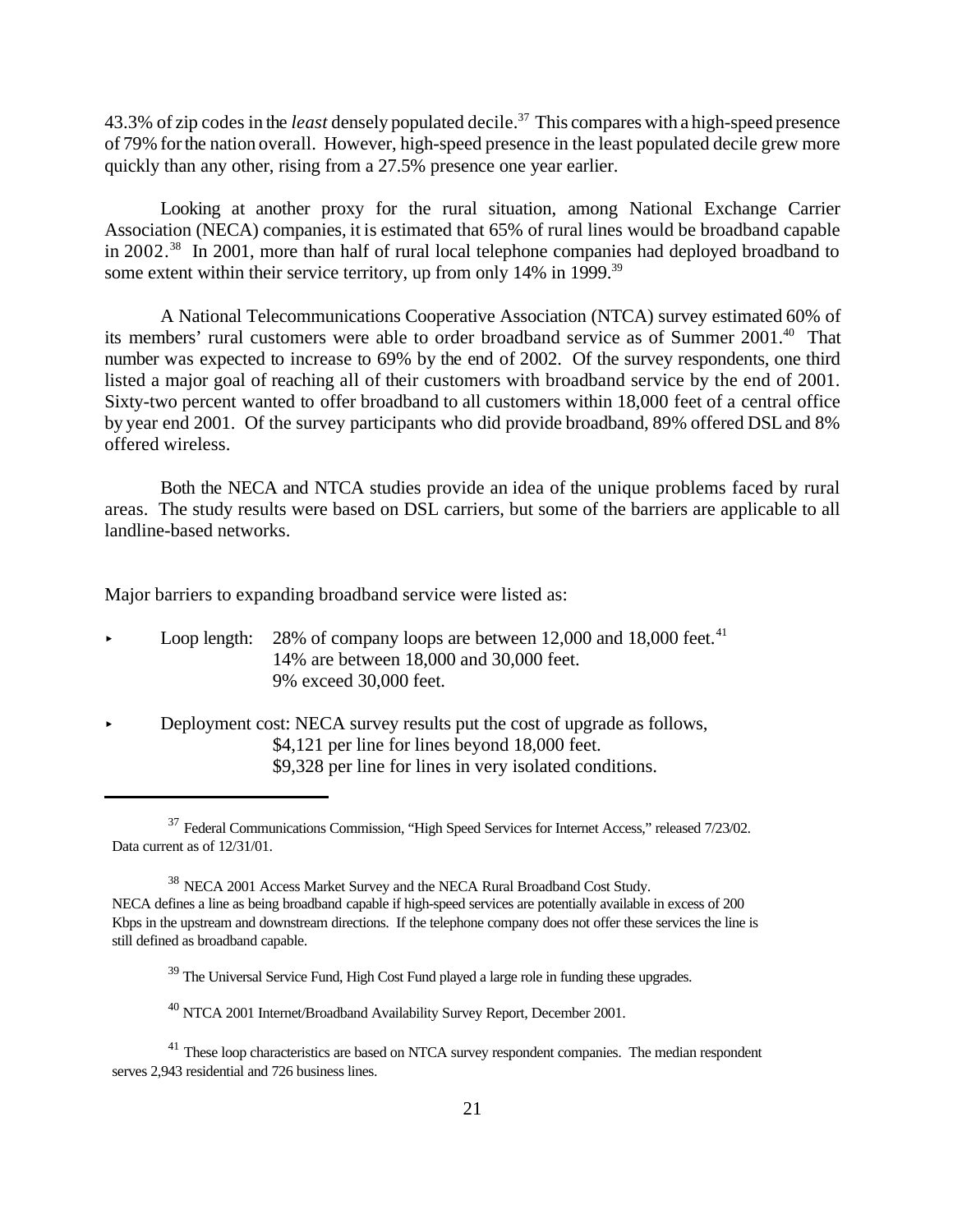- Low demand: Of NTCA survey respondents' rural customers, 4% with cable modem available actually subscribe. 3% with DSL access subscribe. 2% with wireless broadband access subscribe.
- Lack of cost-effective smaller scale equipment.
- Lower revenue opportunities: the "typically deployed rural CO has less than a quarter of the revenue potential of a metropolitan CO."<sup>42</sup>

In contrast with urban deployment, rural costs are higher, customers are more widely dispersed and revenue potential is lower for carriers. The Pinkham Group notes that deployment decisions for telephone companies are based not on a rural vs. urban basis, but rather on the basis of household density per central office. The most densely populated central offices are consistently equipped with DSL first. However, as seen in Figure 6, the independent telephone companies have been much more aggressive than the RBOCs (other than BellSouth) in targeting the medium to smaller central offices. Thus, customers are much more likely to have DSL available in rural areas if they are served by an independent, rather than an RBOC.

It is apparent that rural America faces several problems in obtaining broadband deployment. However, it is not only the independent telephone companies who see opportunity in rural deployment. Wireless technology has shown advantages in some rural areas and various entities are making use of the technology to make broadband available. Where sufficient demand exists for the service, there are examples of businesses, municipalities or a combination of the two making the investment to fill the void for broadband. The extent to which these successes can be replicated is a crucial matter.

<sup>&</sup>lt;sup>42</sup>Pinkham Group, "DSL Deployment Analysis of RBOCs and Independent LECs in Metropolitan and Rural Areas–Q4 2001.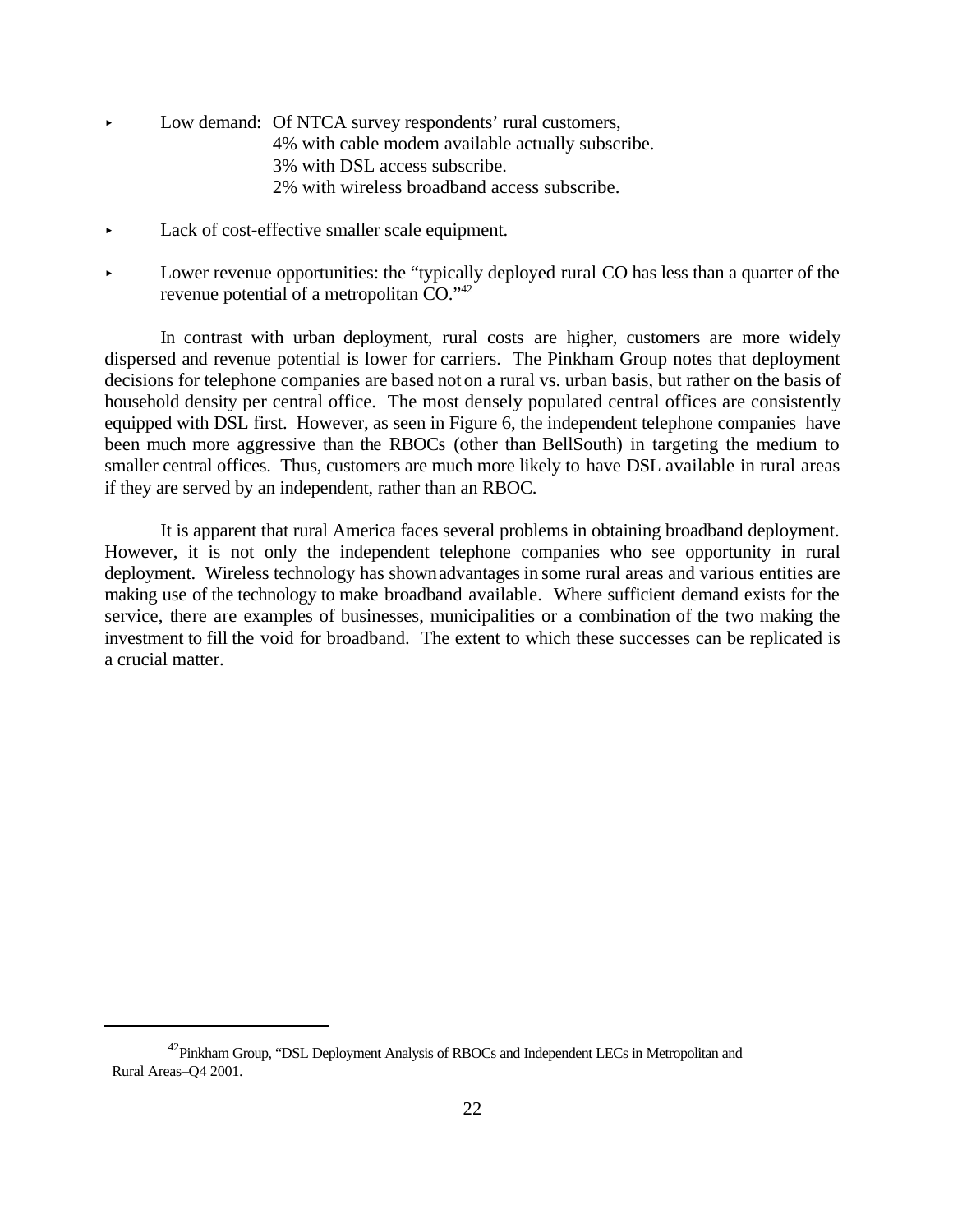

#### **C. Broadband Availability in Summary**

The previous discussion on broadband availability showed that, with the exception of rural and less densely populated areas, deployment of wireline broadband networks is fairly widespread, now reaching upwards of 80% of U.S. households. Moreover, because cable and DSL networks overlap to a large degree, mostbroadband communities now have the benefit of a choice of providers.

The unique challenges of rural deployment are being overcome with a variety of creative solutions offered by entrepreneurs, local communities, municipalities and public-private partnerships, often with the assistance of various government initiatives. Emerging technologies such as fixed wireless are encouraging such deployment initiatives.

The major concern a year or so ago was the lack of broadband availability. The consensus opinion seemed to be, "if you build it, they will come." As previously discussed, broadband is now widely available, reaching nearly 80% of American households. Because current data on broadband subscriber growth shows a significant gap between broadband supply and demand, the consensus now seems to be, "it has been built, so where are they?" Concerns have now shifted to what many perceive to be low demand for broadband services. This has raised new questions. Is there really a lack of demand? If demand is low, what are the reasons for it? How can demand be stimulated? What can government do to help? These are questions that the next section will attempt to address.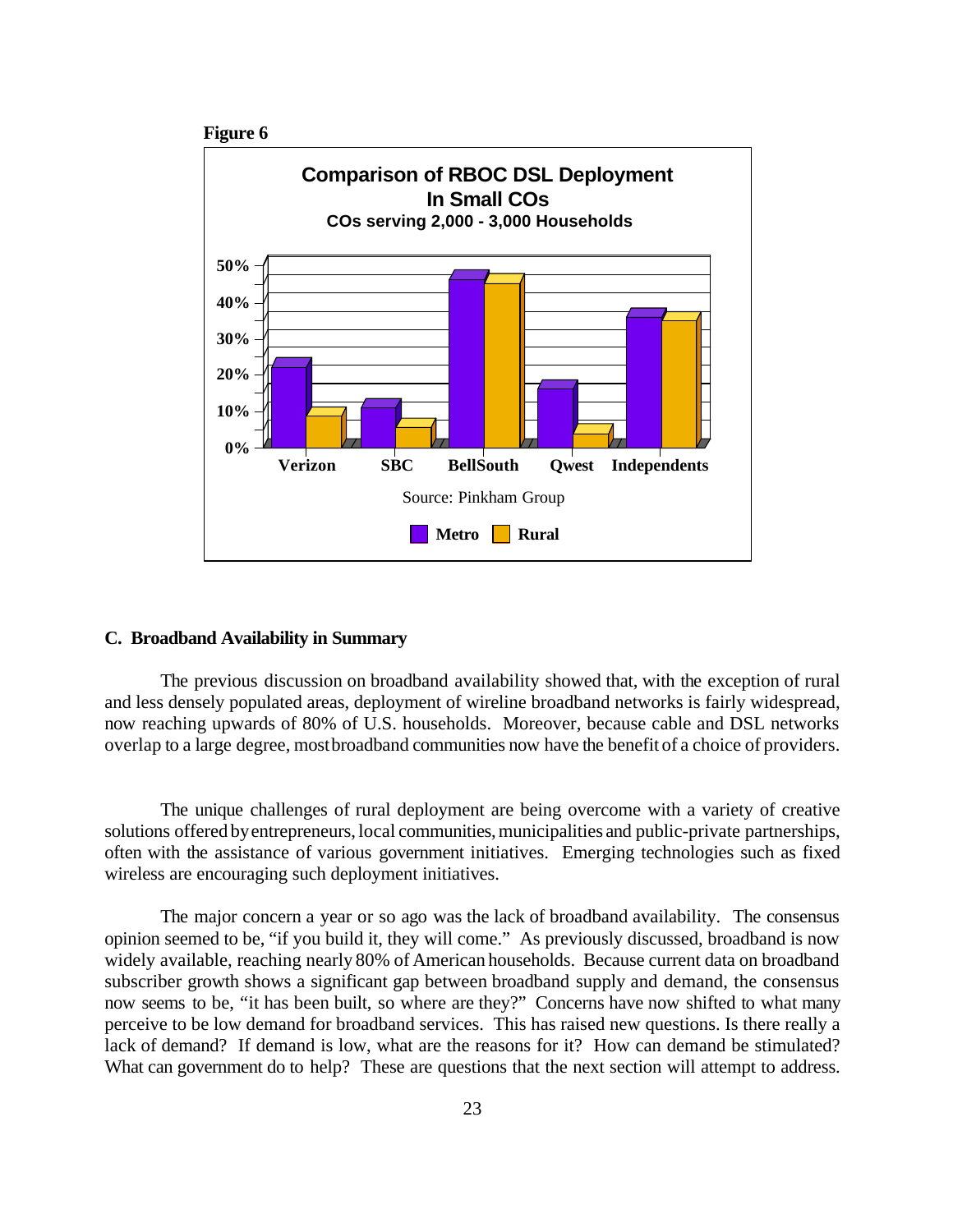#### **III. BROADBAND TAKE RATE: ANALYSIS OF DEMAND FOR HIGH SPEED SERVICES**

#### **A. Current Status**

A clarification of terms used in this analysis will be helpful. Broadband deployment, examined previously, is usually measured in terms of the percentage of U.S. households to which the service has been made available. The terms "penetration" and "take rate" are often used interchangeably as a gauge of broadband subscribership. However, the term "penetration" is sometimes used to describe the percentage of total U.S. households that subscribe to the service. In contrast, the more narrow term, "take rate," attempts to measure the percentage of households that take the service where it has actually been deployed.

While estimates for penetration and take rate are routinely quoted from a variety of sources, they are difficult, if not impossible, to measure. One source estimates that out of the 105 million total households in the U. S., 13.8 million were using broadband at year-end 2001, resulting in a 13% penetration rate.<sup>43</sup> By contrast, the FCC reports 12.8 million high speed lines in service at the end of 2001, with 11 million of these serving residential and small business subscribers. The FCC does not report household lines separately, so even if all the 11 million subscribers were considered to be households, the penetration rate, at roughly 10%, is substantially less than the 13% estimate. Take rate estimates vary as well. Robert Sachs of the National Cable and Telecommunications Association (NCTA), recently stated that "of the combined total of approximately 80 million homes where cable modem and/or DSLservice are available, 14 percent of homes passed and almost one out of four PC homes passed have taken broadband."<sup>44</sup>

While there is no way to tell which of the varying estimates is correct, any or all of the measures can be helpful in providing the relative progress of availability and demand over time. Of the varying measures, one would expect the FCC's broadband line counts to be accurate since broadband carriers are required to report them twice yearly; however, as stated previously, the inability to distinguish household lines from business lines in the FCC data prevents an accurate estimate of broadband household penetration. This may hinder policy makers' ability to make reasoned conclusions and decisions.

Present broadband penetration can also be approximated by calculating the percentage of broadband households out of all online households. The majority of Internet users connect to the Internet through a personal computer and a narrowband (dial-up) connection. According to a National Telecommunications and Information Administration (NTIA) study<sup>45</sup>, as of September 2001, 56.5%

<sup>&</sup>lt;sup>43</sup>Statistics from GartnerG2, as reported in the "Broadband Bob Report" (http://www.catv.org/bbb/2002/arch-020502.html).

<sup>44</sup>Robert Sachs, remarks to Cable Telecommunications Public Affairs Association Forum, March 12, 2002.

<sup>&</sup>lt;sup>45</sup>A Nation On Line–How Americans Are Expanding Their Use of the Internet, National Telecommunications and Information Administration, U.S. Department of Commerce, Feb. 2002.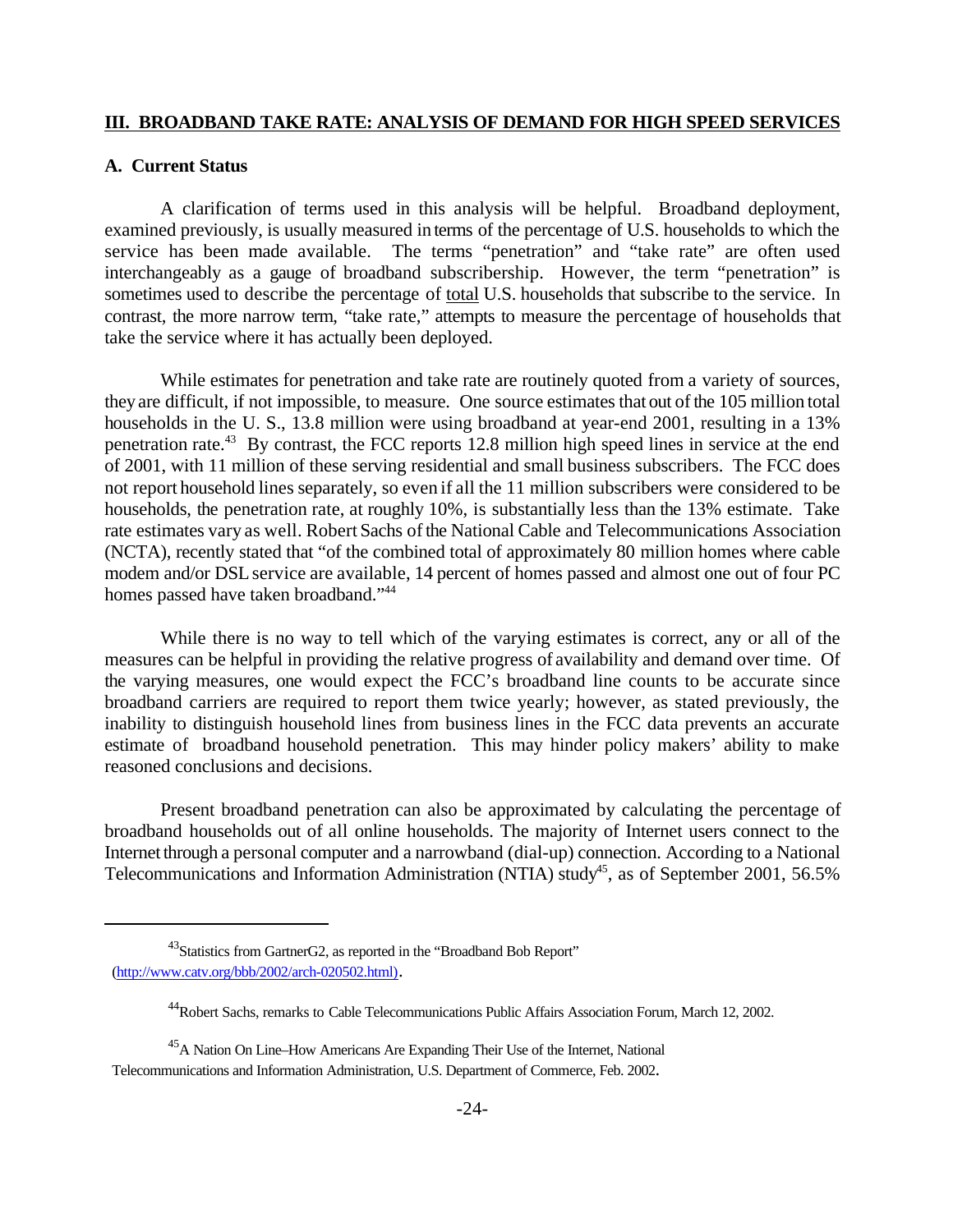of U.S. households had a PC at home and 88% of these PC owners had an Internet connection. From these figures, one can calculate that 50.5% of U.S. households presently have an Internet connection. The NTIA used the current population survey data and found that 20% of online households were broadband users as of August 2001, compared to 10% a year earlier. The National Regulatory Research Institute (NRRI) used its own survey data and found that 30% of online households across the nation were using broadband, as of November 2001.<sup>46</sup> We believe that these figures reasonably represent lower and upper estimates of broadband penetration, thus indicating that between 10% and 15% of total U.S. households subscribe to broadband services.

As discussed in Section II, broadband offerings through cable modem or DSL are now available to around 80% of U.S. households. Satellite broadband services are available to virtually all U.S. households with an unobstructed view of the southern sky. When comparing the high availability to the current number of subscribers, the level of subscribership appears to be low. This has caused many stakeholders great distress, resulted in mis-diagnosis, and prompted calls for government cures for what is believed to be ailing broadband deployment and acceptance.

#### **B. Consumer Adoption Patterns for New Technologies**

In order to properly diagnose the apparent low broadband take rate, it should be viewed in a more broad time horizon. Initial expectations about consumer acceptance of broadband may have been unrealistic. Studies show that consumer adoption of new technologies tends to follow an established S-curve pattern as depicted in Figure 7. In the beginning of the S-curve, the number of users and the penetration rate is low. From this small base, the increase in the rate of growth accelerates, which is reflected by the broadband adoption rate in recent years. $47$  Then, beyond the middle of the S-curve, total number of users and penetration rate will continue to grow, but less rapidly in terms of percentage. Finally, the penetration rate approaches (converges to) a level that saturates the market for that technology. In this evolution, the technology is unknown to most consumers at first and only adopted by the more affluent, the technical experts, and perhaps the curious. Then, as it becomes more familiar to consumers, easier to use and more affordable, the technology is adopted by more people.

<sup>46</sup> http://www.nrri.ohio-state.edu/programs/broadband.html.

<sup>&</sup>lt;sup>47</sup> This will be examined further in Tables 4 and 5.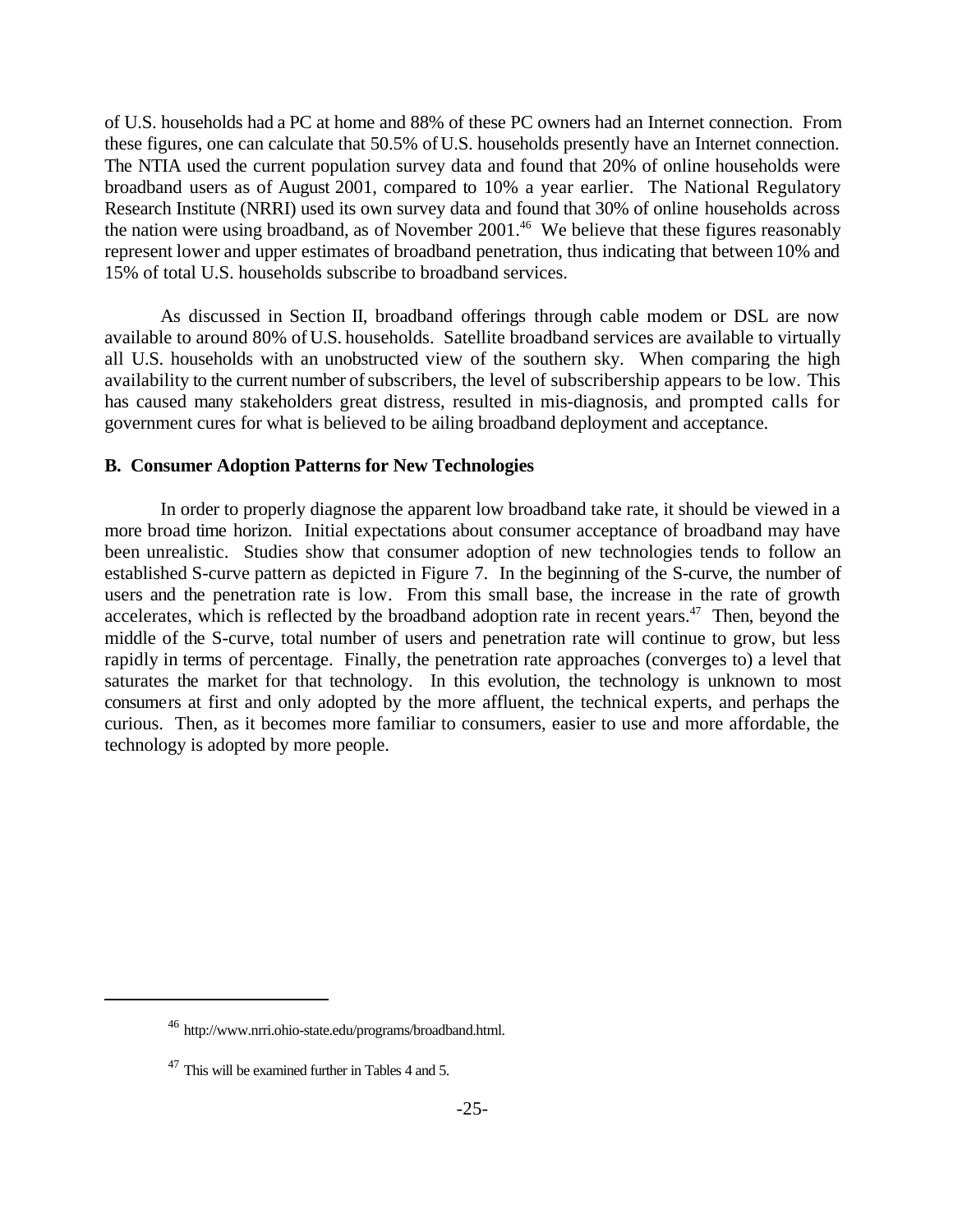

**Figure 7: Consumer Adoption Patterns**

Source: H.S. Dent Foundation

For many new technologies, this process oftentakes a few decades before the S-curve reaches its mature level. For example, Figure 8 shows thatit took electricity 35-40 years before reaching the current penetration level and about six decades before telephone reached its current penetration level of 94 percent. Other technologies have also taken many years to reach their current penetration levels, though some technologies, such as computers and Internet, have been adopted by consumers faster than others.<sup>48</sup>



**Figure 8:****S-Curve for Adoption of Various Technologies**

Source: Wayne A. Leighton: Broadband Development and the Digital Divide: A Prime

<sup>&</sup>lt;sup>48</sup>It took thirty years for radio (which isn't in Figure 8) to reach a 90% level and fifty years to reach 99%.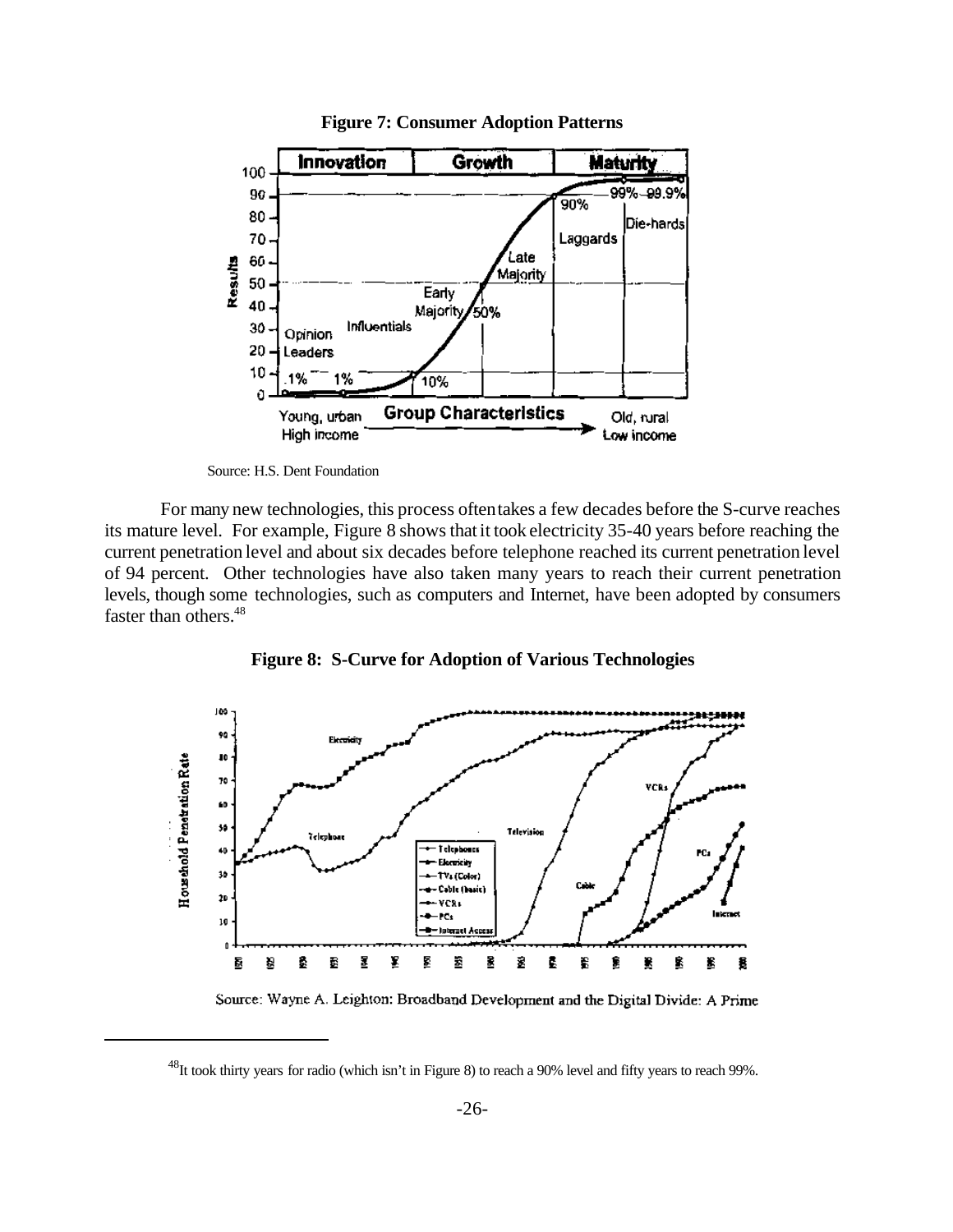As Figure 9 illustrates, broadband technology appears to be following the fast track acceptance of consumer products such as personal computers and CD players. However, it is important to keep in mind that the current broadband market may well be at the beginning stage of its S-curve. Although it is hard to predict exactly how many years it will take for the broadband market to reach maturity, the current low penetration rate can be explained to some extent by this "S" curve process.



Sources: Cable Datacom News, DSL Prime, ebrain.org, Telechoice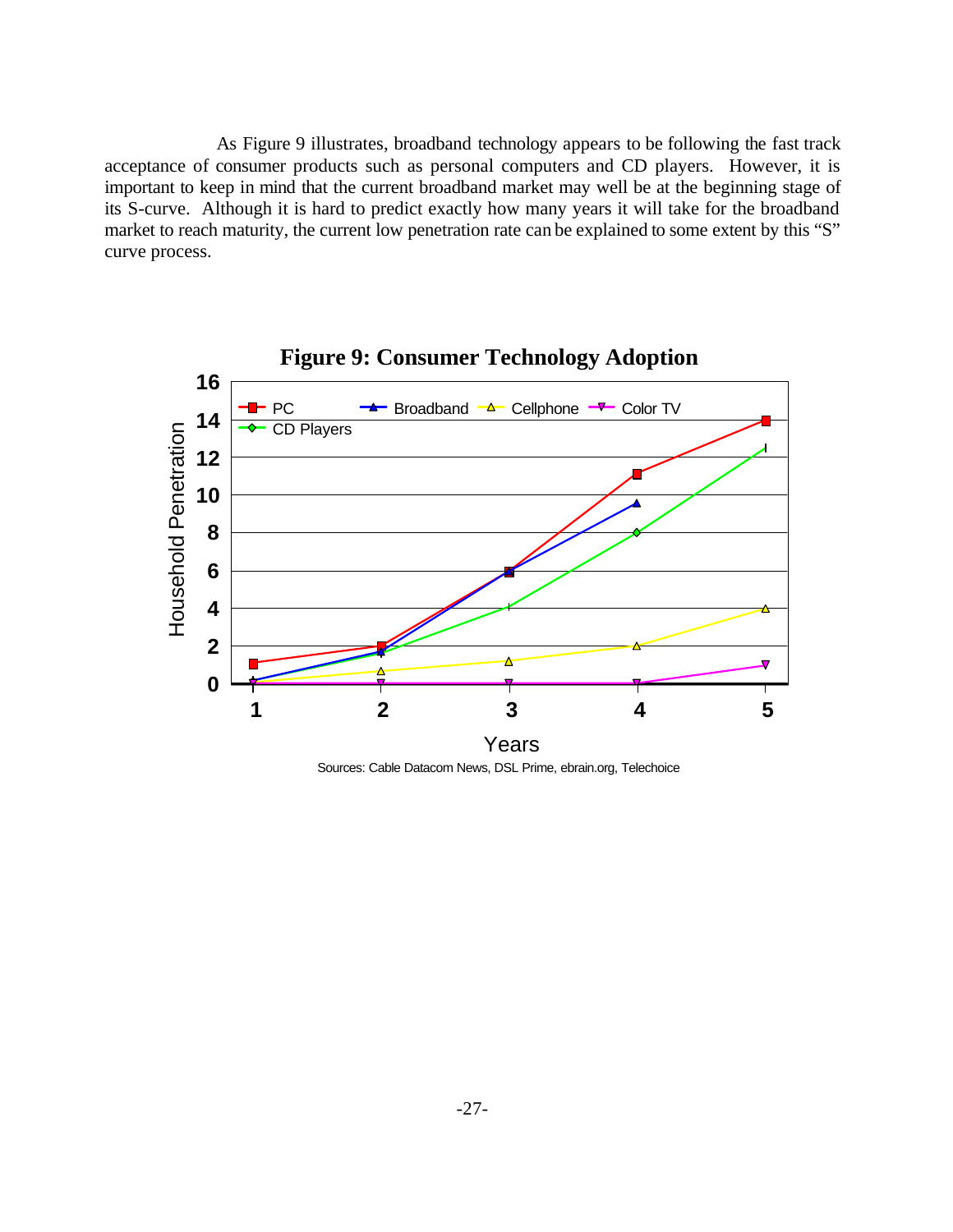The S-curve can also be used to address the issue of whether broadband availability works as a constraint on the growth in demand. Broadband's subscriber growth rate over its first five years makes it one of the fastest technology adoptions in history. However, as broadband has just passed the typical inflection point of 10% consumer penetration, there are questions regarding the slope of the rest of this S curve. As the rate of growth has slowed, many wonder what barriers are confronting broadband adoption in the U.S. Technology Futures Inc. (TFI) has looked into the minimum level ofbroadband availability needed to supporttheir base level forecast of broadband subscribers(Figure 10).<sup>49</sup> They find that 80% availability by the year 2005 would sufficiently avoid a binding constraint on their model for broadband adoption. With availability near 80% in 2002, this should not be a limiting factor in the take rate for broadband.



**Figure 10: Minimum Broadband Availability and Adoption**

The broadband adoption forecasts by TFI are a base forecast and a more advanced adoption rate forecast. The base forecast predicts that 15% of U.S. households will have adopted broadband by the end of 2002 and 30% by 2004. This is up from a level of 10% at the end of 2001. The high forecast predicts 20% penetration by the end of 2002 and 60% penetration by 2005 (Figure 11). Again, availability should not be a binding constraint on broadband adoption.

<sup>&</sup>lt;sup>49</sup>This relationship is based on historical examinations of availability and adoption rates for cable television (in the U.S. and Germany), pay cable in the U.S., and pay-per-view services in the U.S. market. Technology Futures Inc., "Residential Broadband Forecasts"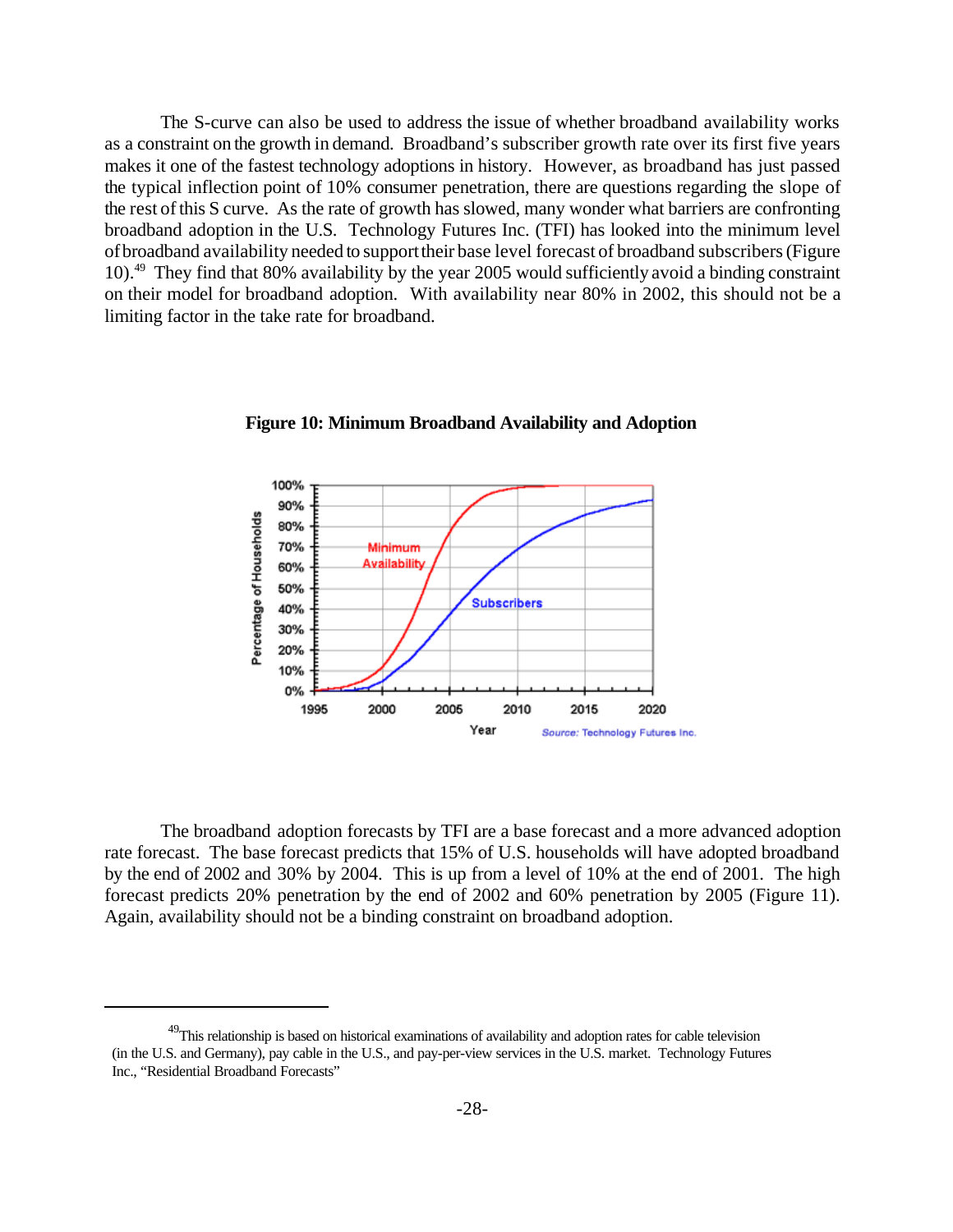

**Figure 11: U.S. Broadband Households, Base and High Forecasts**

Looking further at broadband demand from a historical perspective, although some of the broadband technologies may have been developed decades ago, the actual deployment of facilities and the rollout of services did not take place until recent years<sup>50</sup>. Since the passage of the 1996 Telecommunications Act, both availability and take rate have been growing quickly. Table 4 shows the growing percentage of users choosing broadband among online households from 1998 to 2001.

**Table 4: Historical Trend of Broadband Users Among Online Households**

| Connection<br>Type | Spring 1998   | Spring 1999 | Spring 2000 | <b>Fall 2000</b> | <b>Fall 2001</b> |
|--------------------|---------------|-------------|-------------|------------------|------------------|
| <b>Broadband</b>   | $\frac{9}{6}$ | 1%          | 5%          | 11%              | 20%              |
| Dial-up            | 98%           | 98%         | 94%         | 89%              | 80%              |

Source: Data of 1998 to 2000 is from www.digitrends.net.

 $50$  1998 was the first year that FCC started to collect data on Broadband services.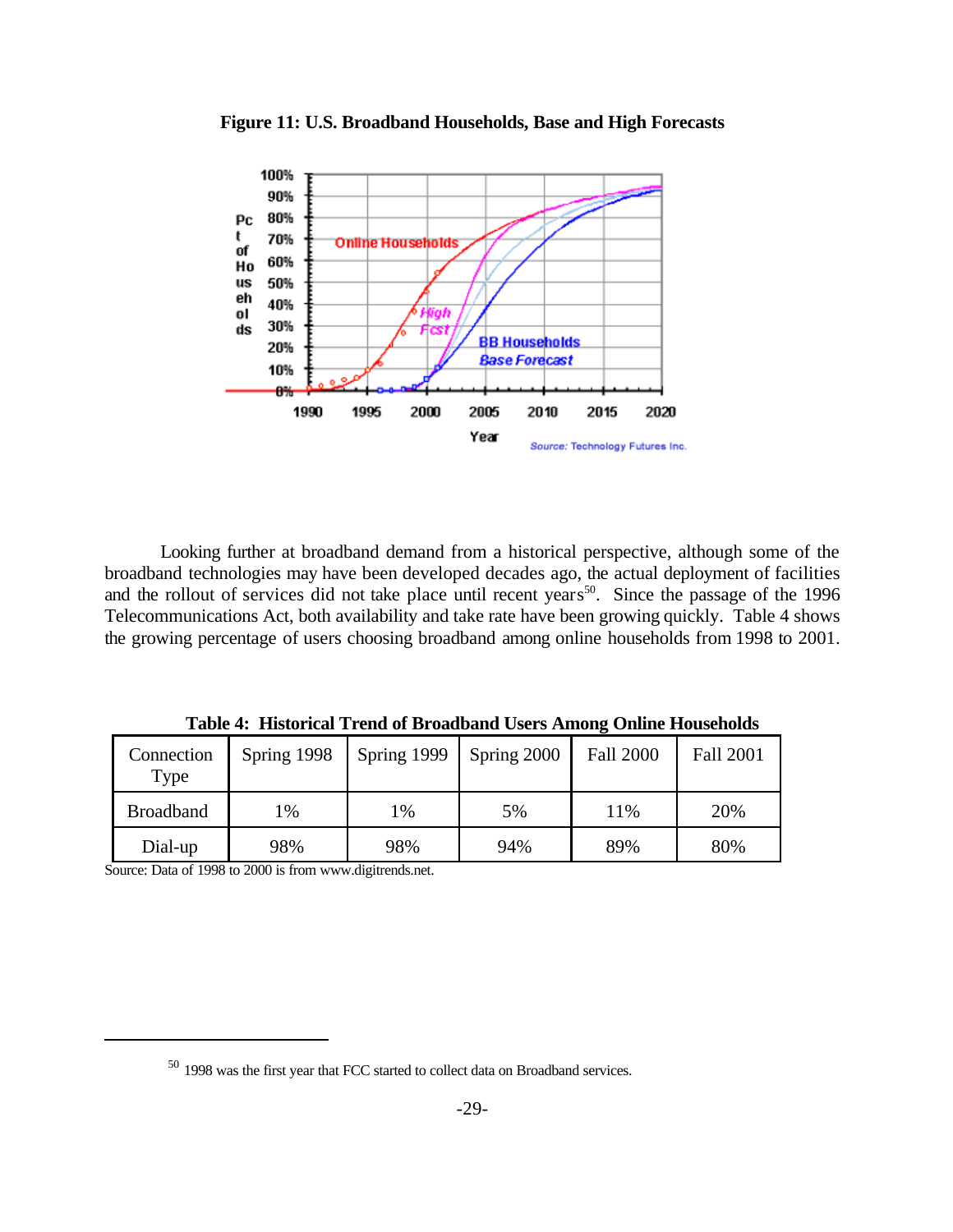Additional sources support this trend. Figure 12 and Figure 13 illustrate the migration to broadband access methods among home Internet users. In a two year time frame, broadband's share of home Internet connections rose from 9.5% to 31%.





#### **Figure 13**

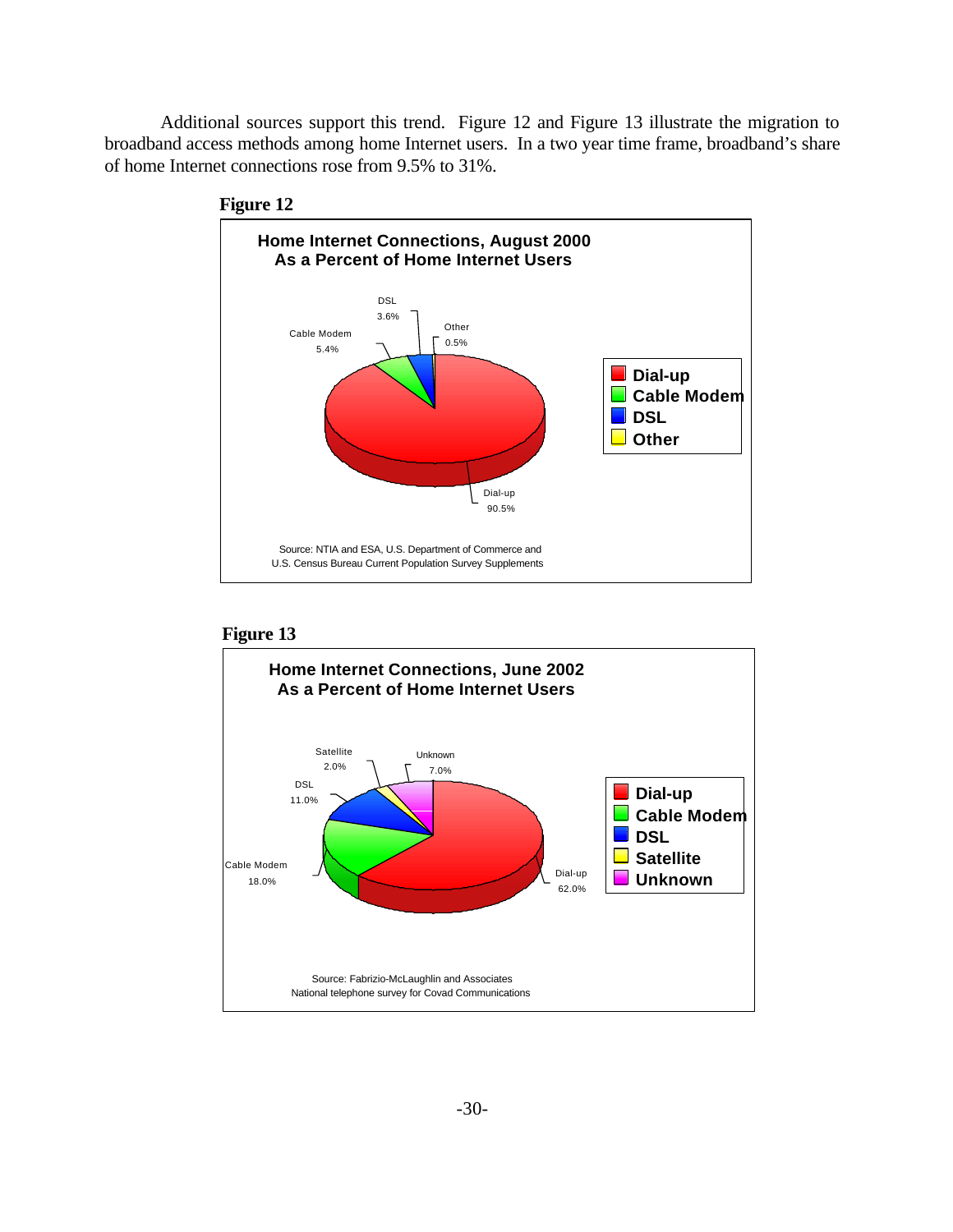Table 5 presents this trend in terms of absolute numbers of broadband users.

| <b>Broadband</b> | Dec 1999    | June 2000   |         | Dec 2000    |        | June 2001   |        | Dec 2001    |        |
|------------------|-------------|-------------|---------|-------------|--------|-------------|--------|-------------|--------|
| <b>Types</b>     | subscribers | subscribers | growth  | subscribers | growth | subscribers | growth | subscribers | growth |
| Cable Modem      | 1,411,977   | 2.284.491   | 62%     | 3,582,874   | 57%    | 5,184,141   | 45%    | 7,059,598   | 36%    |
| <b>DSL</b>       | 369,792     | 951,583     | 157%    | 1.977.101   | 108%   | 2,693,834   | 36%    | 3.947.808   | 47%    |
| Other Wireline   | 609,909     | 758,594     | 24%     | 1,021,291   | 35%    | 1,088,066   | 7%     | 1,078,597   | $-1\%$ |
| Fiber            | 312,204     | 307,151     | $-1.6%$ | 376,203     | 23%    | 455,593     | 21%    | 494,199     | 8%     |
| Sat./Fx Wless    | 50.404      | 65,615      | 30%     | 112.405     | 71%    | 194,707     | 73%    | 212,610     | 9%     |
| Total            | 2,754,286   | 4,367,434   | 59%     | 7,069,874   | 62%    | 9,616,341   | 36%    | 12,792,812  | 33%    |

**Table 5: Growth of Broadband Users (1999 - 2001)**

Source: FCC report: High Speed Services for Internet Access: Subscribership as of December 31, 2001.

While demand appears to be low whenit is viewed in relation to availability, consumers are nonetheless subscribing to broadband in record numbers. The growth rate, measured either by percentage or by absolute number of subscribers has been impressive, and has lead to optimistic projections of future growth. Figure 14 provides an estimate from the Yankee Group of U.S. broadband subscriber growth from 2000 to 2005.



**Figure 14: U.S. Broadband Subscriber Forecast**

The Yankee Group Source: Davis, Matthew, "Broadband Access Technology: Whose Number is Up?"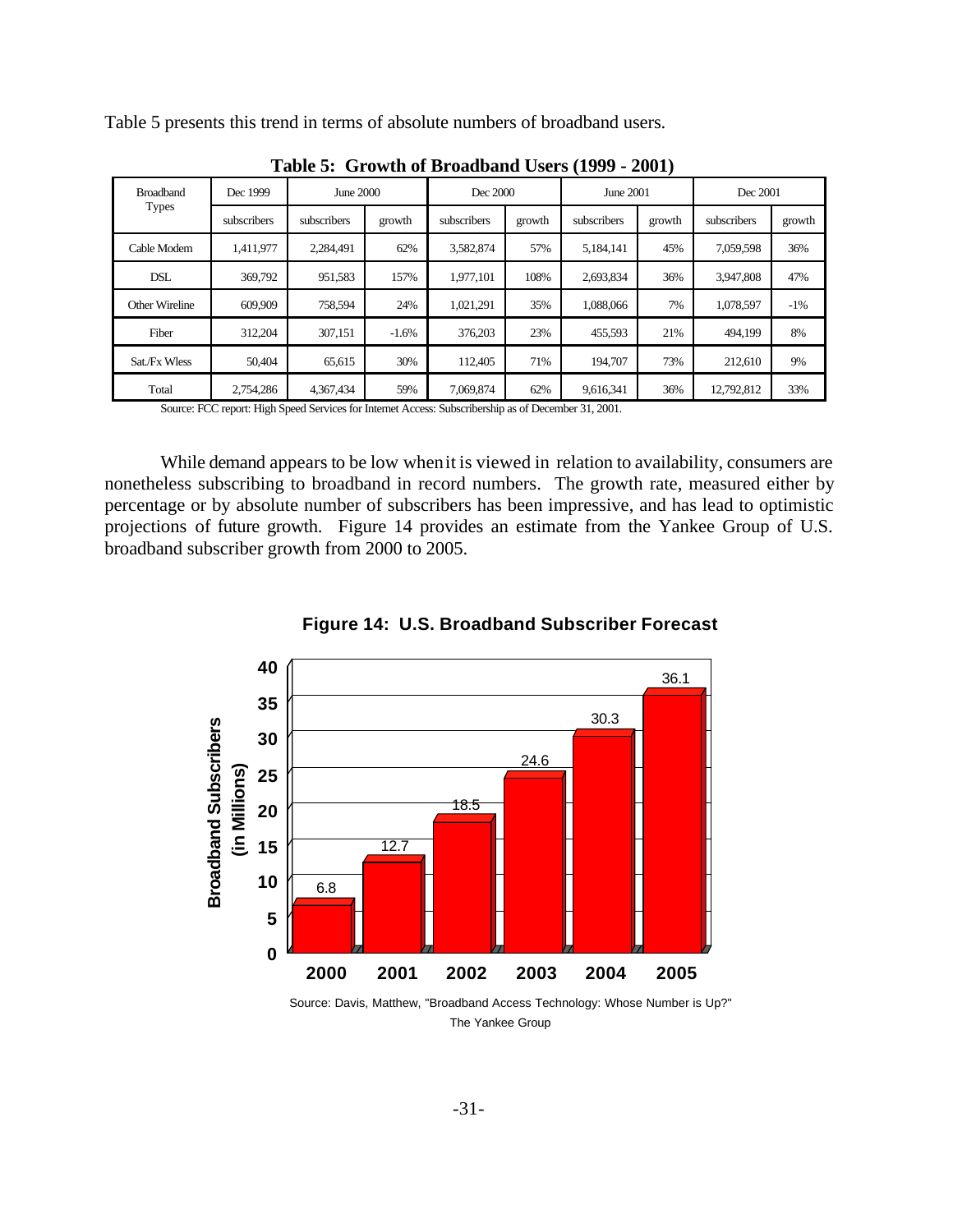These growth predictions, while seemingly high, are modest compared to those of Forrester Research, which forecasts about 49 million broadband households by 2005. The Yankee Group figures predict year-over-yearsubscriber growth to slow from46% between 2001 and 2002, to 19% between 2004 and 2005. These growth estimates seem to be reasonable in light of the following finding in a recent Arbitron/Edison media research study:

The study also confirms that superfast at-home broadband connections continue to grow despite the slowing economy. Residential broadband adoption has doubled in the last 18 months, jumping from 13 percent of those with at-home Internet access in January 2001 to 28 percent in July 2002. Furthermore, this growth trend appears to be far from over. According to the study, one out of five of those with dial-up home Internet access intends to convert to broadband in the coming year.<sup>51</sup>

Using the estimates of current online and broadband households, if one out of five convert fromdial-up to broadband in the coming year, approximately 7.6 million additional households will subscribe to broadband from this conversion alone. Thus, an additional 7.3% of U.S. households would be using broadband, raising total household penetration to between 17% and 22% in the next year, right in line with the Yankee Group forecast.

#### **C. Rural Penetration**

Just as broadband deployment is lower in rural areas, so is demand. Compared to the national household penetration of ten to fifteen percent, in some rural areas only 4% of households with cable modem availability subscribe to the service, 3% of households with DSL availability subscribe, 2% with wireless availability subscribe and 1% subscribe to T1 lines.<sup>52</sup> Considering that 53% of rural households use the Internet, almost even with the national average of  $54\%$ ,<sup>53</sup> the low rural take rates warrant further study. It is likely that low rural penetration is due to demographics. There is a strong correlationbetweenbroadband penetration and household income. A recent NECA study reports that median household income in rural areas is \$40,600 compared to \$46,600 in nonrural areas. The study also reports that people aged 65 and over represent 14% of the rural telephone companies' population base, compared to 12% for other companies.<sup>54</sup> As discussed later, those aged 65 and over are least aware of broadband. The elderly are also the lowest users of computers and the Internet.<sup>55</sup> On a positive note, the number of broadband subscribers in rural areas is growing. Rural broadband connections among Internet households increased from 7.3% in 2000 to 12.2% in

<sup>51</sup>"Internet 9: The Media and Entertainment World of Online Consumers," Arbitron/Edison Media Research Study 09.05.02.

<sup>&</sup>lt;sup>52</sup>NTCA 2001 Internet/Broadband Availability Survey Report, December 2001.

<sup>53</sup>NTIA: *A Nation Online*.

<sup>54</sup>*Trends In Telecommunications Cost Recovery: The Impact On Rural America*, NECA, September 2002.

<sup>55</sup>NTIA: *A Nation Online.*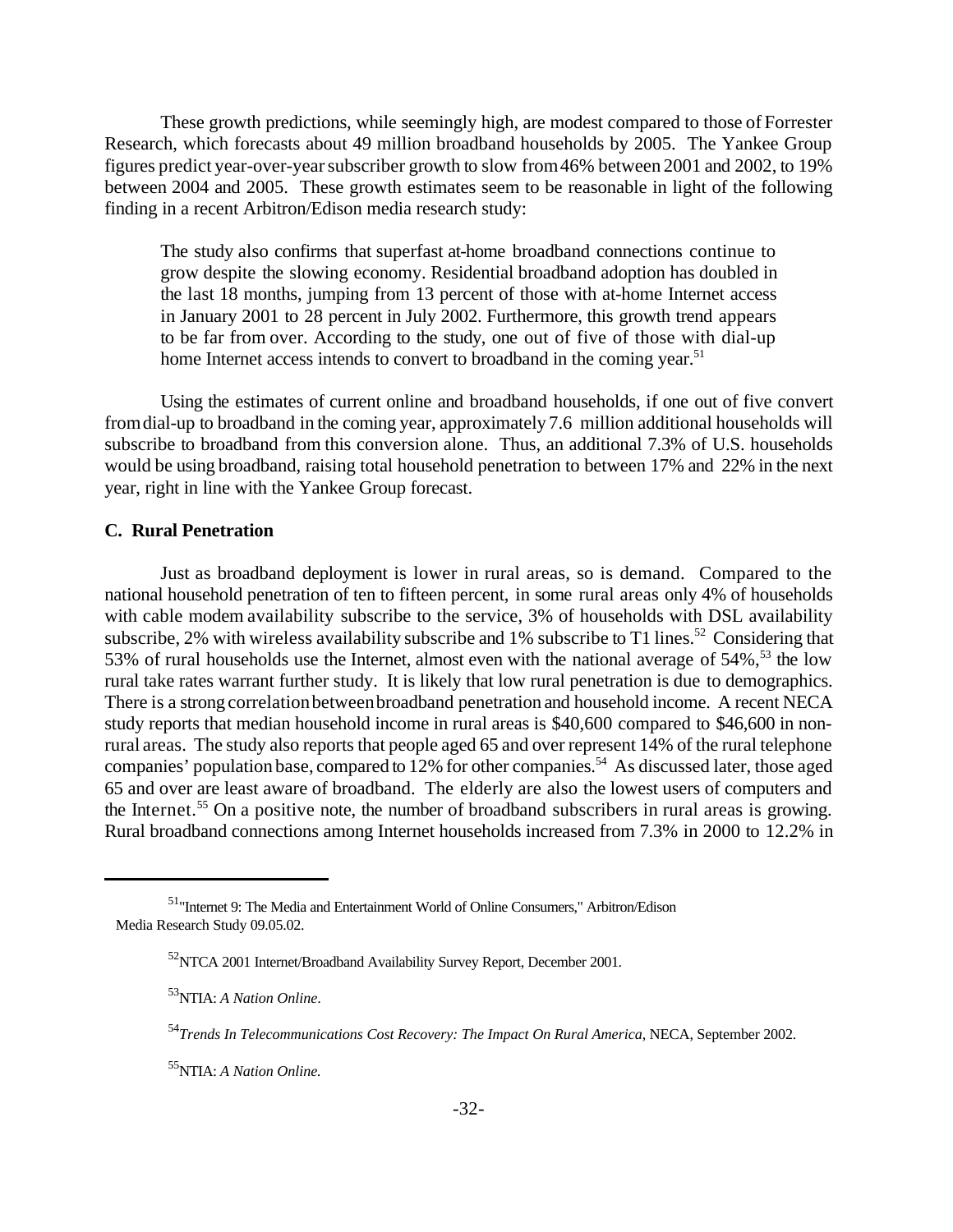2001 (Figure 15).<sup>56</sup> However, this is still well below the 19% average nationwide.





#### **D. International Comparisons**

The phenomenon of broadband demand trailing supply is not unique to the U.S. broadband market. In fact, almost all the European and Asian broadband countries are experiencing the same symptom. According to a recent study, most of these broadband countries have broadband coverage (availability) equal to or greater than 50%, but a penetration rate lower than  $10\%$ <sup>57</sup> One exception is Korea, the most "advanced" broadband country in the world, where availability is close to 100% and the penetration rate is about 50%. Reasons for Korea's high availability and penetration will be examined in the next section.

#### **E. Broadband Demand Analysis**

Economically speaking, take rate reflects the market interaction between demand for and supply of a service. When the current demand for broadband is examined, two critical points, previously discussed, should be observed. First, the growth of broadband subscribers in the past five years has been extremely strong. Second, demand appears to be weak when compared to the level ofsupply, or availability. While broadband is available to about 80% of households, less than 15% of those households have chosen to subscribe. Thus, other than in rural areas, availability is no

 $56$ Ibid.

using U.S. Census Bureau Current Population Survey Supplements

<sup>57</sup> See Robinson, Scott *Broadband Access Technologies in Europe: Are We Answering the Right Question?* Alcatel, 2002.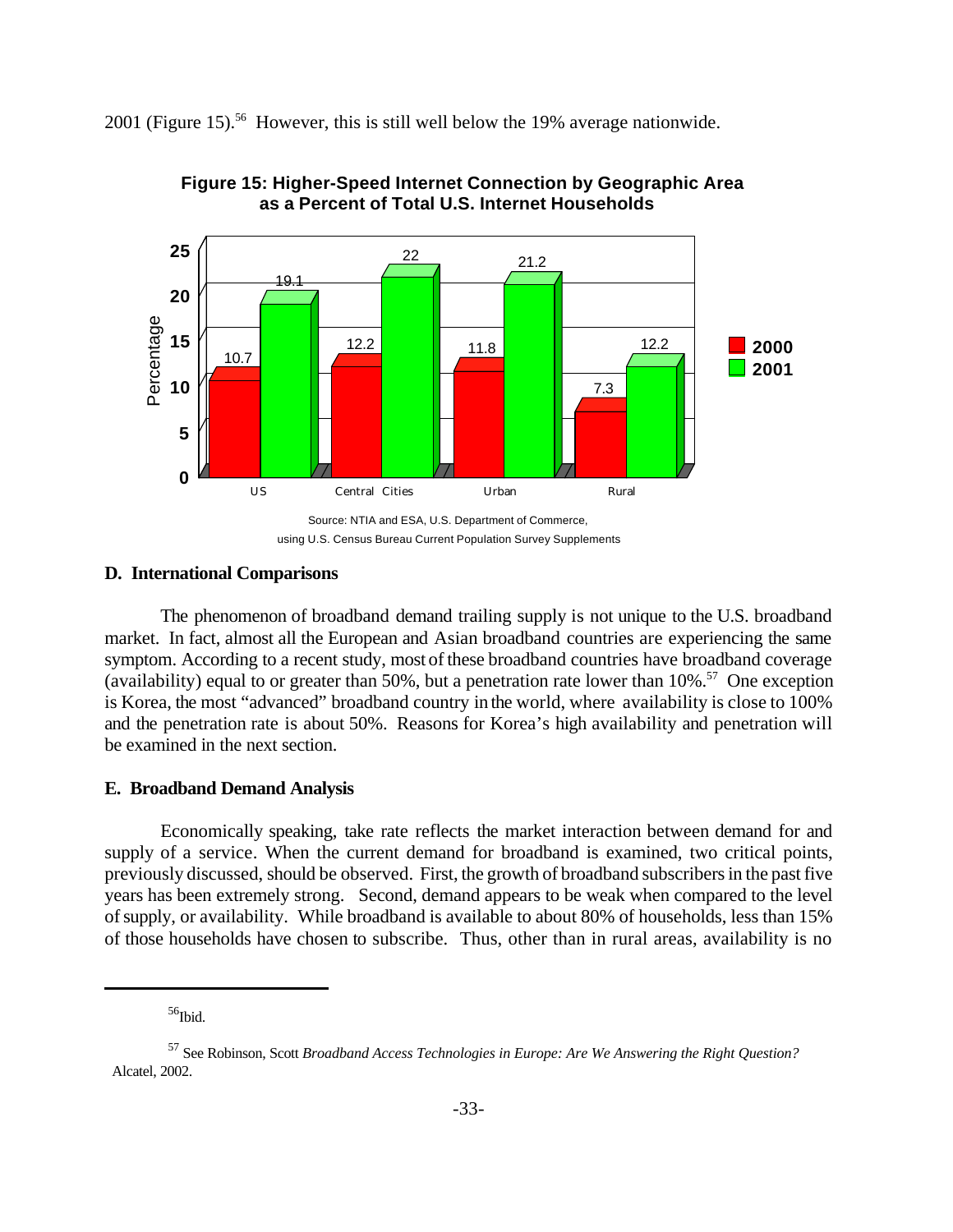longer a critical issue. An international comparison also reveals that the lack of ubiquitous availability is not the cause of low take rate. Rather, this gap indicates that the industry suffers more from overcapacity, particularly in the U.S.

This study will next discuss a number of factors that help to explain this gap and what must be addressed in order to accelerate broadband demand. While government entities have a role in fostering rollout and acceptance of broadband service, the marketplace bears primary responsibility for this rollout and has the most to gain from it. Given the substantial investment already made in broadband infrastructure, not to mention the amount that will be needed to meet future demand and more broadband-intensive applications, the future success of providers depends upon increasing the level of demand and their ability to garner a substantial portion of it. It is critical for their success that these providers find ways to accelerate consumer adoption.

#### **1. Current Prices Limit Demand**

Demand for broadband service can be described by consumers' willingness to payat various prices. Thus far, relatively little research has been done regarding issues of pricing and consumer willingness to pay for broadband services. However, a group led by Professor Hal R. Varian at the University of California, Berkeley, has conducted research that has produced some important results on consumers' behavior when they purchase broadband service.<sup>58</sup> By focusing on the behavior of early adopters, the researchers found that consumers in general are not willing to pay much for higher bandwidth for today's applications. However, administrative and technical users have a significantly higher willingness to pay than other users.

Compared to a dial-up connection, ordinary users need a good reason to pay a premium of upwards of \$25 a month to get broadband access. The price of broadband service in South Korea provides some insight about the impact low prices have on demand. South Korea has achieved a fifty percent penetration level due, in part, to the low price for broadband compared to most other nations. Consumers in South Korea pay less than \$23 per month for broadband–about the cost of dial-up service in the U.S.<sup>59</sup> As a result, the number of broadband subscribers in Korea has surged from a few hundred thousand to 8.5 million. The Korean broadband penetration rate is now approaching its total online penetration.

South Korea's rapid deployment and low broadband prices can largely be explained by telecom deregulation efforts beginning as early as 1989, and the government's 1995 launch of its comprehensive Korea Information Infrastructure (KII) project, aimed at building high-speed and high-capacity networks through market competition and private sector investment.<sup>60</sup> The government itself pledged to kick in \$1.5 billion of the infrastructure investments, and provided

<sup>58</sup> Varian, Hal R. *The Demand for Broadband: Evidence from the INDEX Project,* Revised February 2002.

<sup>&</sup>lt;sup>59</sup> See Paltridge (2001) and Varian (2002) for discussion of the early days of the Korean experience.

 $60$ . KT Initiates Broadband Internet Revolution," The Korea Times, June 3, 2002.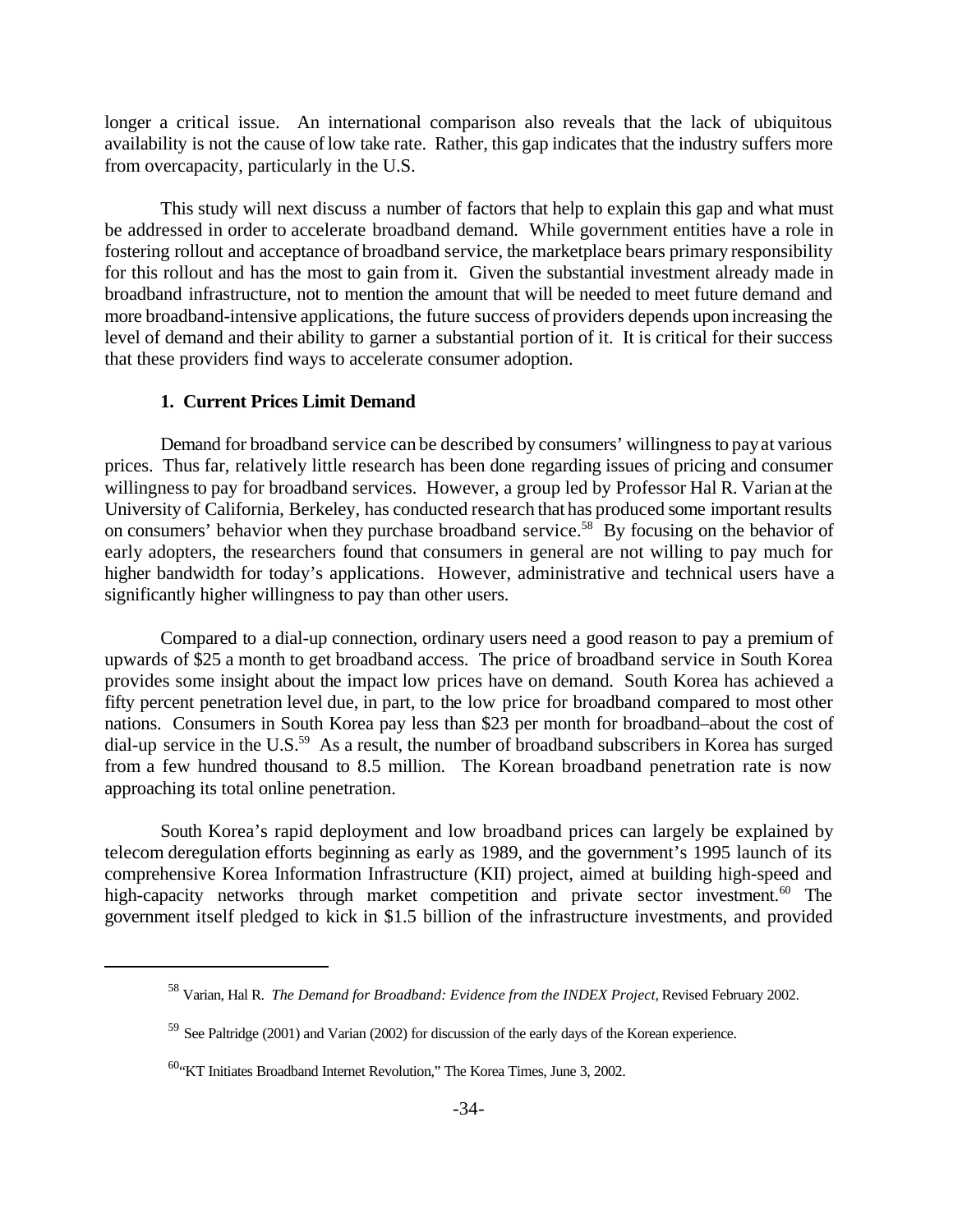loans at prime rate to ISPs in 1999 and 2000, with the latter loans conditioned upon ISPs investing in less densely populated areas, small cities and counties and regional industry complexes. Since then, the public funding program has been extended to rural and remote areas.<sup>61</sup>

As a result of South Korea's free markets and KII project, multiple companies are now competing with their own broadband infrastructures. Korea's unique geographical advantages has also made it easier for multiple companies to quickly deploy their own infrastructures. A high proportion of Koreans (almost half) live in apartment buildings, making it ideal for the provision of optical fiberlocal area networkservices. Moreover, "[s]ome 93 percent of all citizens are located within 4 kilometers from end-offices, making it relatively easy to provide our asymmetric digital subscriber line (ADSL) service," according to Lee Sang-chul, president and CEO of  $KT<sup>62</sup>$ . These geographic factors lower buildout costs and make it more economical to serve customers. The popularity of low-cost Internet Protocol telephony (IP telephony), introduced in January 2000, may also help to explain the high Korean growth rate. IP telephony subscribers exploded after the service was introduced, growing to some 4.3 million users the first year. This closely correlates with the remarkable growth in broadband subscribers.

Similar to the U.S., European consumers also exhibit resistence to paying a substantial premium for broadband. In European markets the average broadband price is about \$40, but consumer perceived value of broadband is only  $$30<sup>63</sup>$ . This price point appears to be confirmed by the high take rates in the U.S. when broadband is priced under \$30.<sup>64</sup> While it has been shown that broadband demand is growing in the U.S., even at prices many consider to be excessive, the previous examples show that penetration could be substantially increased by lower price.

One explanation for high prices in the U.S. may be relatively higher costs of providing broadband services. The U.S. certainly does not have the geographical advantages of Korea, which makes deployment and marketing more difficult and costly. However, studies show that broadband costs have declined significantly, and yet U.S. providers have been slow to reduce market prices in any similar proportions. Prices have even gone up in some markets, and this has hurt broadband growth.<sup>65</sup>

In 2001, prices for DSL and cable broadband services rose  $10\%$  and  $12\%$ , respectively.<sup>66</sup> Figure 16 shows the average increase in price for both cable modem and ADSL services in 2001.

 $61$ Ibid.

 $62$ . Korea No.1 Country in Broadband Internet Usage," The Korea Times, May 30, 2002.

<sup>&</sup>lt;sup>63</sup>Broadband Access Technologies in Europe: Are We Answering the Right Question?

 $^{64}$ See case studies in Sections IV D and IV F.

<sup>&</sup>lt;sup>65</sup>See Robert E. Hall: Rescuing Competition to Stimulate Telecom Growth, September 28, 2001.

<sup>66</sup> Varian, 2002.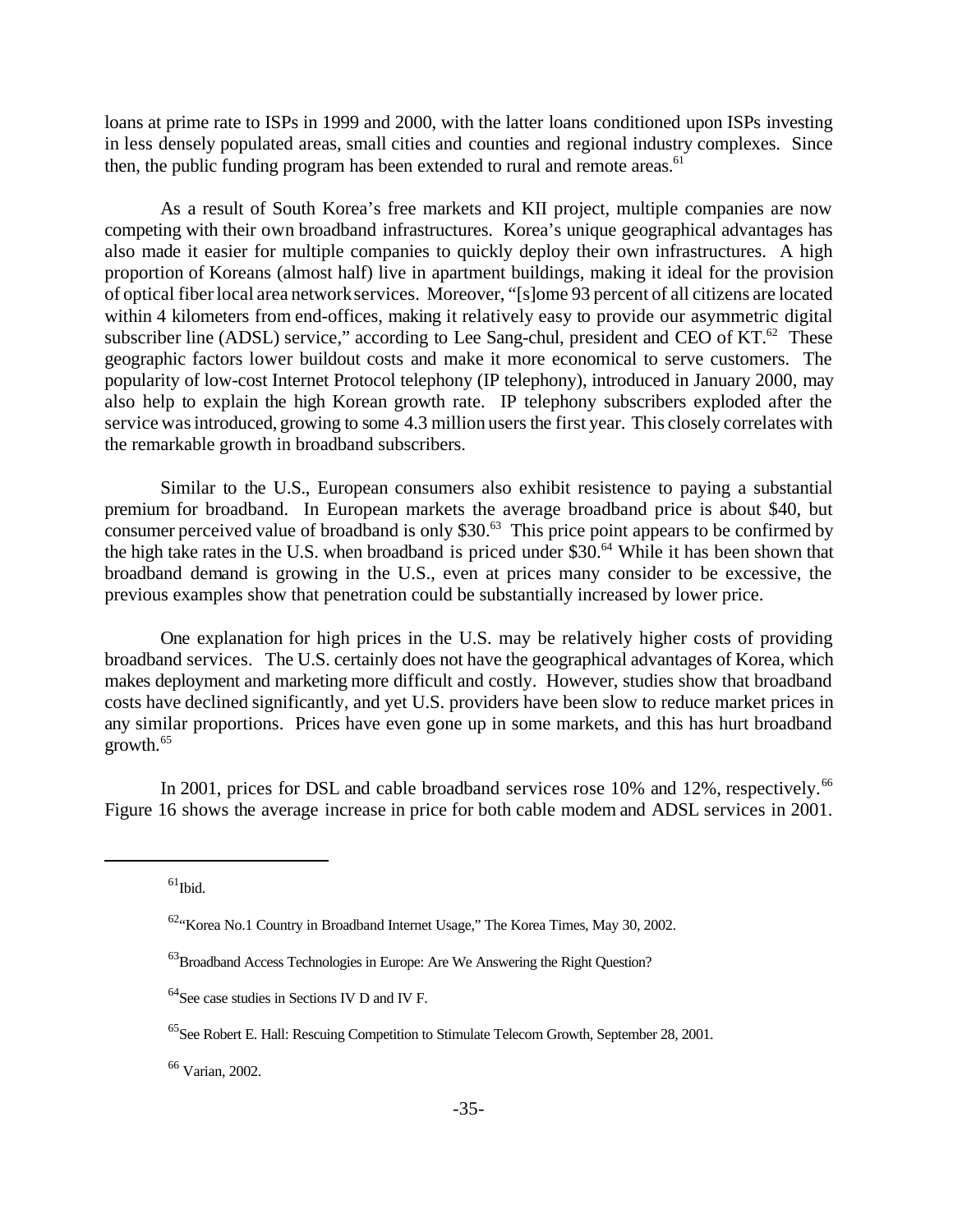

These price increases coincided with many bankrupt competitors exiting the market, thereby increasing the market share and ability of the remaining carriers to raise rates. In 2000, the ILECs' DSL market share increased from 75% to 83%, while the CLECs share declined from 24% to 16%. As mentioned previously, ILEC market share further increased to 89% in 2001, while CLEC share declined to 11%. This pricing behavior bears close watching as more competitors are facing financial difficulties.

As shownin Figure 16, cable modemservice, on average, is priced 10% below DSL. This price differential partly explains why cable holds 62% of the market compared to 35% for DSLand only 3% for nascent satellite and wireless services.

On the heels of the price increases, broadband subscriber growth has started to slow. Using the FCC's figures, the number of subscribers grew 81% in 2001, compared to 157% in 2000 (see Figure 17).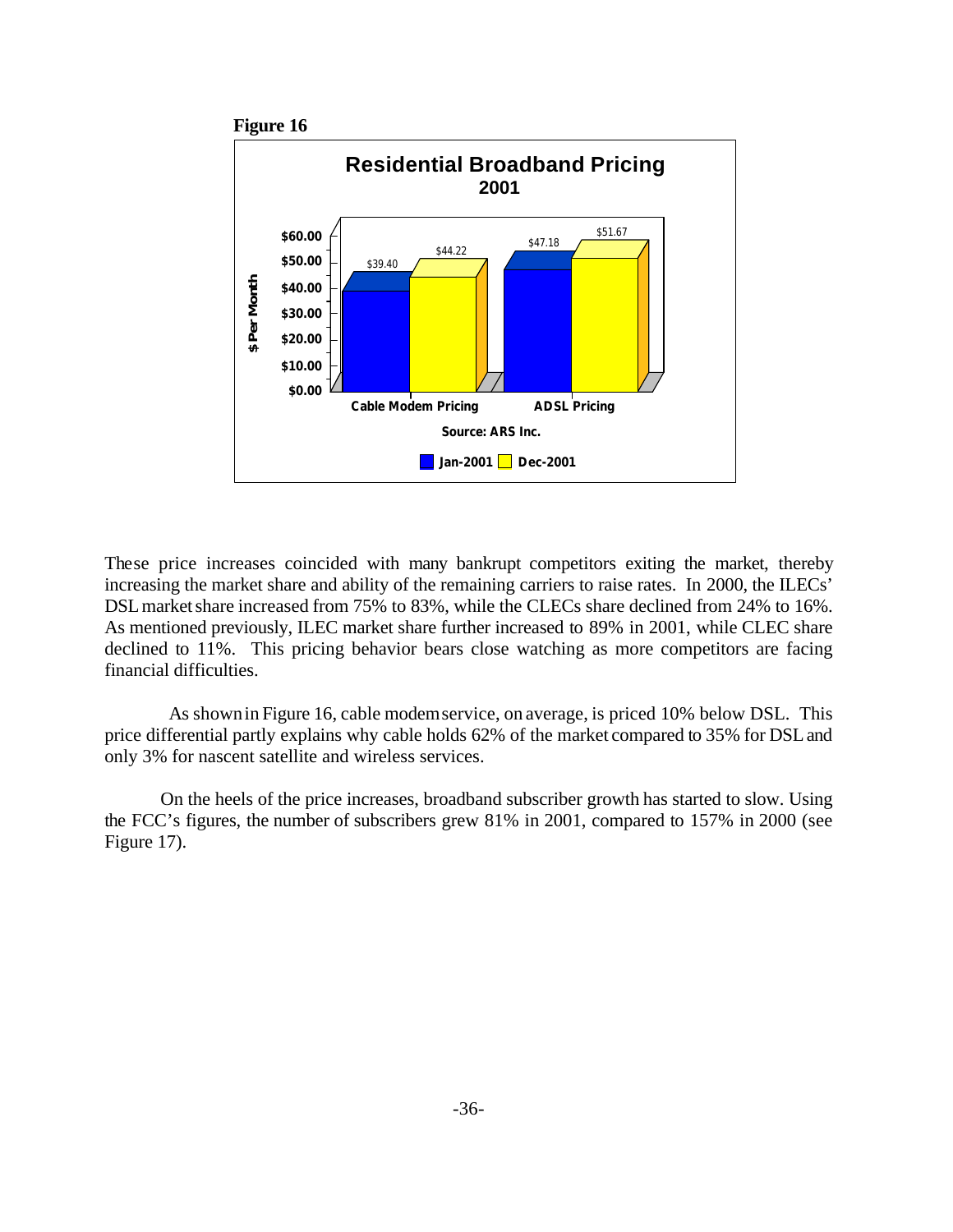

**Figure 17: Broadband Subscriber Growth (2000-2001)**



Another depiction of this trend is presented in Figure 18 which shows the declining growth rate on a quarterly basis.



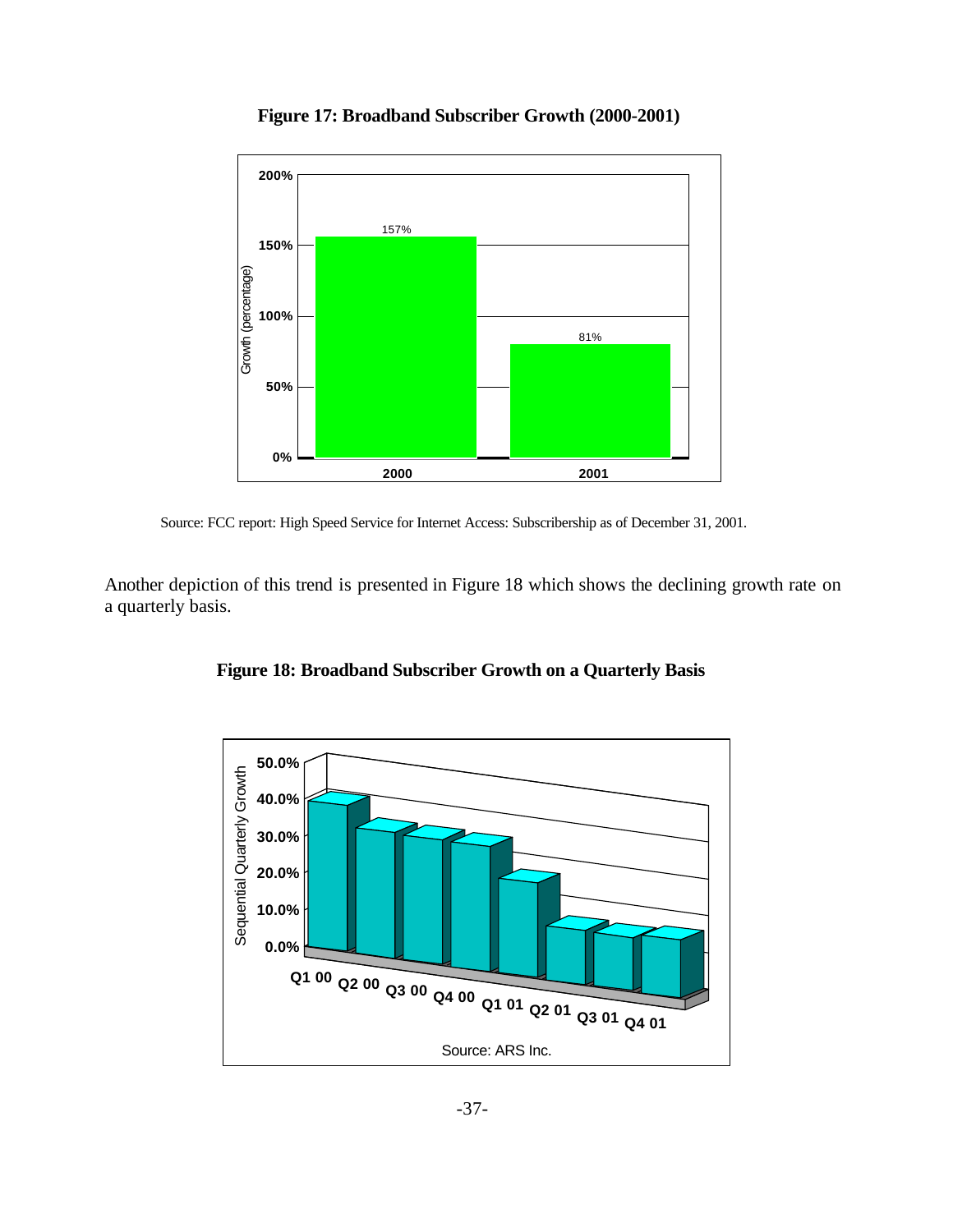High prices are common with the introduction of new products and services; however, as costs decline and new competitors enter the market, thereby increasing supply, prices fall. While the current broadband market appears to be competitive given its intermodal structure consisting of competing cable modem, DSL, wireless and satellite platforms, the outcome of more competition should be lower prices or increased service value. The previously mentioned price increases may indicate there is insufficient competition, as price increases certainly do not appear to be rational moves in a competitive market, especially one that is experiencing an overcapacity problem. Therefore, any conclusion that this market is already competitive appears contradictory, and is premature.

Nonetheless, there is growing evidence that the broadband market may be entering a more competitive phase. Carriers are not blind to slowing growth rates and are turning their attention from deployment to gaining subscribers through lower prices. Low introductory rates and free installation are routinely offered to attract more customers. Basic service rates have also been lowered:

- < Qwest Communications offers DSL for \$39.95 per month, or customers can obtain a basic connection for just \$21.95 and choose their own Internet service provider.
- Charter Communications, a leading cable provider, charges a very competitive price of between \$30 to \$35 throughout its service areas for most of its broadband products.<sup>67</sup>

Many carriers are test-marketing tiered pricing, charging different rates for different bandwidths. This is a growing trend thatshould increase subscribership, because it gives customers more choice to satisfy their particular bandwidth needs:

- < SBC just announced an alliance with Yahoo!, where it will offer tiered rates and added value, or content, by bundling \$30 worth of premium services at no extra charge.
- < Cox Communications, another leading cable provider, is test-marketing tiered pricing beginning at \$24 per month for 128kbps. This rate is designed as a direct challenge to the \$24 rate charged by the leading dial-up provider.

Many of the evolving rate structures are being designed to entice customers away from dialup. Carriers believe that once users experience broadband's superior performance and convenience, they will be unwilling to return to dial-up and can be moved more easily up to higher priced tiers as their need for more bandwidth increases. Another business strategy is to sell bundled service packages. These offerings have reportedly been highly successful in increasing take rates and reducing customer churn:

< Cox reports that nine months after it began selling voice, video and data services as an

<sup>67</sup>See Kirk Laughlin, *Tiered Broadband Adds a Penthouse Floor*, America's Network Weekly, September 6, 2002.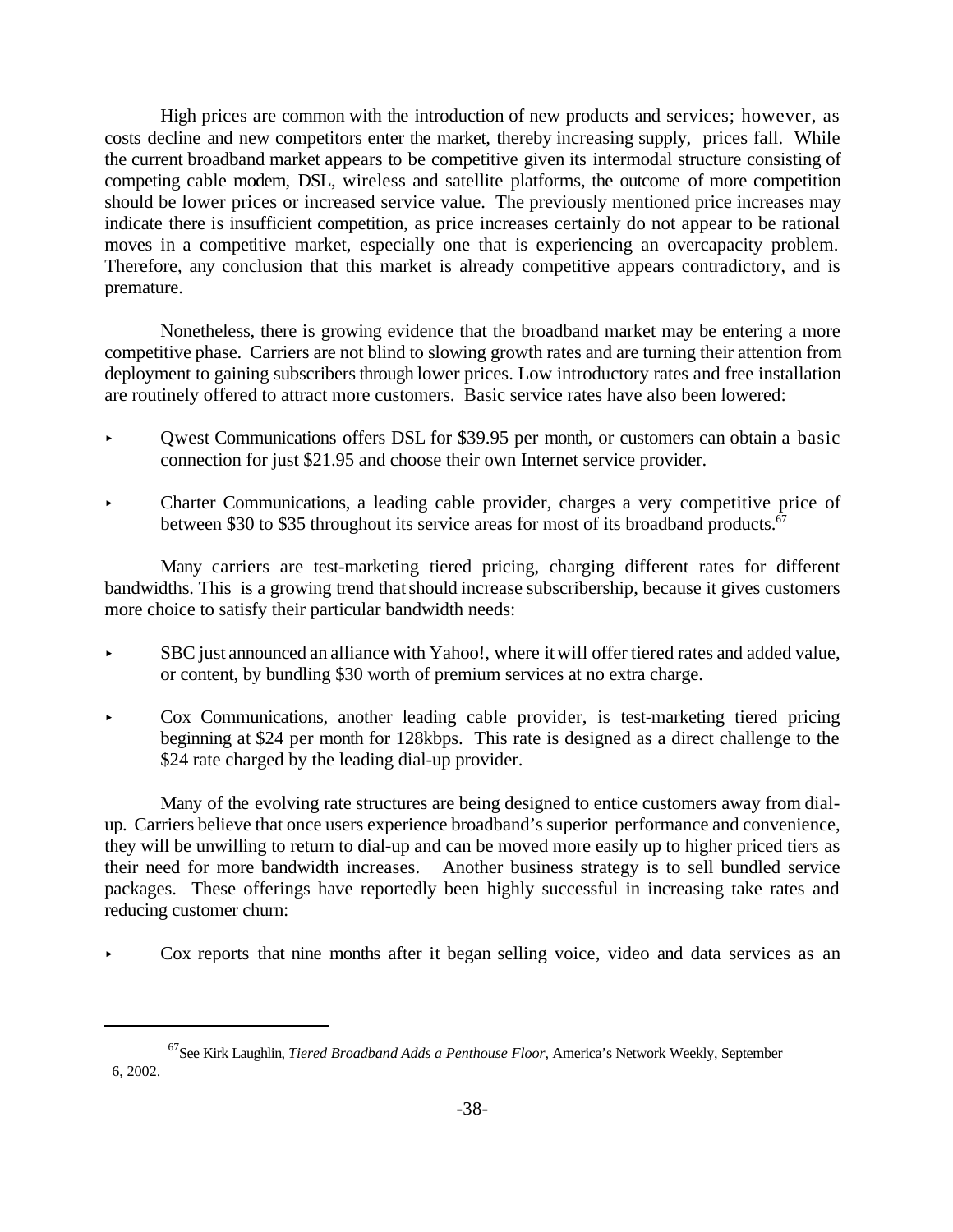overbuilder<sup>68</sup> in Barrington, Rhode Island,  $51\%$  of its customers had signed up for all three services, and 70% had taken at least two products. Cox has also found that customers subscribing to more than one service are 33% more likely than single product homes to remain Cox customers.<sup>69</sup>

- AT&T's experience with packaged services has produced similar success in increasing customer penetration levels and reducing churn.<sup>70</sup>
- < Verizon has also begun bundling broadband with other services at a lower price. Its customers can get DSL for \$35 per month if they also sign up for Verizon long distance and local services.

It remains to be seen whether there is enough competition to prevent carriers from raising prices after customers are lured to broadband through low price offerings. However, a number of factors are at play that not only will help curb increases, but should exert downward pressure on prices:

- < Equipment and provisioning costs are falling.
- Deployment is widespread (overcapacity).
- < Demand is slowing.
- < Carriers are reducing rates and testing various pricing strategies to attract more customers.
- < Fixed wireless, once thought dead, is now making rural deployment more feasible and promising to introduce an additional platform from which consumers can choose.

These are encouraging signs, especially as many price reductions are taking place in markets where multiple competitors operate. Lower prices can be expected to produce a surge in subscriptions as has been evidenced in other countries such as South Korea, Japan and Canada.<sup>71</sup> If demand further stalls in coming months, expect to see more price competition.

#### **2. Lack of Compelling Applications Limits Demand**

Presently, the major advantages of broadband over dial-up are its features of being always-on and its fast speed. In terms of applications, most of what can be obtained through using broadband

<sup>68</sup> Overbuilders create new networks to rival those of the incumbents.

<sup>69</sup>See "Bundle O' Subs," Cable World, September 9, 2002.

<sup>&</sup>lt;sup>70</sup>"Cable's Vision Voice Clear Money Maker in Cablecos' Field of View," EXCHANGE, July 2002.

<sup>71</sup>Glenn Bischoff: "Finding DSL's Sweet Spot," Telephony on Line, July 22, 2002.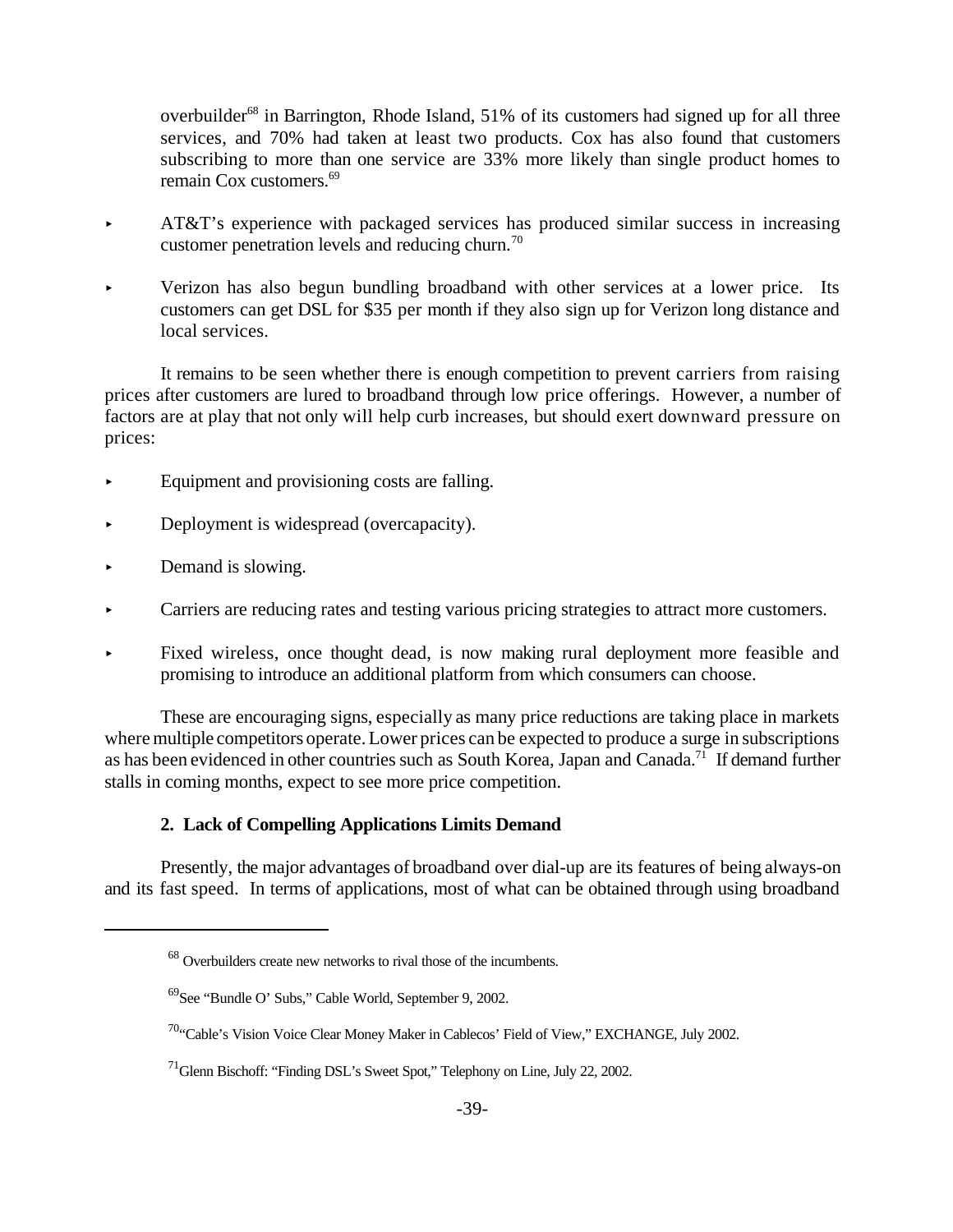can also be obtained through using narrowband. Thus, compared to the low price of dial-up, broadband subscribers pay as much as a \$25 monthly premium mainly to acquire these two features.

While the rapid growth in subscribers would seem to indicate that consumers have thus far placed sufficient value on the convenience, speed and efficiency of broadband connections, Varian (2002) revealed some limits to demand at current prices for these features. When Charter Communications introduced tiered cable modem prices of \$23 and \$39.95 per month, for 256 Kbps and 512 Kbps, respectively, the take rate was split 60% to 40% in favor of the \$23 service. This example demonstrates that a high degree of price sensitivity exists given the set of applications available today. Before the present growth rate of demand can be increased with prices fixed at current levels, broadband's value will need to be enhanced through increasing content or bandwidthintensive applications.

Although broadband services can potentially provide consumers various applications such as high-quality streaming audio and video-on-demand (VOD), video-conferencing, peer-to-peer applications, etc., such applications are not yetwidely available due to low subscribership, technical constraints (e.g., VOD and certain other applications require higher bandwidth than generally available) or legal impediments (e.g., intellectual property rights).

New and compelling applications should increase consumers' perceived value of broadband and hence their willingness to pay, thus boosting demand. However, the question is when and how will these applications be made available? It may well be the case that some "must-have" applications will not arise until there is a mass marketfor them. This suggests the proverbial chicken and the egg problem, whereby must-have applications will not be introduced until the number of subscribers is widespread, but subscribership is constrained by the dearth of those applications. In a market with such a network effect, Varian (2002) believes that it makes sense to set low "penetration" prices to increase broadband penetration which will in turn increase the rollout of new applications.

The gap between broadband demand and supply, explained in part by high price levels and a lack of applications, is also studied by Atkinson, Ham and Newkirk in "Unleashing the Potential of the High-Speed Internet–Strategies to Boost Broadband Demand."<sup>72</sup>

The following excerpt from the Arbitron/Edison media research study indicates the potential impact of compelling applications:

The study also shows that record numbers of Americans continue to consume Internet audio and video. As of July 2002, an estimated 83 million Americans have now experienced Internet audio or video. The number of people who have listened to audio or watched video online in the past month grew slightly from the prior year - from 37 million in July 2001 to 38 million in July 2002.

<sup>72</sup> Progressive Policy Institute, September 2002. http://www.ppionline.org/documents/Broadband\_0902.pdf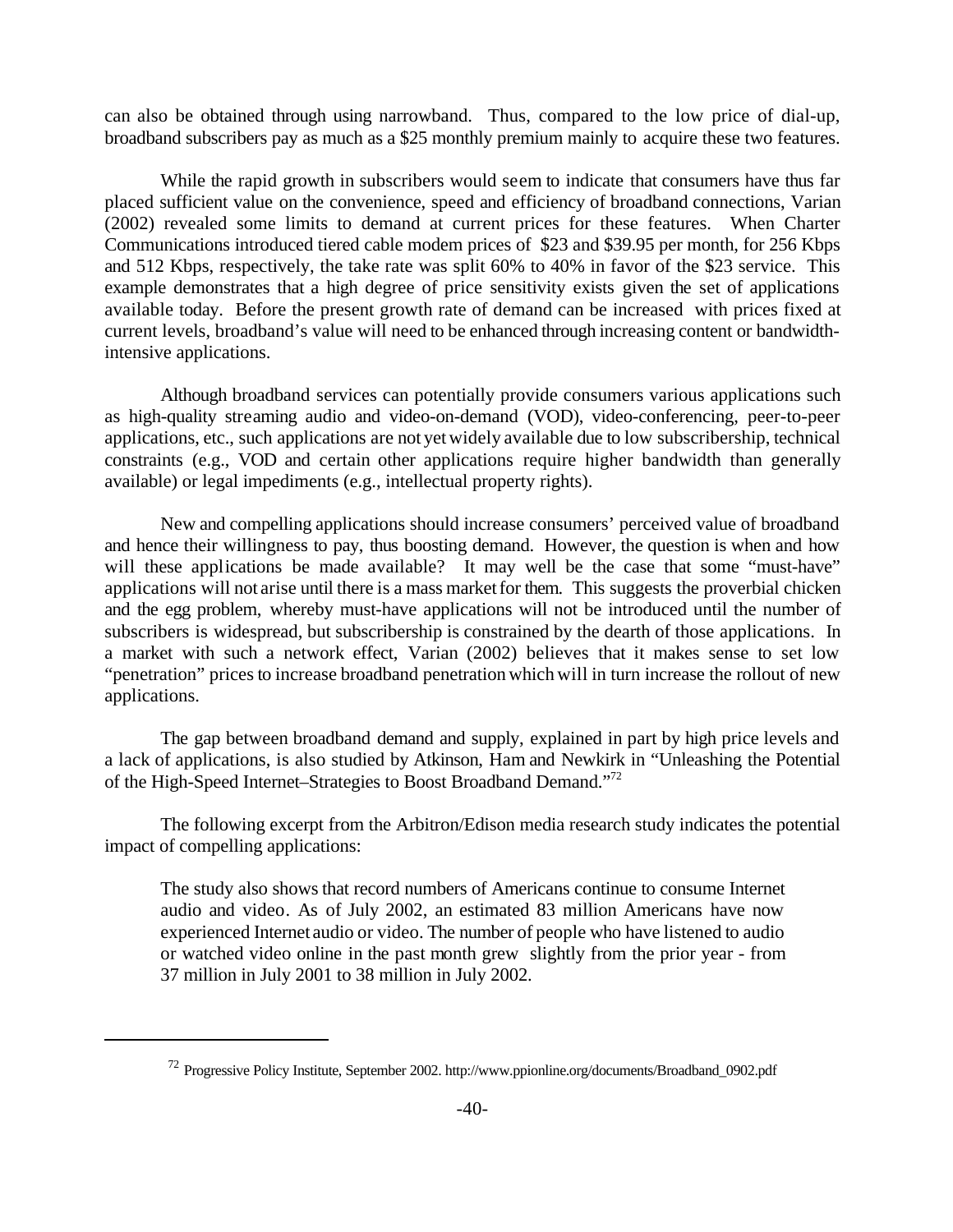"These numbers are remarkably strong considering the turmoil in the streaming media sector," said Larry Rosin, president, Edison Media Research. "While a number of radio stations and webcasters have ceased streaming due to the newly imposed government digital rights fees, consumers are still seeking out compelling audio and video content in record numbers. This underscores the need for streaming media to develop unique content of its own. When the cable industry began to develop compelling, original content, audiences grew dramatically, along with advertising revenues. The streaming media sector is now facing a similar situation. To remain vibrant, the industry needs to develop 'must see' and 'must hear' content that will spur consumer awareness and passion."

Streamies<sup>73</sup> are very concerned about recent industry turmoil. Among weekly Streamies, half are aware of the digital rights controversies that have caused several webcasters to cease streaming. Two-thirds of monthly Streamies indicate that they are upset about not being able to listen to canceled Internet audio webcasts and a similar number support action by Congress to help Internet audio webcasters afford to continue streaming.

Streamies displayed more interest than ever before in paying for online content. In July 2002, nearly a quarter (22 percent) of Internet audio Streamies - an estimated 16 million Americans - indicated that they would be willing to pay a small fee to listen to the online audio channel they currently listen to the most. In comparison, only 14 percent were interested in paying a fee in January 2002.

This study reveals that Internet users are willing to pay higher rates for desired content. It also reveals that successful resolution of the digital rights controversies can provide a strong boost to demand. As discussed previously, somewhere between 10 million and 14 million American households now subscribe to broadband service, $74$  and conservative estimates see 36 million households receiving broadband by 2005. These growth estimates give content providers a very attractive mass market in which to sell new applications. Lower prices, which are already being tested in many areas, may accelerate growth beyond these estimates.

While pricing and content are perhaps the most important elements in stimulating demand, they are not a cure-all. According to research firm In-Stat/MDR, despite low prices, the rate of subscriber growth in South Korea has dramatically slowed in 2002, and may be reaching a saturation point. KT Telecom estimates that the broadband saturation point will be reached in the range of 52- 65% of households having broadband.75

 $^{73}$ Streamies are those who have watched or listened to streaming media online in the past week.

 $74$ Previous discussion cited penetration at 10% to 15% of total households, which equates to the 10 to 14 million households cited here.

<sup>75</sup>In-Stat/MDR InformationAlert, Volume #27, July 26, 2002.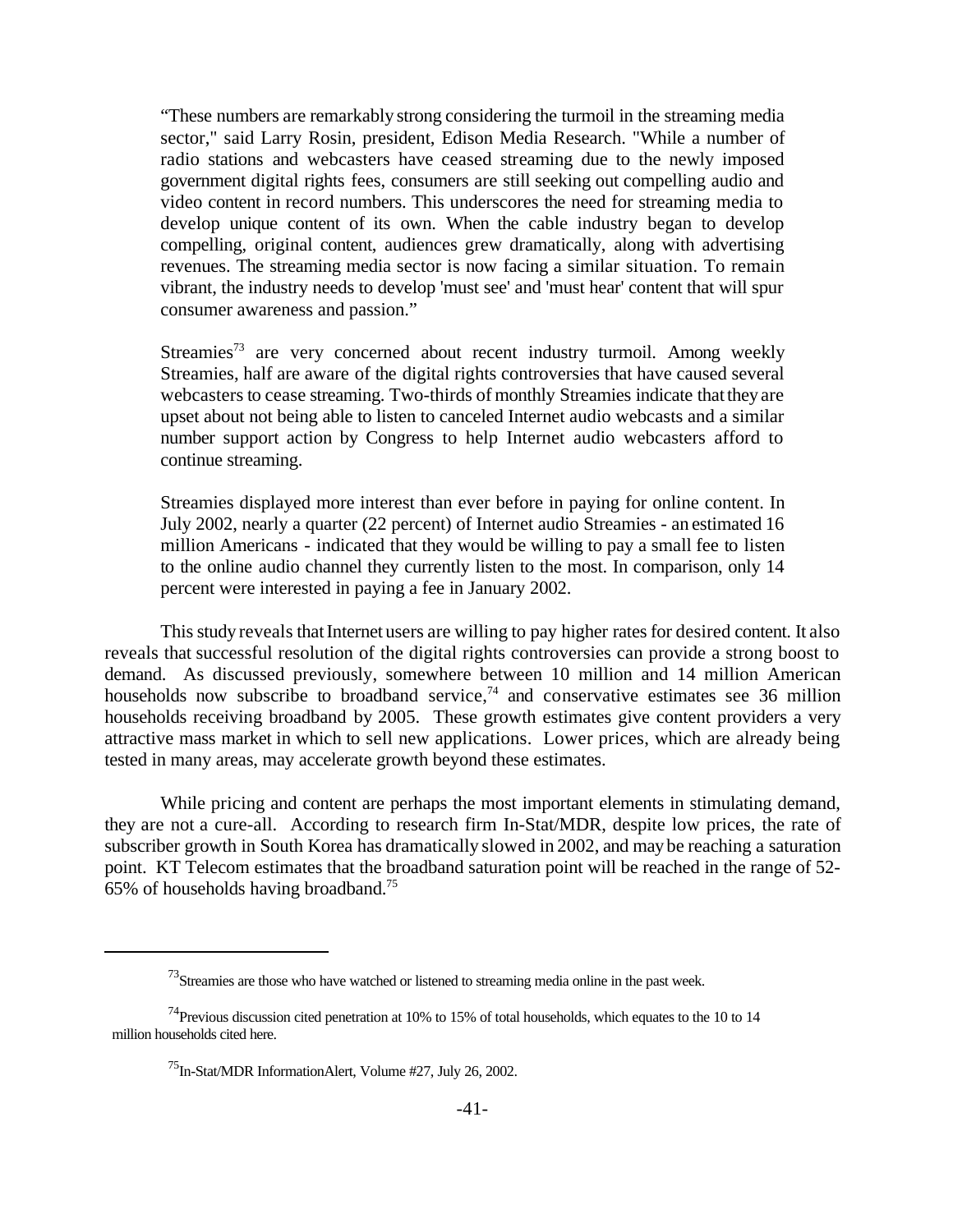An important question for both broadband providers and policy makers to consider is what happens when broadband penetration reaches saturation? The vast majority of new broadband connections are coming from users switching from dial-up. The first point of saturation can be loosely estimated as the 50% of U.S. households that are presently connected to the Internet. The second point of saturation may be those households with personal computers that are not yet Internet connected. Including these households raises the saturation point to 57% in the U.S. Although the number of computer and Internet households has been expanding, it is likely to top out below 60% in the short term.

Evidence for this is found in the South Korean experience. South Korea's broadband growth has far exceeded the rest of the world, with connections now reaching 54% of homes. But the number of connections grew by only 11% in the first half of 2002, significantly less than in previous years. The reason for the slowdown is that there are few dial-up users left to switch to broadband. Research firm, Point Topic, believes that this small and shrinking dial-up population could limit growth prospects to about 60% of homes.<sup>76</sup> This confirms KT's estimate previously given.

If this holds true for the U.S., from 40% to 50% of households will remain without any home access to the Internet. This is a huge potential market for broadband applications with enormous economic implications. However, this segment of the population is primarily made up of those with lower incomes and less education, in addition to the elderly.<sup>77</sup> Issues involved with reaching this segment will be discussed next.

#### **3. Low Household Penetration of Personal Computers and Internet Connections Limits Demand**

The potential market for broadband services is limited by the substantial number of households that are without Internet ready devices, primarily personal computers with available Internet connections.<sup>78</sup> As discussed earlier, only 56.5% of U.S. households had a personal computer as of September 2001. Of these PC households, 88% also had an Internet connection (either dial-up or broadband). Thus, only 50% of U.S. households overall are connected, far short of the 80% of U.S. households that have broadband available. This indicates that almost half of America's households are unaware or unconvinced of the Internet's value, cannot afford to take advantage of it, or have adequate access through some other means (e.g. work or school related access.)

Broadband providers face a difficult and ongoing task to find ways to get this untapped Internet market connected. Many of these households cannot afford personal computers or lack occupants that have necessary computer skills. Although TV set top boxes and interactive TV are being marketed as less expensive and more user-friendly options than traditional computer access,

<sup>&</sup>lt;sup>76</sup>"Broadband Market Could Saturate at About 60% of Homes," Point Topic, September 3, 2002.

<sup>77</sup>NTIA: *A Nation Online*.

<sup>&</sup>lt;sup>78</sup> In economic terms, for Internet purposes, personal computers and Internet connections are complements, i.e., use of one is dependent on use of the other.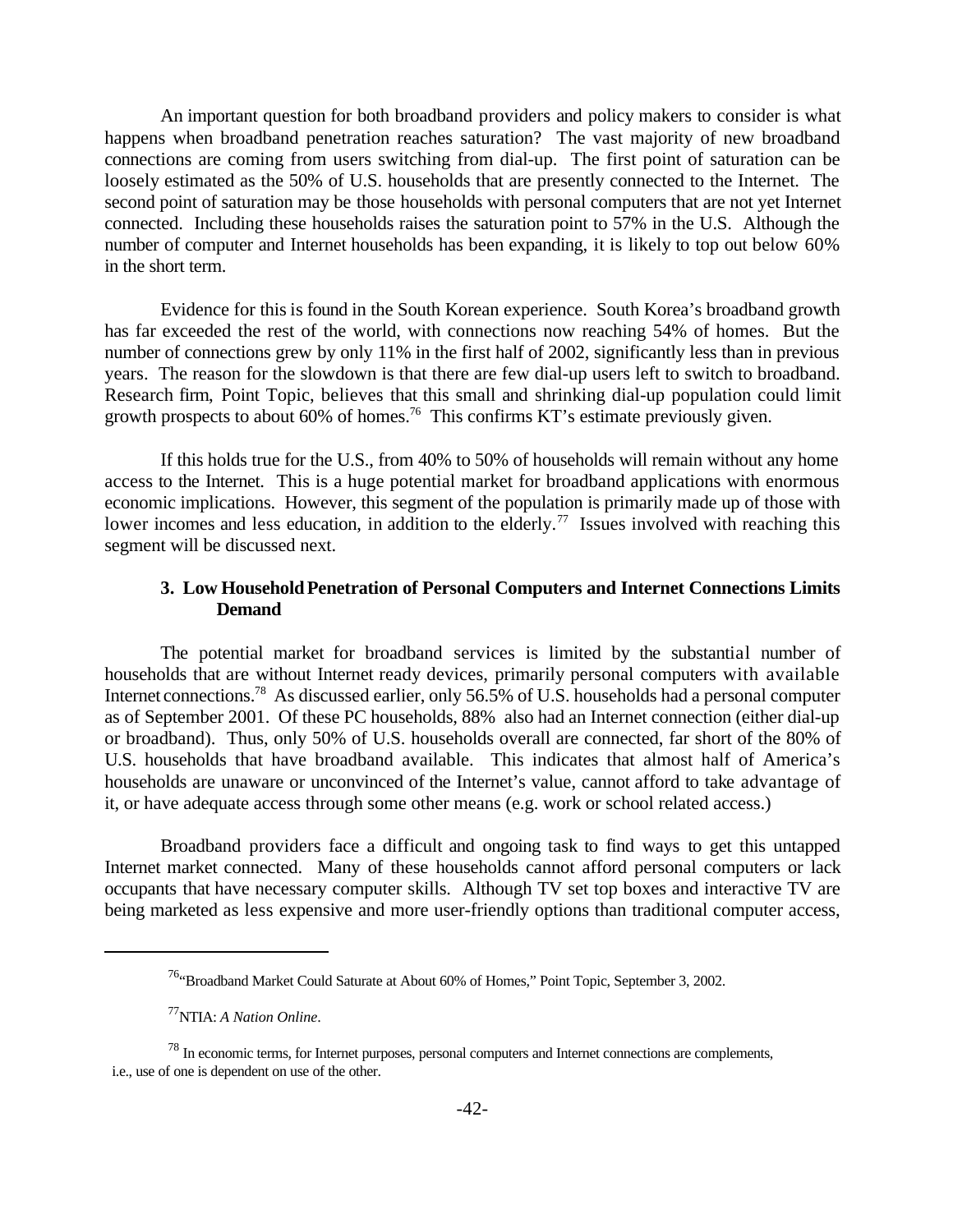these options are not yet widely available. Wide availability of user-friendly devices at reasonable prices will entice more households to become Internet and broadband connected. However, there are significant issues of education and affordability that will have to be addressed to reach the majority of this group. A number of federal, state and local initiatives, discussed later, are presently addressing ways to close this digital divide.

#### **4. Low Consumer Awareness of Broadband Limits Demand**

There is a positive relationship between consumers' awareness of and demand for a good or service; obviously, consumers need information about goods and services before they purchase them. Low awareness of broadband also limits demand and helps explain the present low take rate.

While broadband is available to around 80% of households in the U.S., a recent Arbitron study found, based on a national survey, that less than  $60\%$  of Americans have heard of broadband.<sup>79</sup> This level of awareness is low compared to 80% household availability, and emphasizes the present overcapacity problem. As Table 6 shows, such low awareness is relatively consistent across all ages, with the lowest among the elderly. Those between the ages of 18 and 54 have the highest and almost equal awareness. Awareness declines significantly for those 55 years of age and over. This means that older consumers, who may not be Internet or computer savvy, will first need to be educated on the Internet's value, then on use of personal computers for accessing it. A marketplace solution, in the form of a simple, user-friendly, inexpensive Internet access device, perhaps offers more hope to accelerate acceptance by the elderly.

| Age       | All  |     | $12-17$   18-24   25-34   35-44 |     |     | $45 - 54$ | $155-64$ | $65+$ |
|-----------|------|-----|---------------------------------|-----|-----|-----------|----------|-------|
| Awareness | 159% | 61% | 66%                             | 64% | 68% | 64%       | 54%      | 39%   |

**Table 6: Six in Ten Americans Aware of Broadband**

Among the online population, those who are connected with the information world, the level of broadband awareness should be higher. The Arbitron survey supports this point, with 70% of current Internet users saying that they have heard of the term "broadband." However, this number includes those who are actually broadband subscribers. Only 50% of those consumers using dial-up access are aware of broadband. The level of awareness drops to only 20% for the remaining population that do not use the Internet (see Figure 19).

<sup>&</sup>lt;sup>79</sup>Broadband Revolutions 2–The Media World of Speedies, by Bill Rose and Warren Kurtzman, Artibtron and Coleman.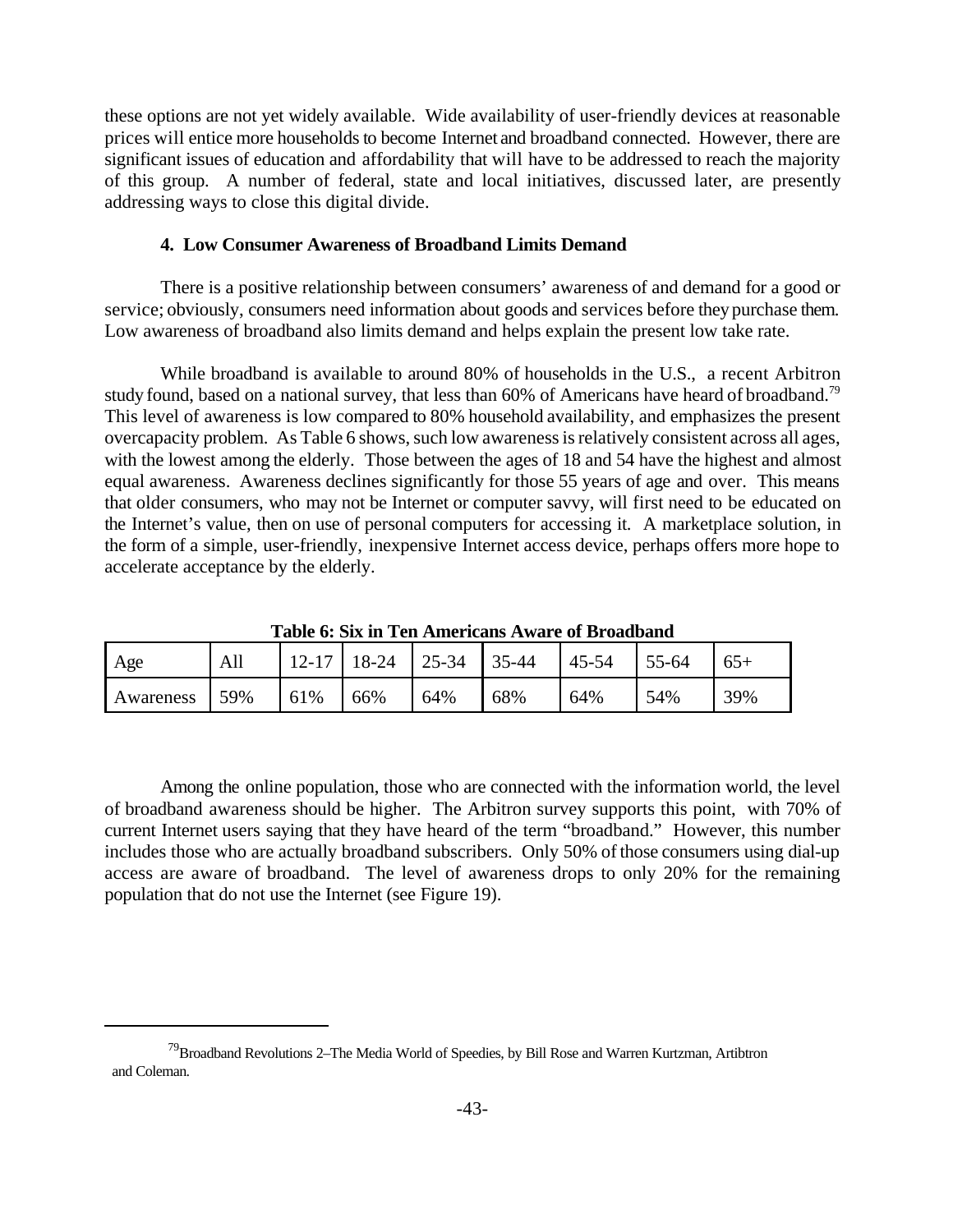



The dial-up and non-Internet population represents an important potential source of future broadband growth. However, broadband providers have a tough and ongoing task to educate and successfully market broadband services to this group.<sup>80</sup> As stated previously, government entities at all levels are addressing these issues.

#### **5. Supply Side Non-Price Factors Limit Demand**

Non-price factors have also affected consumers' willingness to pay and subscribe to broadband services. In a recent study by the former FCC Chief Economist Gerald R. Faulhaber (2000-01), four broadband quality issues were identified: addressability of DSL and cable modem service, provisioning, customer self-installation, and customer service. The author believes that these four broadband supply-side problems have hampered the increase in broadband penetration in the following ways.

#### a. Addressability

First, as to addressability, DSL can only be provided over certain telephone lines and has a distance limitation froma customer's premises to a central office (optimally, 12,000 feet). According to the Faulhaber study, in 1999, only 44% of local loops could be reached by DSL, and by 2000, this percentage increased to 64%, due to RBOC efforts to improve DSL addressability. The other major broadband technology, cable modem, also has the addressability problem, albeit to a lesser degree than DSL. Cable modem service can only be provided to homes passed by two-way digital cable. However, as stated previously, the cable industry is at the tail end of a massive infrastructure upgrade to digital systems using hybrid fiber/coaxial cable. Some 70 million or 67% of U.S. homes are now able to receive cable broadband service. Deployment among major DSL and cable providers has slowed, however, due to present economic conditions, the lagging take rate and perhaps, regulatory

 $80<sub>10</sub>$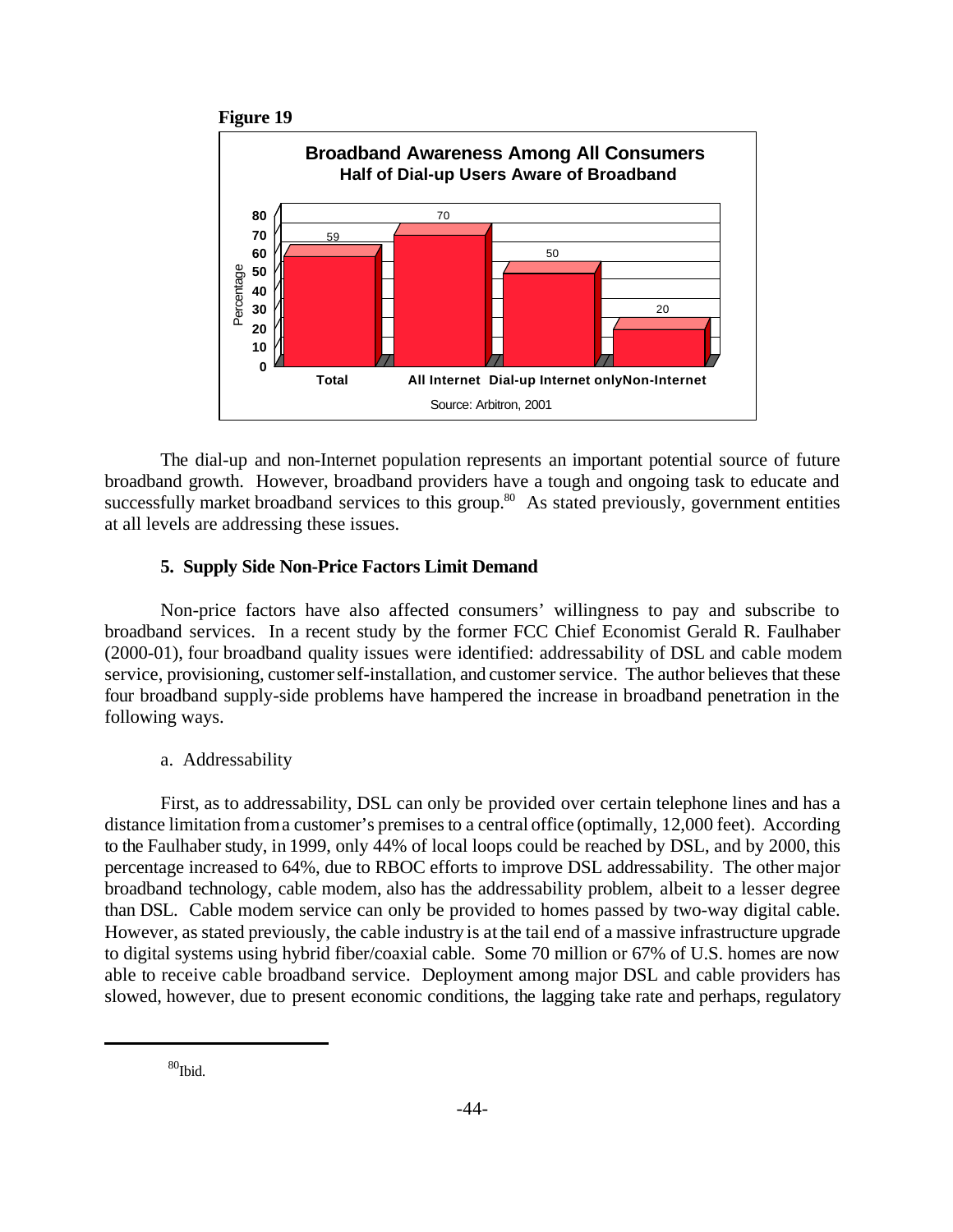uncertainty.

#### b. Provisioning

Timely provisioning of broadband connections has been a serious problem. The customer premises installations have been costly in terms of time and money to both customers and providers. In the beginning of the broadband rollout, an installation took at least one truck roll and cost several hundred dollars. This largely accounts for the inability of both DSL and cable modem providers to keep up with demand in past years. According to Faulhaber, in 1999, RBOCs were provisioning about 25,000 customers per week while cable companies were provisioning around 30,000 per week. However, requests for DSL and cable modem services were around 39,000 and 47,000 per week, respectively. Providers have addressed this issue by promoting self-installation of DSL and cable modem equipment, usually a digital modem and an ethernet card**.** Providers routinely offer significant discounts on the installation kits to reduce delay and avoid having to dispatch a truck. While this has greatly reduced costs and installation delays, self-installation does require some level of technical ability, which somewhat limits the program's effectiveness in stimulating demand.

#### c. Customer Service

Complaints have often been heard regarding constant service outages and inexperienced and inadequately trained technical support personnel. Some have reported connections being down for months without repair. Although recent reports suggest significant improvement in these areas, all the technical support bugs have not yet been worked out $81$ .

While these just described non-price factors have been issues in the past, the impressive growth rate in broadband subscribers can be attributed, in part, to the significant progress that DSL and cable modem providers have made in addressing them. These issues have not been solved completely and further improvements to addressability, provisioning and customer service, can be expected to further increase consumer demand for broadband services.

#### **F. Broadband Availability and Demand In Summary**

The broadband market in the United States continues to expand at a healthy rate, one that matches any major technology rollout in history. The current take rate is low in comparison with current availability but the number of broadband users is continuing along an upward trajectory. This number will continue to expand as broadband usage and applications move closer towards mass market acceptance. Competitors have invested billions in network upgrades. They are searching for

<sup>81</sup> Industry Comment: The Home Office: Broadband's Best Hope, By Robert M. Rubin, (www.informationweek.com).

Also, according to the NRRI Internet service quality survey, as of November 2001, 21% of respondents won't be able to use Internet service within two weeks after placing the order, 24% reported that connection is interrupted frequently and 47% reported that they have complained about the service quality. Although broadband service quality is part of the Internet quality problem, dial-up service quality may be more of a problem.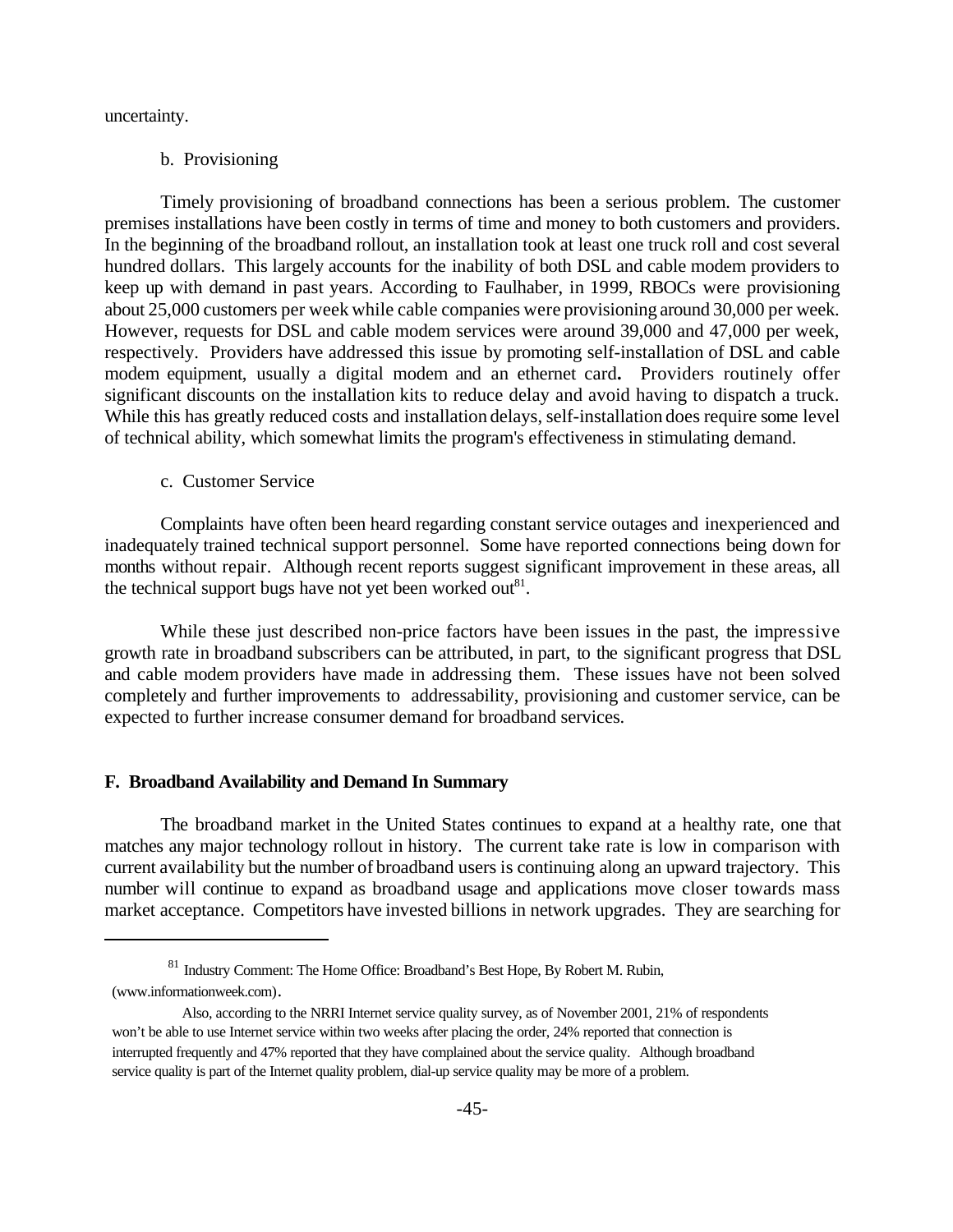effective price points in order to expand their customer base. They are testing new technologies and business plans, which includes implementation of new marketing techniques and bundling options.

National broadband carriers continue to sign up new users at a double digit annual rate, despite pricing which seems too high for mass market acceptance. However, it is early in the rollout of broadband technology. Firms are still gaining new customers and are still looking to recoup their massive investment in network upgrades.

Such a description of the broadband market should not lead to the conclusion that there is no room for improvement. While broadband continues its current positive growth, the future rate of growth is undetermined. There are still underserved areas with little to no broadband availability. Alternatively, there are many Americans with broadband availability but low awareness of the technology and how to utilize it. In addition, the current price is too high for many to justify broadband services in the home.

#### **IV. CASE STUDIES**

Fortunately, evidence of innovative solutions to the above mentioned obstacles is available. Such solutions have been implemented by a wide range of stakeholders, both public and private. Most successful cases are based on business plans carefully examining the local aspects of supply and local levels of demand.

The following case studies examine a wide range of factors encompassing successful deployment and acceptance of broadband services. Factors include the choice of deployment technology and methods of increasing customer take rates. Several case studies (B3, B4 and C4) address the digital divide and efforts made to provide broadband opportunities to underserved children.

The various case studies are classified into three categories. "Private enterprise" represents competitive business models employed by private companies and publicly traded corporations. "Public-private partnerships" recognize the joint efforts of communities and private companies. Each partner provides resources based on respective strengths, resulting in a more efficient broadband solution. "State and local government initiatives" are examples of public sector programs dedicated to connecting underserved communities.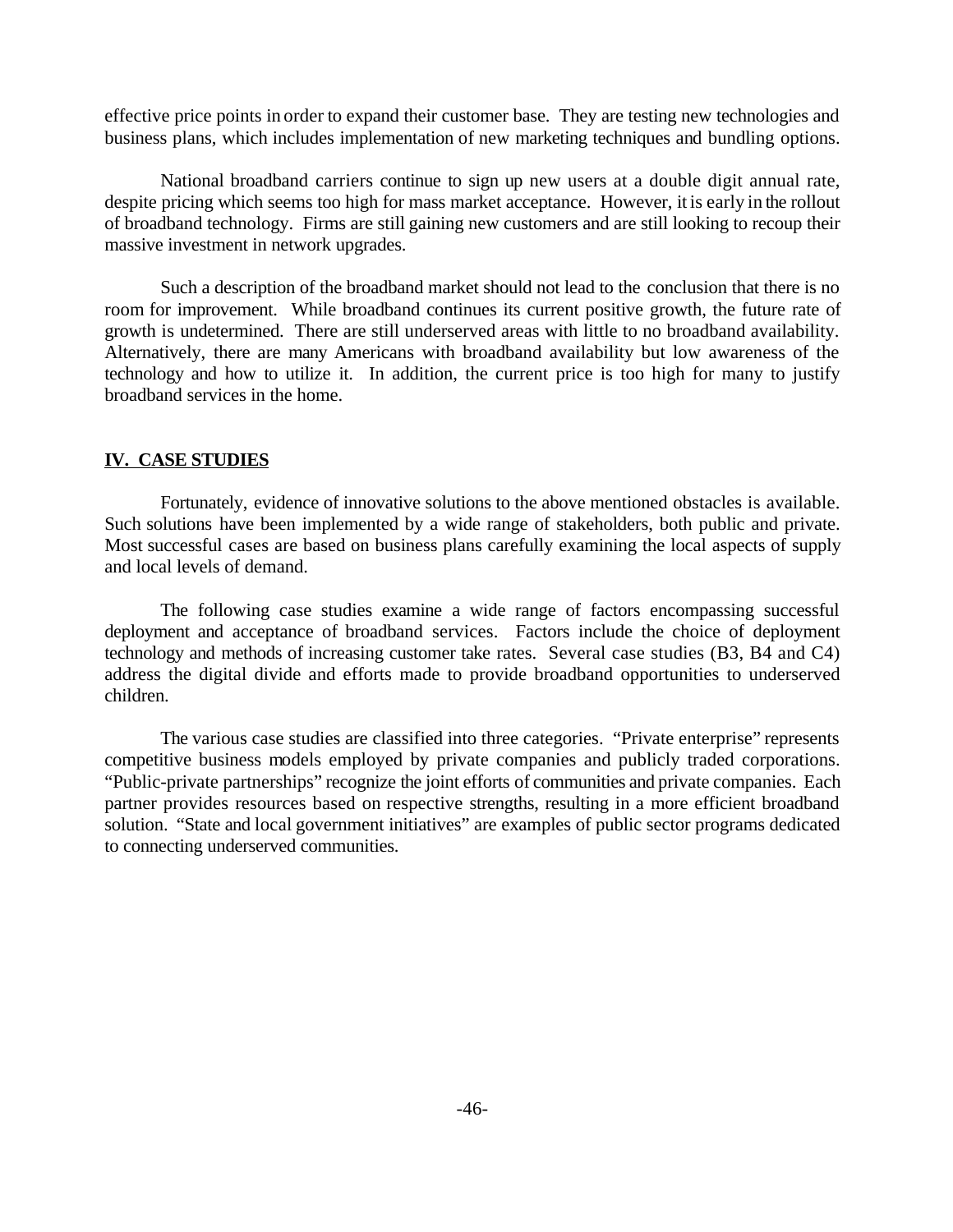#### **A. Private Enterprise**

#### **1. Hickory Tech Corporation**

HickoryTech is an example of the diverse competition taking place in the broadband market. The company is an incumbent local exchange carrier, wireless provider and CLEC. It provides broadband, video and telephone services.<sup>82</sup> The increased revenue potential from multiple customer services over one networkhelps justify the cost of broadband services rollouts. "This is a very capital intensive strategy, so the most important thing to do is to get as many services as you can over that wire," states Ernie Lombard, president of market and strategic planning at Hickory Tech, regarding the decision to do complete network overbuilds in 15 communities in southernMinnesota and central Iowa.

Hickory Tech's CLEC division looked to overbuilds for a competitive advantage over other incumbents. Hickory Tech chose a platform from NextLevel Communications which allows the delivery of voice, high-speed Internet access and multiple digital video channels over a single copper pair to a home. Lombard also pointed out that, "[t]he economics worked out to where it was a decent business even if it was just voice and high-speed data. Video became extra on top of that." Hickory Tech determines what communities it will serve and what package it will promote based on an individual examination of each location. A community with poor telephone service or little competition would compel Hickory to lead their package with an appealing phone service. In an interesting twist, this multiple services approach sometimes sees broadband as an additional impetus for overbuilding the local telephone or cable TV system.

#### **2. Grande Communications**

Multiple service revenue is also a key driver for metropolitan overbuilders. Grande Communications, a Texas-based overbuilder, echoes the idea that if you are going to build a modern network you should put every service available on the network. The company is using fiber optics to link seven Texas cities with a new network capable of delivering video, telephone and broadband Internet services.<sup>83</sup> This provides three sources of revenue over the same network at small incremental cost, helping to more quickly pay off construction and equipment costs, estimated at \$500 per home. Grande is using fiber-optic technology capable of 10 Mbps now and 100 Mbps in the future with a relatively small upgrade. This large potential increase in bandwidth allows more flexibility than incumbent cable or DSL providers can match.

Grande is able to provide broadband and other services to residences using fiber-to-the-home technology by leveraging their established backbone network facilities. Grande's ten-year old wholesale division provides various network services to national telephone, data and other business

2000.

<sup>&</sup>lt;sup>82</sup> XChange Magazine, "Back to the Future, Rural Telcos Lead the Way With Video Over DSL" February,

<sup>&</sup>lt;sup>83</sup> Dallas Morning News, "Grande Takes it Slow and Steady" by Vikas Bajaj, 8/27/02.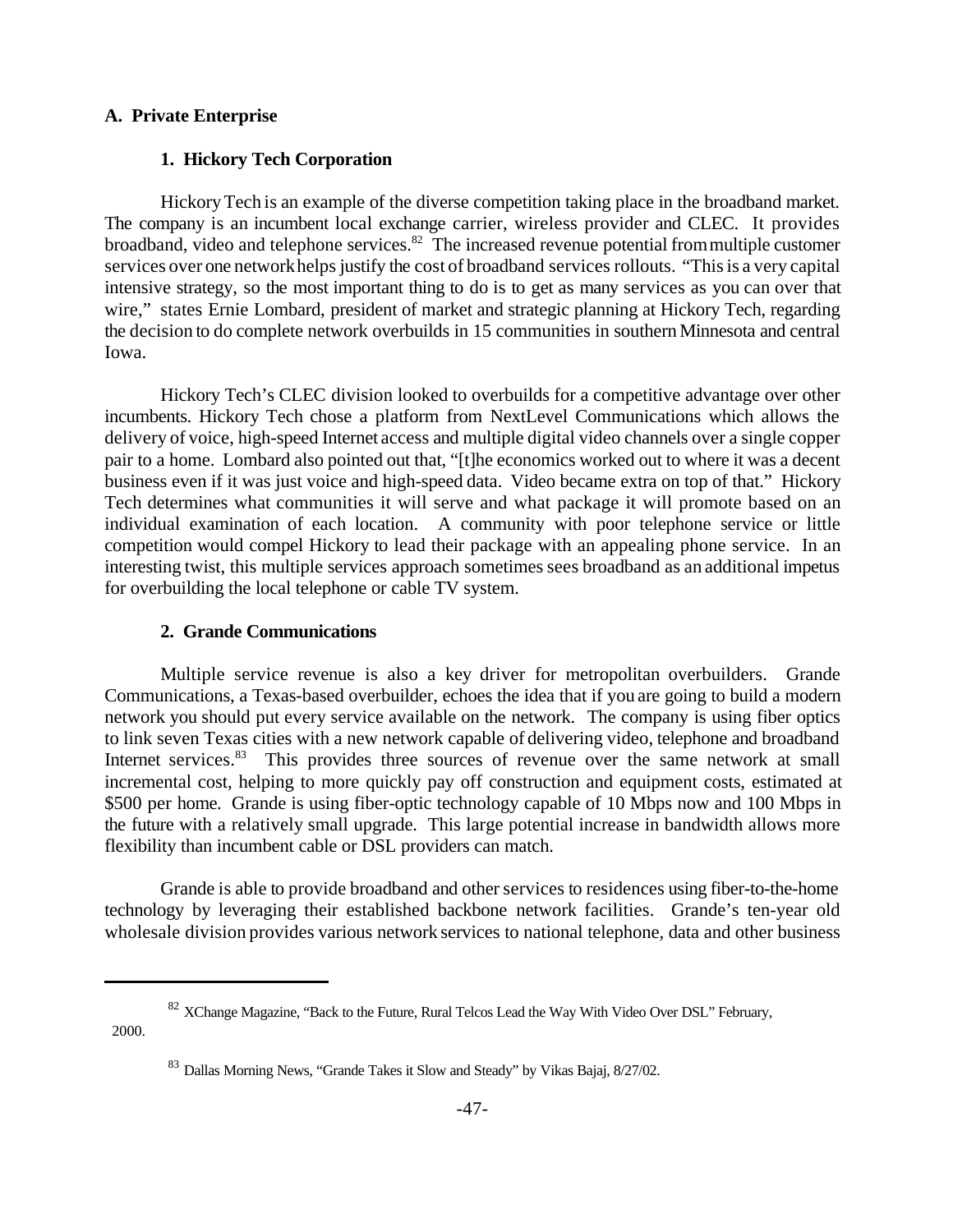customers. The division manages more than one billion minutes of data and telephone traffic each month using Grande's own voice and data switching platforms and fiber networks.<sup>84</sup> While much of Grande's network buildout is still incomplete, the company generates \$100 million in annual revenue. As a private company, Grande does not disclose it's current losses but claims additional funding is unnecessary to reach the breakeven point.

Another characteristic of Grande, which may explain its continued existence in the current telecom environment, is its plan to expand at a manageable pace. Bill Morrow, chief executive, turned down funding which called for an extensive multi-city expansion of its network. The company instead decided it could create a reasonable return by initially focusing on the San Antonio to Austin route exclusively. Since the collapse in the telecom industry, this approach is increasingly being revealed as a wise method for broadband network buildouts (or CLEC buildouts for that matter). Many new entrants have realized that the way to compete with national carriers is a small concentrated effort to provide services tailored for the individual cities or towns they plan to serve.

#### **3. Cablevision**

Cablevision is one of the nation's largest cable franchises. It also has the most urban demographics, serving the New York metropolitan market, and the highest take rate percentage of any national carrier at  $19\%$ <sup>85</sup>. Here are some of the methods Cablevision claims increase customer interest.

How did Cablevision become the first company in the country to offer a self-install cable modem and the first to launch such a service in a retail setting? First, in a unique strategic move to retail, Cablevision acquired THE WIZ, the tri-state area's premier retailer of entertainment, computer and telecommunications equipment. This instantly provided a showcase for Cablevision to market Optimum Online side by side with the electronic equipment its customers need to access the Internet. Secondly, by always communicating with its customers, Cablevision knew they wanted convenience and value as much as high-speed Internet access. Self-installation became the most convenient and cost-effective way to put the power back in consumers' hands.

The high take rate obtained by Cablevision may be due in great part to its urban demographics. This demographic setting also is characterized by a high number of competitors, which historically leads to innovative applications for the marketplace.

<sup>84</sup> Grande Communications, "Company Overview," www.grandecom.com.

<sup>&</sup>lt;sup>85</sup> Cablevision 2Q earnings report.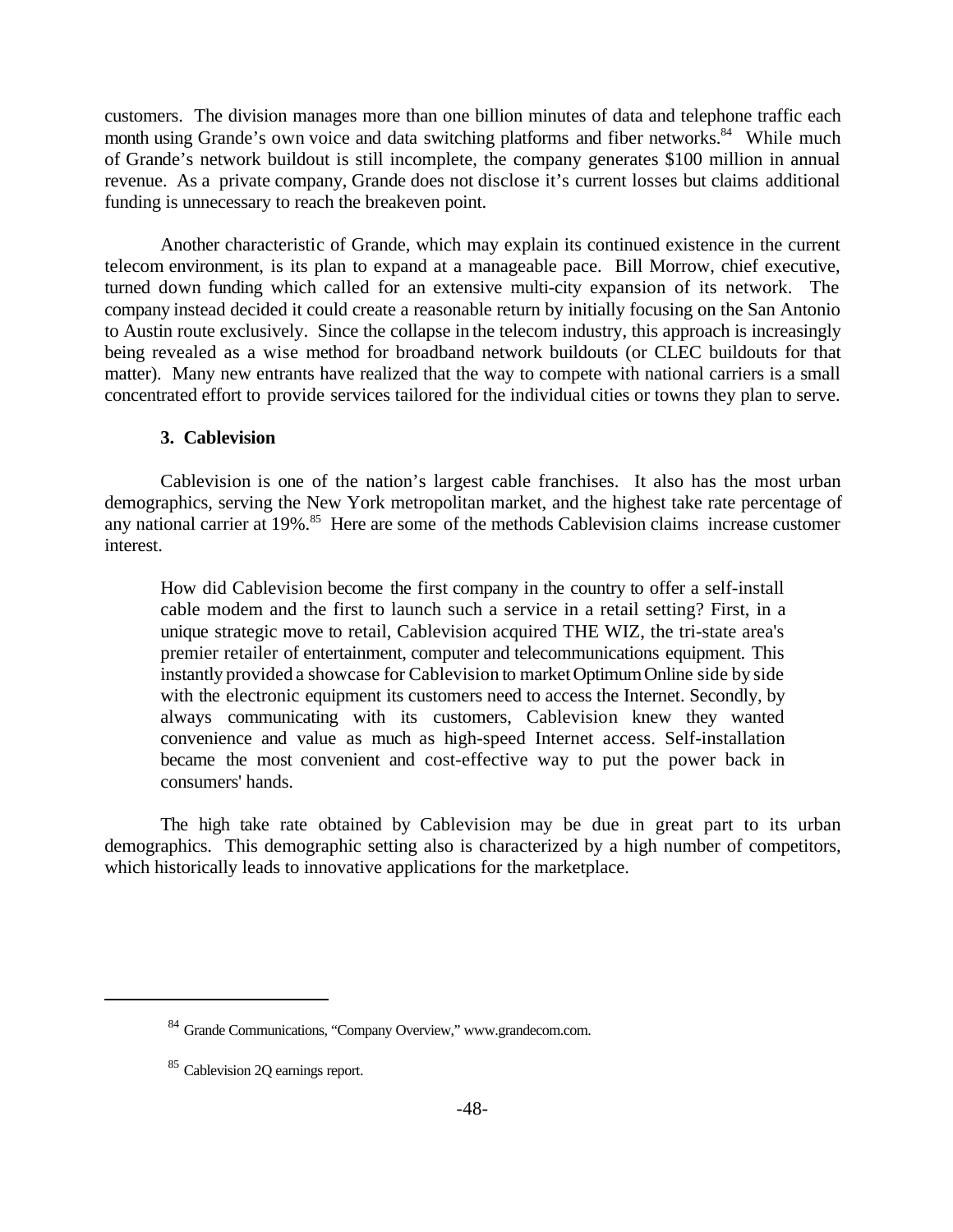#### **B. Public-Private Partnerships**

#### **1. Pocahontas, Iowa**

Adopting the most appropriate (and sometimes innovative) technology can overcome many cost or deployment hurdles for rural areas. The most appropriate technology also takes into account demand factors, leading to higher take rates by consumers.

Pocahontas, Iowa, a community of approximately 2000 people, turned to a wireless system provider after being told that Qwest was not interested in providing broadband service. Rather than spending \$4 million upgrading the town's cable systemfor broadband, Pocahontas chose a multipoint microwave distribution system (MMDS) for an initial investment of only \$32,000. The system is based on recently developed non-line-of-sight technology which provides greater flexibility and quicker installation, but less bandwidth, than older line-of-sight systems. The system from Evertek Inc. provides MMDS technology in the 2.1 to 2.7 Ghz frequency range, allowing a single radio tower to cover a 35-mile radius.<sup>86</sup> The city splits the monthly customer revenue with Evertek and expects to recoup their initial investment within three years.

Pocahontas is able to supply 512 Kbps downloads to customers for a \$29.95 monthly fee. This is a broadband value proposition that seems to be hitting home with area residents. Around 20% of the town's 900 households have signed up for the service, which has only been available since December of 2001. City Administrator Greg Fritz notes that the relatively low cost is the key to the system's success. The lowest cost using a line-of-sight option would have been \$45 per month for 128 Kbps service and \$99 per month for businesses to receive 256 Kbps. Pocahontas charges the same price for business and residential and has 20% of the area businesses signed up as well. The 20% take rates for both residential and business customers are nearly double the national rate, which seems to confirm the importance of a broadband price point of approximately \$30.

#### **2. Digital Rivers**

The Digital Rivers project in the Pittsburgh region is a comprehensive example of what can be done to gain an understanding of the market for broadband services.<sup>87</sup> It focuses on the urban Pittsburgh area, but the demand analysis expandsinto surrounding rural counties. This project covers all the essentials for aligning broadband supply and demand factors. Broadband projects of this scope would serve greatly to enhance the broadband environment for any city. But short of replicating such a project, much can be applied to other areas from the Digital Rivers experience.

<sup>&</sup>lt;sup>86</sup> FCW.com, "Shortcuts to Broadband" Brian Robinson, February 11, 2002.

<sup>&</sup>lt;sup>87</sup> Digital Rivers Final Report, Produced by Carnegie Mellon and 3 Rivers Connect, April 11, 2002. See www.digitalrivers.info for the complete report.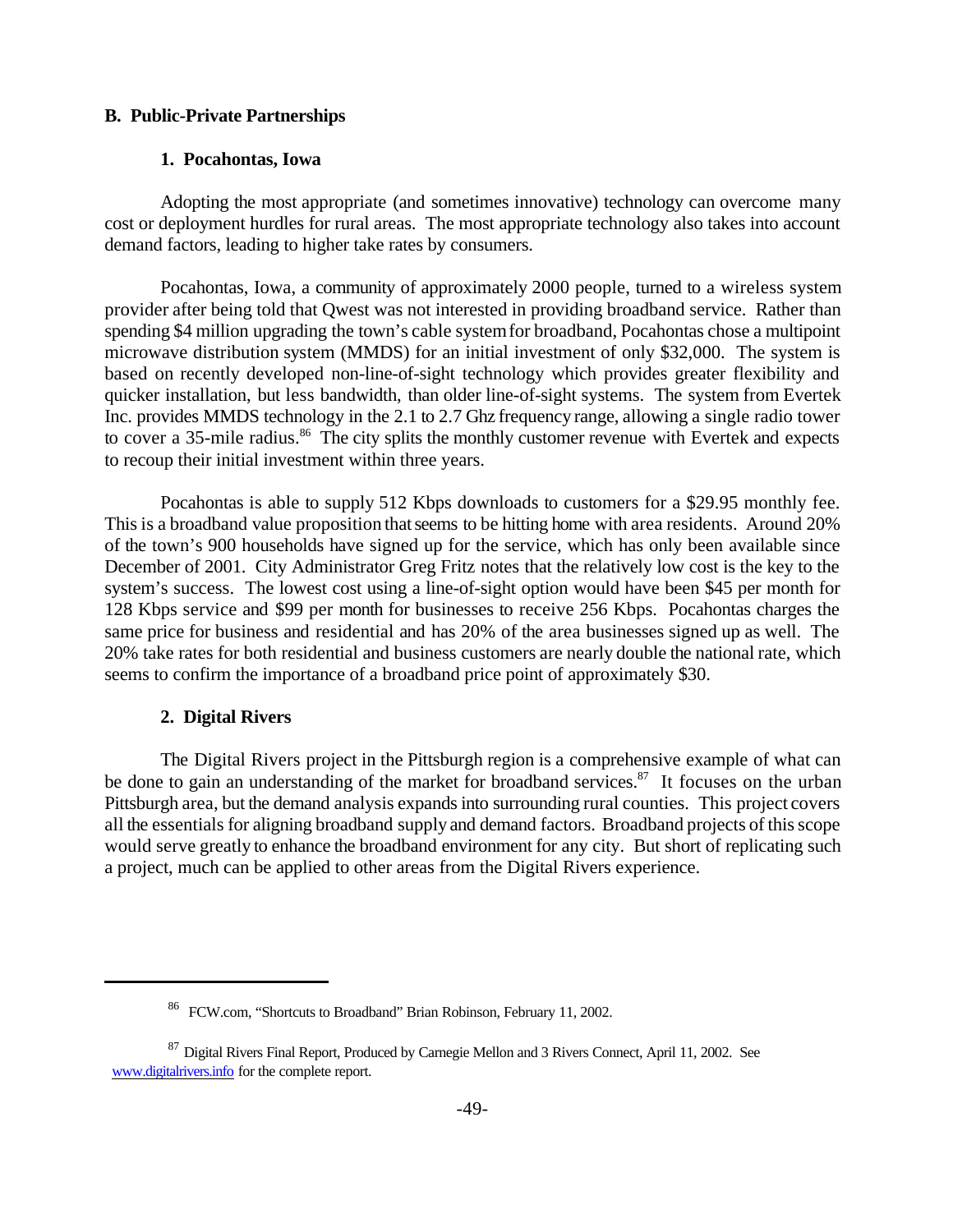The major aspects of the project include the following:

- < Status of local infrastructure
- < Area demographics
- Cost analysis of various technologies and deployment
- Survey of early adopters and unmet demand (county by county)
- < Analysis of current telecommunications environment, including the best practices of others
- < Impediments to deployment
- < Implementation strategies
- < Pilot project

3 Rivers Connect (3rc) played a large role in the Digital Rivers project as well as the followup efforts based on the results of the project. 3rc, a non-profit organization, describes itself as a "project-oriented group (aiming) to provide broad, visionary leadership in the development of Western Pennsylvania's information infrastructure." One broadband deployment effort in Pittsburgh was implemented by 3rc, along with technology partner, Proxicast, LLC. Four different community improvement associations' buildings were the first to be interconnected using Nokia Rooftop Wireless technology.<sup>88</sup> RooftopWireless is a fixed wireless, mesh networking<sup>89</sup> solution which, in this case, delivers service speeds of 512 Kbps. The cost is approximately one-third of an equivalent speed DSL connection. The Digital River report points out that the Rooftop Wireless system is a competitive broadband technology for urban or suburban settings but is not suitable for areas where the number of houses per square mile is less than about 175. The ideal setting would be approximately40 subscribers in a 1.5 mile radius. The Rooftop Wireless technology is one of several technological deployments considered by 3rc as they examine the various cost/performance tradeoffs for each community.

The Digital Rivers project was a joint effort including state and local government, university and private resources. Carnegie Mellon University provided a great deal of expertise in cooperation with the Alleghany County Department of Economic Development, the Pennsylvania Technology Investment Authority and the Howard Heinz Endowment. An advisory group also included input from the Army National Guard, Pittsburgh Supercomputing Center and Redleaf Inc. Finally, there was a large group of stakeholders with direct interest in the region's broadband capabilities. This included local and national companies, the City of Pittsburgh, and other interest groups. It takes an alignment of goals from all these groups in order to meet the broadband needs of a communities.

#### **3. Wireless Internet Zone**

The Wireless Internet Zone in Jacksonville, Florida is one example of a project which incorporates broadband access, computers, where needed, and training to maximize use of the

<sup>88</sup> http://www.digitalrivers.info/press/releases/proxicast.htm

<sup>&</sup>lt;sup>89</sup> "Mesh networking" is an emerging technology in both fixed and mobile wireless solutions. As opposed to a traditional hub-and-spoke networking model where a central antenna does all the routing, each mesh-enabled device acts as a router or repeater, relaying traffic for everyone else. In some systems, "mesh-enabled" devices include laptop computers, mobile phones and PDAs. See www.meshnetworks.com for an overview.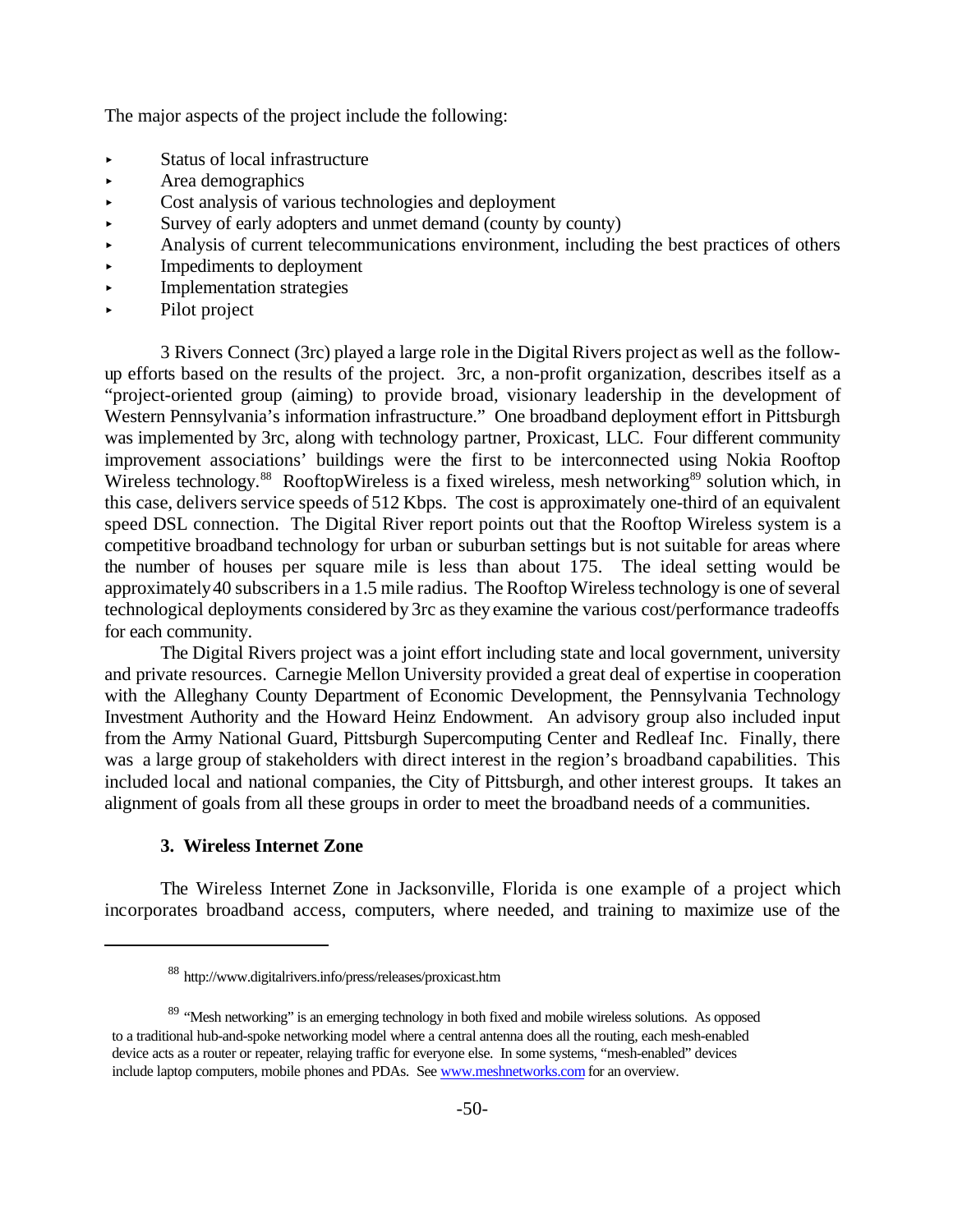technology. City officials and community activists are bringing wireless Internet connectivity to two low income neighborhoods.<sup>90</sup> The recent emergence of low cost Wi-Fi wireless technology is making such broadband Internet deployments more feasible. The Internet zones cover two different community areas with wireless access.<sup>91</sup> However, because Internet access cannot be accomplished without computers, they have also been made available to residents who need them through a combination of the Urban League, Humana and Florida's Agency for Workforce Innovation. Awareness and education is also key; organizers stress the importance of getting the message out to local residents about what is now available. The larger goals for the project are to enhance literacy, workforce development, minority business development and voter education. The project is a joint effort by the City of Jacksonville, the Chamber of Commerce, the Urban League, BellSouth, and consulting firms, the Boardwalk Group, Connexsys, and the inc.well consulting group.

#### **4. PowerUP**

PowerUP is a national coalition of non-profit organizations, major corporations and state and federal government agencies that seeks to provide America's underserved youth with the skills, experiences and resources needed in the digital age. PowerUP's three main objectives:

- < Shine a spotlight on the issue of the digital divide and build a national movement to effectively bridge this divide.
- Promote positive youth development through technology.
- < Disperse resources to enhance young people's lives in after school settings.

The PowerUP program seems to be providing some concrete results in regards to bringing underserved youth in touch with the broadband experience and the subsequent educational and social enhancements. In an example of activities at the local level, PowerUP Florida has established 25 computer lab sites in underserved communities across the state. The programs also incorporate computer and Internet mentoring services for the children through cooperation with the statewide Mentoring Initiative. This early experience with the Internet creates awareness in children which can continually be leveraged in today's technology-oriented society. As discussed previously, lack of this type of awareness has also been a key factor for consumers in regards to the low broadband take rate.

Note: A recent development with PowerUp jeopordizes the program's ability to continue services. The national PowerUp offices closed as of October 31, 2002 leaving approximately 1,000 community-based technology centers to find other sources of financing.<sup>92</sup> In an example of the more

 $90$  Jacksonville.com, "Wireless Internet Zone to be Expanded" by Ryan Lee,  $6/11/02$ .

 $91$  The coverage ranges are 1.5 mile radius and one-half mile radius.

<sup>&</sup>lt;sup>92</sup> "A Lack of Money Forces Computer Initiative to Close," New York Times, October 30, 2002.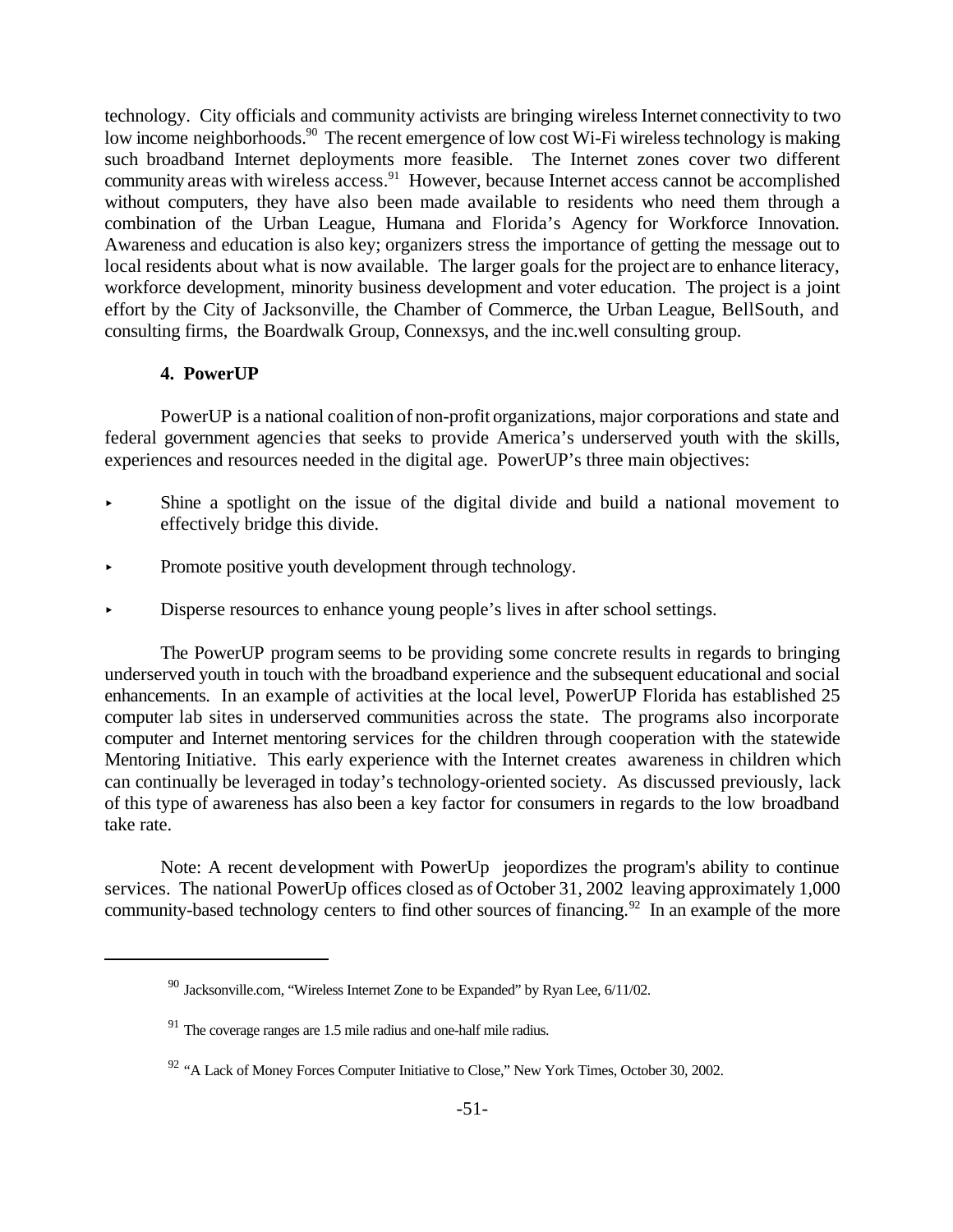stringent economic climate, national financing for the project (through corporate and foundation donations) has been discontinued. Ongoing PowerUp services will now be dependent on local support and financing. PowerUp spokeswoman Denise Keyes noted that, "...the centers were always supposed to be self-sustaining. This seems like a natural transition time." The difficult transition stresses again the importance of local interaction. The Boys and Girls Clubs of America is one group working to keep local offices functioning.

#### **C. State and Local Government Initiatives**

#### **1. Thomasville, Georgia**

Local efforts to aggregate, organize and direct local demand can also accelerate the migration towards broadband adoption. Broadband efforts of regional municipalities can be combined in order to increase the scale of the operation. This provides more leverage in obtaining access to Internet backbone capacity and allows costs to be allocated more broadly. One example of this is occurring in rural Thomas County with a population of 43,000 in southern Georgia. Thomasville, the county seat, serves as the local cable head end and provides a broadband link to Camilla, Moultrie, and Cairo, Georgia. This broadband rollout was initiated through the Thomasville City Utility when the city could not talk anyone else into providing the service. Now that they are up and running, new competitors are starting to take the market more seriously, with the other local cable provider now upgrading its systems for broadband and a DSL competitor on the way.

Meanwhile, 50% to 60% of Thomasville's residents have signed up for the new cable TV system and 47% of these customers have taken the cable modem service, called Rose.net.<sup>93</sup> This works out to an overall broadband penetration for the city of almost 25%. The secrets of success in this case are likely to be found in price and customer service. Rose.net service for cable TV customers begins at \$28.95 per month for 256 Kbps and climbs to \$53.95 for 1 Mbps. Customers who subscribe to the cable modem service alone pay \$43.95 for the 256 Kbps offering.

Dedicated customer service seems to be another factor for the higher take rate. Taking into account that most customers likely have limited technical expertise as well as patience, cable modems are installed by support staff for every customer, the technical support number is a local call and the wait is negligible. Moreover, the charges are incorporated on monthly utility bills in a precise, understandable manner.

<sup>&</sup>lt;sup>93</sup> William T. Berry, Thomasville City Manager, telephone interview, June 2002.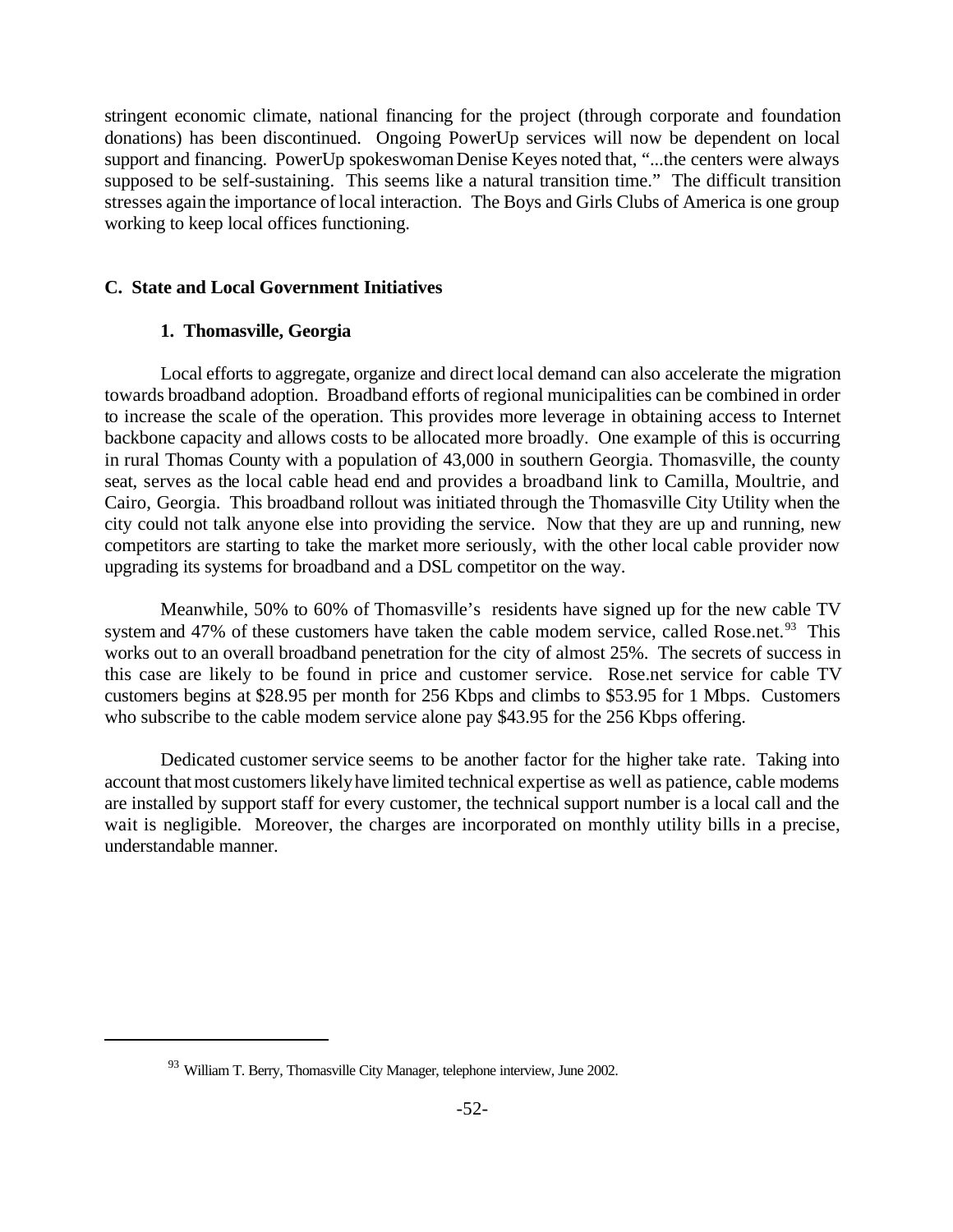#### **2. Grant County, Washington**

Grant County is taking advantage of a recently passed state law which allows local utilities to provide telecommunications services. The Grant County Public Utility built its own communitywide fiber optic network after it was unable to get service from firms such as Qwest and Verizon.<sup>94</sup> Over 6,000 homes and businesses are in the process of being connected to the gigabit Internet via Grant County's Zipp Net. This wholesale access platform is used in coordination with competitive Internet service providers. There are currently 14 ISPs, one telephone service provider, one digital video provider and one security service provider using the wholesale network. These ISPs retail an array of value-added services directly to consumers and businesses, such as video on demand (VOD), Voice over Internet Protocol (VoIP) and web services.<sup>95</sup>

#### **3. Michigan Broadband Authority**

In March of 2002, Michigan took action to increase its broadband availability and take rates by enacting a Broadband Development Authority. The goals are to tear down barriers and provide incentives for the expansion of broadband. Tools to facilitate these are two newly enacted laws. The first creates a statewide right-of-way authority that aims to eliminate excessive fees and permit delays, shield phone customers from rate increases, and level the playing field for all service providers. The second bill creates a broadband finance authority to provide low interest loans to expand broadband access in under-served areas. A third bill passed which provides tax credits to telecommunications providers who invest in new broadband infrastructure.

#### **4. South Dakota**

South Dakota provides another example of state leadership in broadband producing some truly positive results. The school system is considered the mostwired in the nation, with a computer for every 3.5 students. But of equal importance, all schools in the state–public, private and tribal–are connected to one another with the Digital Dakota Network.<sup>96</sup> This provides a two way interactive teaching network so that students across this widespread state can benefit from classes and professors never before available. The network buildout was led by Governor William Janklow who saw distance learning as an opportunity for the state. Rather than being subject to the digital divide, South Dakota has used technology to bridge an educational divide for its remote students. But access to the students is not where the program stops. Teachers are also being trained in a "technology immersion" program. Rather than trying to fit training into the busy teaching schedule, the program sends teachers to a one month program which focuses on computer training and applications five days a week, 8 hours a day. Each participant receives a \$1,000 stipend and \$1,000 for the home district for use by administrators. So far, 41% of the state's teaching staff have participated.

<sup>94</sup> Entrepreneur.com, "Broadband in Rural America" by Erik Pages, 7/31/2002.

<sup>&</sup>lt;sup>95</sup> Center for Internet Studies, University of Washington, "The Next Utility for the Knowledge Economy".

<sup>96</sup> Newsweek, "Next Frontiers" by Dirk Johnson, October 29, 2002.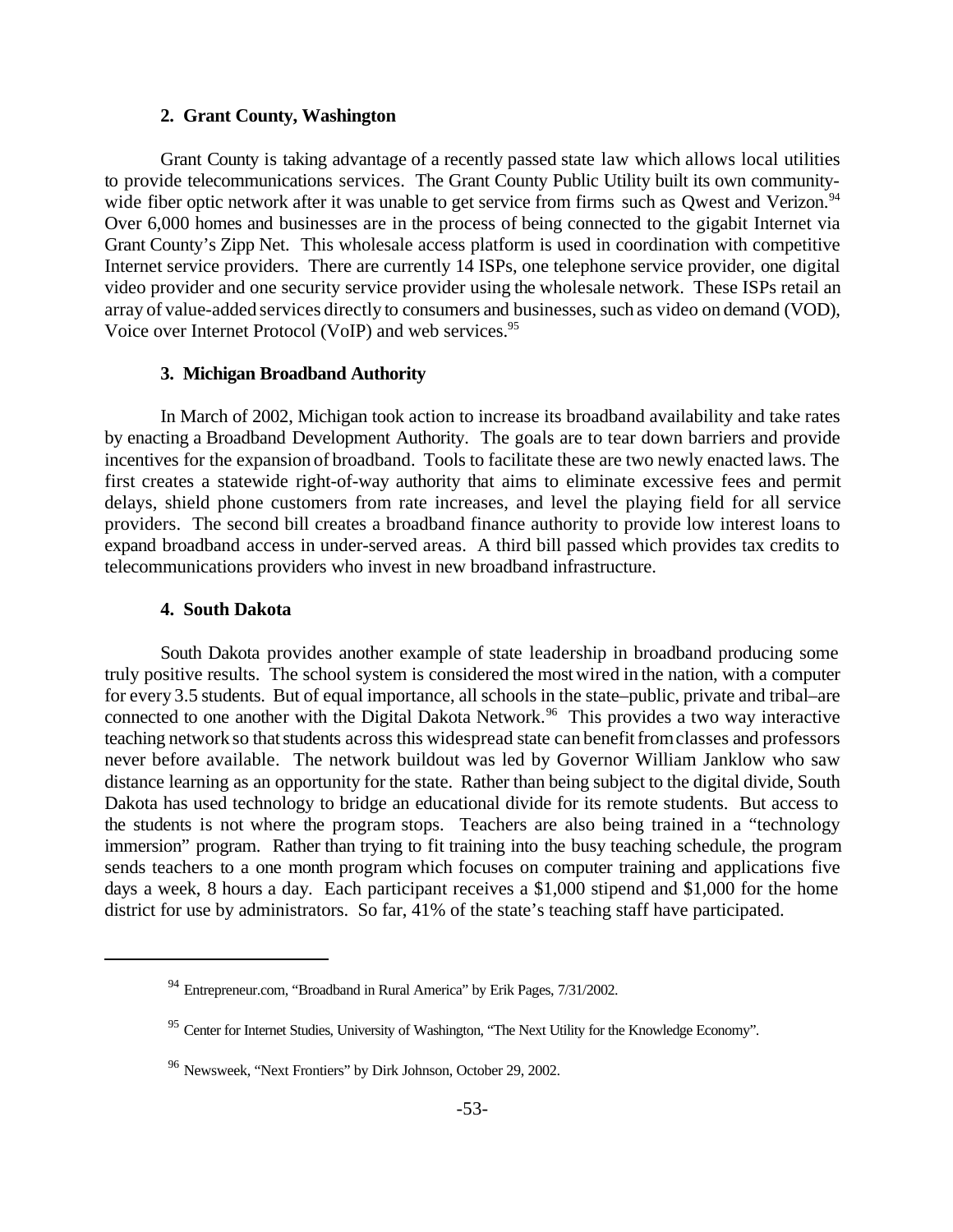Several innovative techniques were used by the state to finish the network, which also connected every state government office and library. The four-year project connecting over 400 buildings was estimated to cost \$100 million at market prices. Instead, the state used prison inmates for low cost labor. It also solicited contributions from corporations, especially telephone and computer companies, to help pay for the project.

The state's overall broadband efforts are showing up in the raw numbers as well. South Dakota was the fourth fastest growing state in terms of high-speed lines as of the end of 2001, growing at a rate of  $76\%$ .<sup>97</sup>

#### **V. GOVERNMENT'S ROLE IN BROADBAND**

The above examples are just a small representation of what is taking place across America to tackle existing barriers to deployment and demand. The marketplace is doing an impressive job overcoming most obstacles. Where private enterprise has been unwilling or unable to respond, public entities - municipal utilities, cooperatives, local governments, universities and public-private partnerships - have taken action with a dynamic mix of solutions to bring broadband services to underserved communities.

Government entities at the federal, state and local levels play a key role in ensuring that the creative forces at work are not stifled. The most important role governments can play in fostering deployment and demand for advanced services is in the following areas:

- **< Avoid regulations that would determine market outcomes.** Focus should be maintained on ensuring thatthere are no market abuses or barriers to entry. Government, itself, can erect barriers through policies that favor particular providers or solutions. For example, wireless is becoming the technology of choice in underserved areas. Regulatory policies or financial incentives that favor wireline services could end up embedding an expensive and inappropriate technology. The proper regulatory approach is one of technological and competitive neutrality. Given the state of the economy in general, and the telecommunications industry in particular, regulators should not hasten to select costly and perhaps irreversible solutions, when the problems may be temporary. In today's market, more than ever, sound economics should dictate future investment decisions.
- **Provide regulatory certainty through a consistent regulatory scheme.** The rate of broadband deployment has slowed over the last two years. Capital spending by carriers has dropped by two-thirds since 2000 due to overcapacity in many networks and the deteriorating financial condition of many service providers.<sup>98</sup> Capital spending is no doubt further

<sup>&</sup>lt;sup>97</sup> Federal Communications Commission, "High Speed Services for Internet Access" Released 7/23/02. Data current as of 12/31/01.

<sup>&</sup>lt;sup>98</sup> "Consumer Market Called Optical Networking's Next Frontier," Mercury News, August 23, 2002.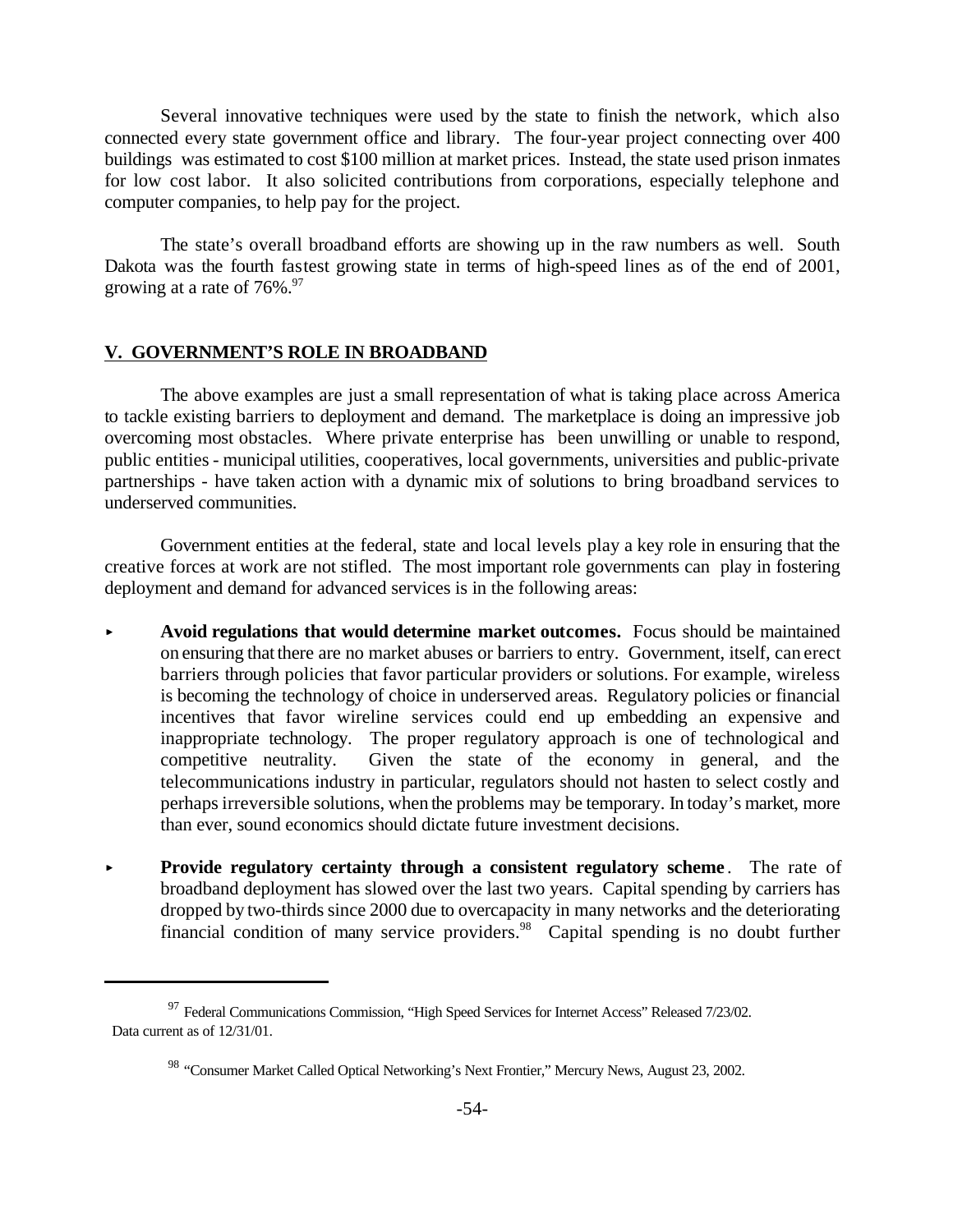inhibited by regulatory uncertainty. Regulators should create an environment that promotes new, unfettered investment and innovation.

- **< Avoid "one size fits all" approaches.** They are inappropriate and possibly discriminatory due to the underlying diversity of the participants. This is important in the area of rural deployment because local factors can vary so greatly. The above case studies showed that an appropriate solution for the open farmlands of Iowa may not be the same for the mountainous terrain of the Appalachians or the Western US. Local infrastructures also vary greatly. One small town may have a major fiber access line running past its borders. Others may have no fiber available and particularly poor quality copper lines to boot. In many rural settings the most cost effective broadband solution is wireless. In others, it is satellite. In many cases it is a combination of two or more technologies. Local demographics can vary just as widely. Age, education and income levels are all key factors driving demand and must influence deployment decisions. Appropriate solutions will be ones that meet the unique challenges of rural areas, not a rush-to-judgement government "fix."<sup>99</sup>
	- **Expand e-government.** Government can enhance the value of Internet access and increase demand for it by enabling more businesses and individuals to access information and do business online. Florida is an example of how e-government initiatives can draw more people to Internet use. Florida launched the MyFlorida.com website, where citizens, public and private organizations and visitors can access information and do government business online. The Florida Public Service Commission also created a user-friendly website, where parties can listen to agenda conferences, access documents, and file complaints online. These initiatives have helped position Florida as a leader in broadband access. According to the most recent FCC advanced services report, Florida ranks 4<sup>th</sup> nationwide in total number of high-speed access lines and 3<sup>rd</sup> in residential and small business penetration.
- **< Take proactive steps to foster and facilitate local "grass roots" solutions that eliminate roadblocks, align interests and implement best practices.** A coordinated, interactive relationship can exist between federal, state and local government. Gaining broadband access is fundamentally a local issue. Uncovering the appropriate solutions requires community input and a concerted effort from local government, community leaders and local businesses. The previous case studies have shown that a focused local assessment of broadband demand and a roadmap for deployment presents a much stronger case to broadband providers and ISPs. It increases leverage and presents them with a more attractive business proposition. Service providers would more eagerly deal with a community presenting aggregated demand and a streamlined permitting and rights-of-way process. State governments in particular can initiate outreach programs to assist local communities in assessing their needs and bringing the appropriate broadband solution to their area. A more complete compilation of case studies (best practices) is currently being compiled by the NRRI on behalf of the Federal/State Joint Conference on Advanced Services. These should aid states and local

<sup>&</sup>lt;sup>99</sup> For an example of a marketplace response in bringing broadband to underserved areas, see article on Usurf America at: www.usurf.com/images/techbiz-7-8-02-reprint.pdf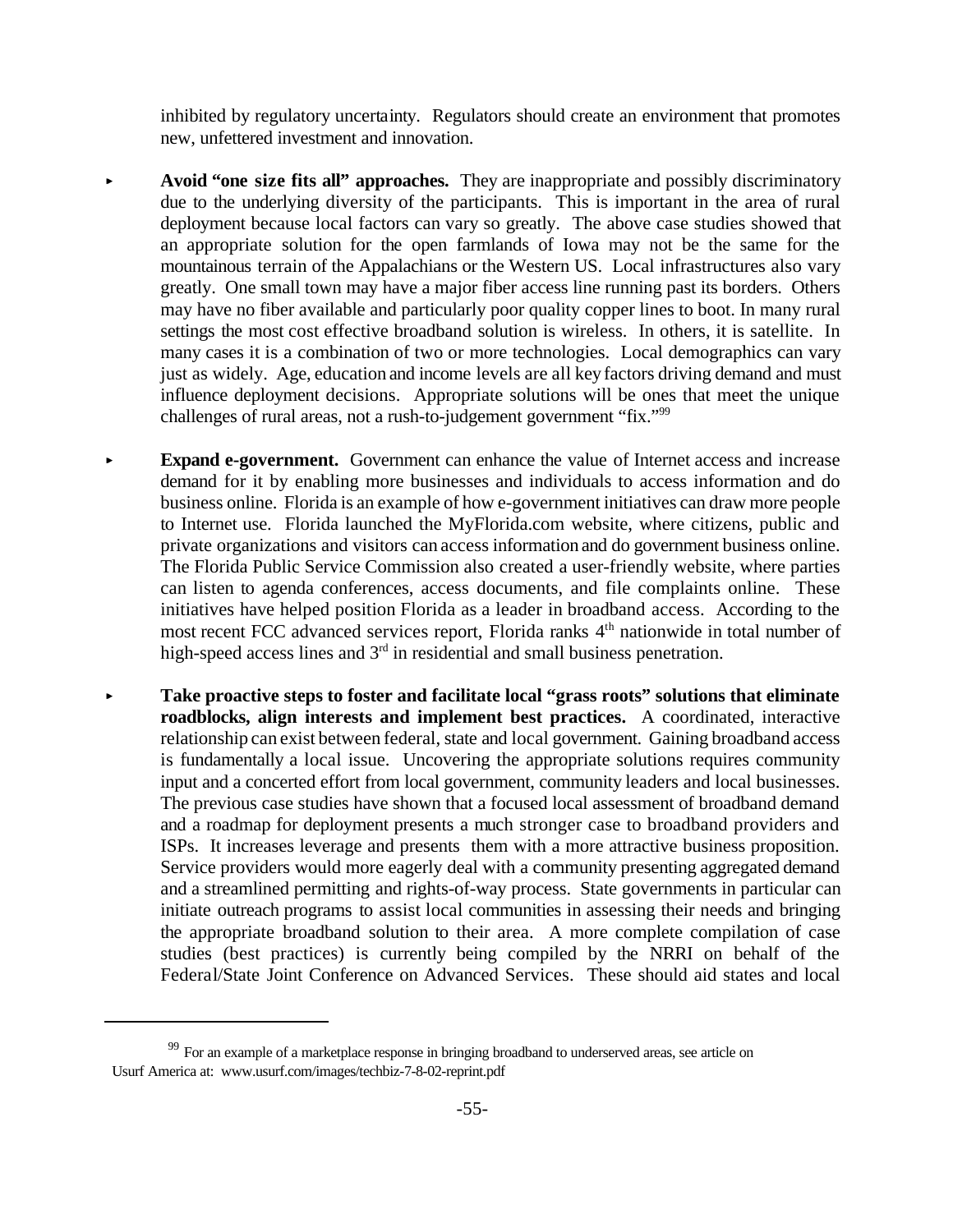communities in tailoring solutions for their unique characteristics and challenges. A successful example of a state outreach effort (North Carolina's Rural Internet Access Authority) is presented later in this study.

**< Facilitate efforts to equipthose who are not online with the knowledge and resourcesto participate** in the **digital revolution.** As previous case studies showed, a number of federal, state and local initiatives are presently addressing ways to close this digital divide. Another federal initiative, the Universal Service Fund Schools and Libraries Program, has enabled schools and libraries across the nation become Internet connected. A growing number of students and teachers alike are therefore able to experience the Internet's value as a vast educational resource and communications medium. The schools and libraries are thus providing Internet access venues to those who, for whatever reason, cannot gain access at home or the workplace. As the number of these venues expand, it should help close the gap between those who are connected and those who might otherwise be left behind. This program, over time, will enable more students and "have-nots" to see the value of being connected. This will have the long term benefit of increasing demand for both Internet connections and the devices those connections require.

#### **State Outreach Initiatives**

Experience has shown that state governments can be very effective facilitating broadband growth by reaching down to the local communities that may lack or have inadequate service coverage. Broadband is fundamentally a local issue due to its importance to the local economy and to the health and welfare of the citizenry. The state benefits as well from a well connected, informed and productive citizenry and business community. One important point gleaned from each study of rural deployment: it is important to examine every community individually. The levels of demand, competition and existing infrastructure are just a start. Thisleads to an area where the various levels of government can interact. A key state role may be advising local communities onwhat options are available. Taken a step further, states can reach out to local communities in some of the following key areas in order to eliminate redundant errors and replicate successes experienced in other communities.

- < Create and maintain a central knowledge base for best practices.
- < Provide a structured guideline to detail the process. (Voluntary guidelines)
- < Create regional/state workshops for promoting organization and streamlining methods.
- Eliminate regulations restricting broadband expansion or competition.

The state of North Carolina provides one of the best examples of developing a broadband strategy and following through to positive results. In 2000, the North Carolina General Assembly created the Rural Internet Access Authority in order to study and report on the state's telecommunications infrastructure and then to increase Internet use.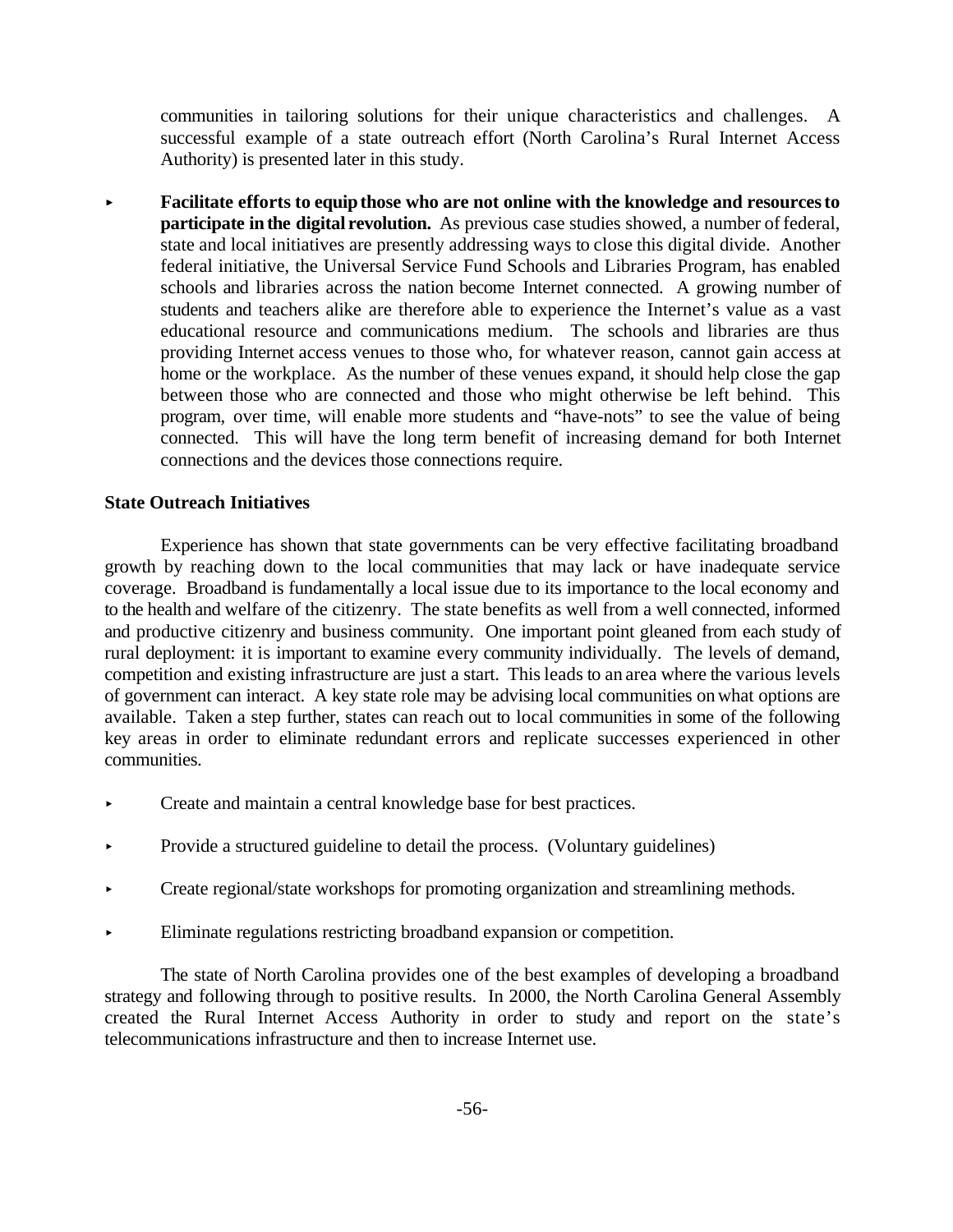| August 2001   | Local dial-up Internet access available statewide                   | Achieved |
|---------------|---------------------------------------------------------------------|----------|
| November 2001 | Inventory of state's telecommunications infrastructure<br>completed | Achieved |
| January 2002  | Model telecenters established                                       | Achieved |
| December 2003 | High-speed Internet access available statewide                      | Pending  |

There are four milestones the authority was charged with meeting:

How well is North Carolina doing on the last milestone? The FCC's most recent report on *High-Speed Services for Internet Access* provides some positive results.<sup>100</sup>

North Carolina ranks 12<sup>th</sup> in the current number of high-speed lines with 358,000. However, the state's line count was growing at a 74% rate in the second half of 2001, making it the 5<sup>th</sup> fastest growing state. No other state with such a high level of lines was growing so quickly. These achievements are even more striking when it is noted that 85% of North Carolina's counties have been classified as rural.

North Carolina's keys to success seem to be related to:

- Early assessment of needs. They classified each of their  $100$  counties into 5 tiers based on unemployment, per capita income, population growth, and population size. The lower three tiers were classified as "distressed."
- Successful interaction between different entities–various levels of government, businesses (including the three largest communications companies), public and private organizations.
- An organizational structure covering all the necessary aspects of such a project. A 21 member commission was chosen representing communities from across North Carolina. These members were chosen for expertise in the various fields of technology, education, and economic and community development.
- Successful initial and ongoing funding. MCNC<sup>101</sup> pledged \$30 million to jump start the program. The four model telecenters were funded through an ongoing grants program.

Another success from the North Carolina experience was the announcement that BellSouth completed the rollout of high-speed data technology in the state and did so seven months ahead of schedule.<sup>102</sup> The systemis installed in 136 out of 140 central offices statewide and BellSouth claims

<sup>100</sup> Data is for the second half of 2001 and is current as of 12/31/2001.

<sup>&</sup>lt;sup>101</sup> Formerly the Microelectronics Center of North Carolina.

<sup>&</sup>lt;sup>102</sup>The Business Journal of the Greater Triad Area, "BellSouth DSL service ready in N.C." April 3, 2002.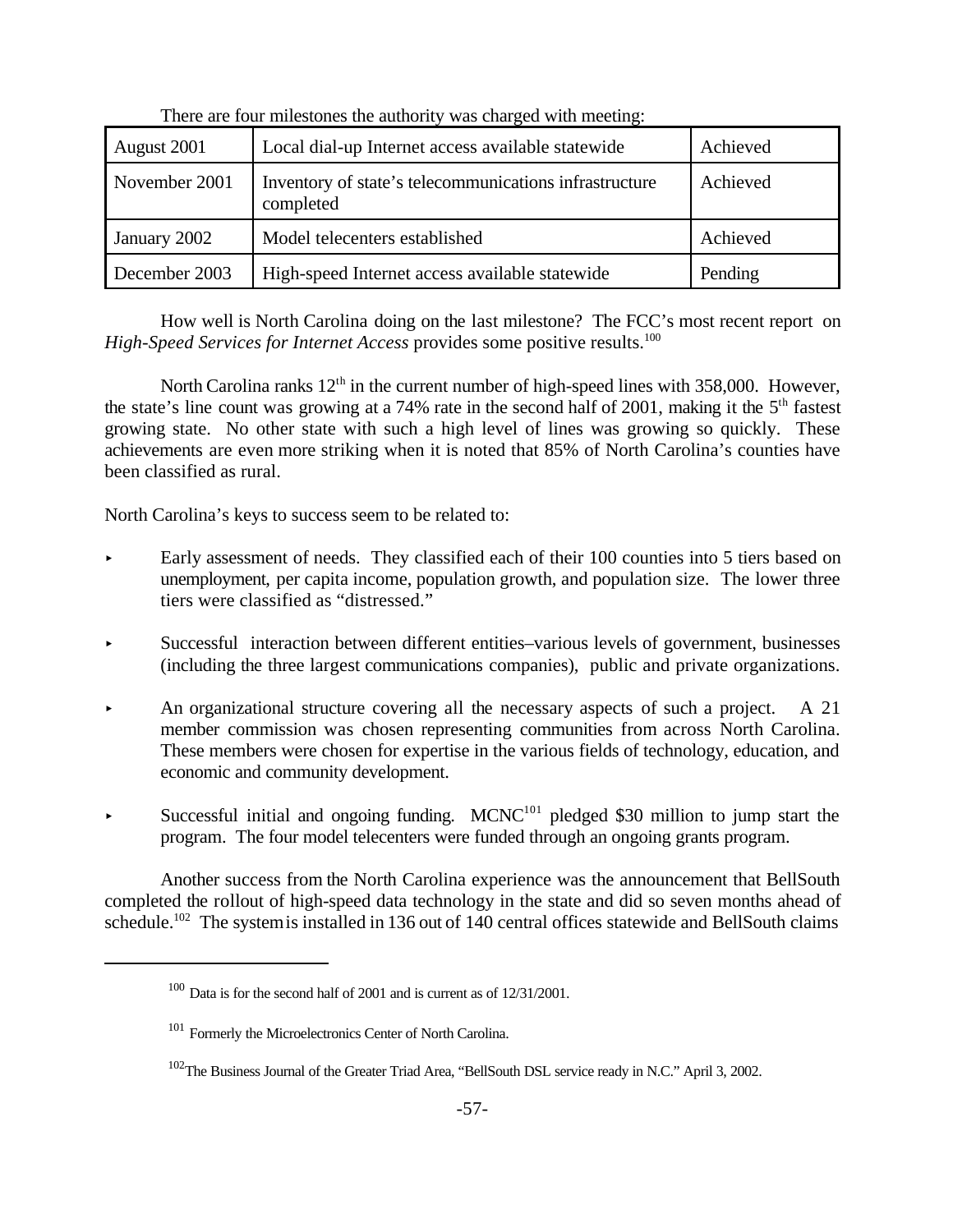to have spent \$100 million on DSL technology in North Carolina. Also, 1,500 remote DSL terminals have been deployed and 2,100 are expected by the end of 2002.

## **VI. CONCLUSION**

The supply and demand dynamics of the broadband services market in the U.S. are evolving quickly. Like most developing markets, this is one characterized by contrasts. National service providers have directed sufficient capital investment into cable modem and DSL network upgrades to provide over three-quarters of the nation's households with access to broadband services in roughly half a decade. Likewise, smaller regional carriers, overbuilders, municipalities, satellite and wireless providers are deploying in urban gaps and portions of the rural areas missed by the national carriers. These carriers, large and small, are reacting to continuing consumer demand for broadband services. Broadband remains one of the most robust consumer markets in the U.S. and matches adoption rates of historical product rollouts which are today considered mainstays of everyday life.

Conversely, many rural areas remain without broadband service and broadband providers have slowed the pace of deployment. Subscriber growth has declined relative to the growth rates of earlier years. Current monthly pricing for broadband, in connection with a lack of compelling applications and other factors have resulted in disappointing take rate levels.

It seems a new phase of the broadband market has taken over from the initial euphoric, perhaps undisciplined expansion. Recent bankruptcies in the telecommunications sector and the decreasing size of capital spending budgets are forcing much stricter business models for broadband deployment. In many cases, expansion is only funded by returns on existing customer bases, rather than venture capital or other external sources. The search for profitable business models has replaced the chase for market share.

Consumers also are more focused on the value proposition of broadband. Now that early adopters have done so, the remaining consumer base will have a more stringent cost-benefit criteria. While over 13 million American households currently justify the benefits of broadband service, a large percentage of consumers will only be persuaded with higher personal utility gains from broadband service or with lower prices.

Lessons learned from these early shifts in the broadband market may serve to improve the longer term market vitality. Successful solutions are being modeled by entrepreneurs, public-private partnerships and local government initiatives. Cooperation is necessary between various levels of government in order to promote and replicate the most productive methods. This continually evolving market emphasizes the importance of sound policies and practices which are supportive of future market progressions.